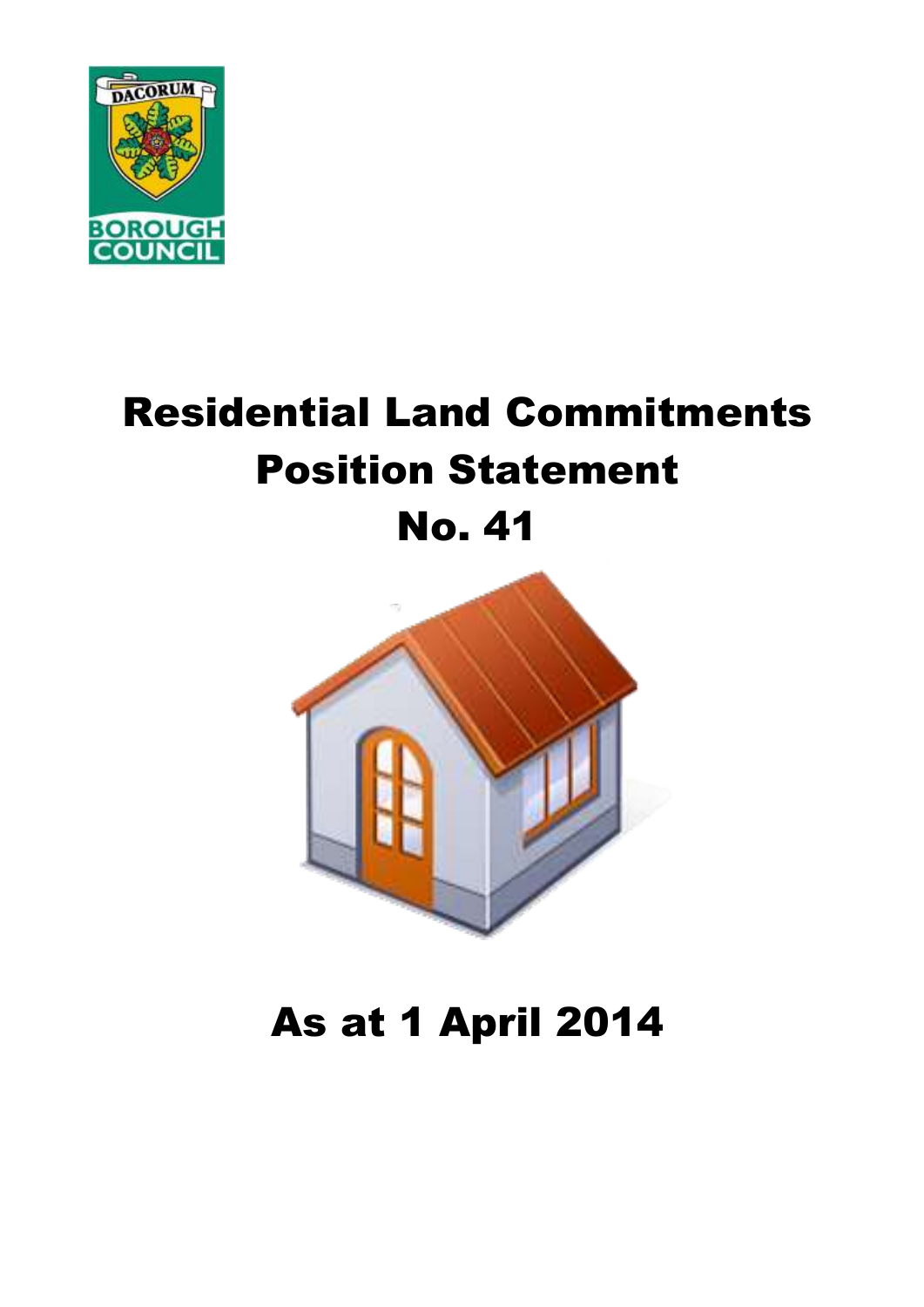# *CONTENTS*

|    |                                                                                                                                                                                                                                                                         | Page<br>No.               |
|----|-------------------------------------------------------------------------------------------------------------------------------------------------------------------------------------------------------------------------------------------------------------------------|---------------------------|
| 1. | <b>Introduction</b>                                                                                                                                                                                                                                                     | 1                         |
| 2. | <b>Explanatory Notes</b>                                                                                                                                                                                                                                                | $\overline{2}$            |
| 3. | <b>General Notes</b>                                                                                                                                                                                                                                                    | 3                         |
| 4. | <b>Commitments schedule</b>                                                                                                                                                                                                                                             | $\overline{4}$            |
| 5. | <b>Summary of Commitments</b>                                                                                                                                                                                                                                           | 24                        |
| 6. | Dwelling Completions (1 April 2013 – 31 March 2014)                                                                                                                                                                                                                     | 26                        |
| 7. | <b>Finally Completed Sites</b>                                                                                                                                                                                                                                          | 28                        |
| 8. | Planning applications awaiting the Completion of s.106<br><b>Agreements</b>                                                                                                                                                                                             | 33                        |
| 9. | Progress towards Core Strategy Housing Requirement - April<br>2014                                                                                                                                                                                                      | 34                        |
|    | Graphs:<br>Conversions/Changes of Use as at 1 April 2014<br>Large Housing Commitments as at 1 April 2014<br>Small Housing Commitments as at 1 April 2014<br>Total Housing Commitments in Dacorum as at 1 April 2014<br>Housing Completion Rates April 2006 - March 2014 | 8<br>13<br>23<br>25<br>27 |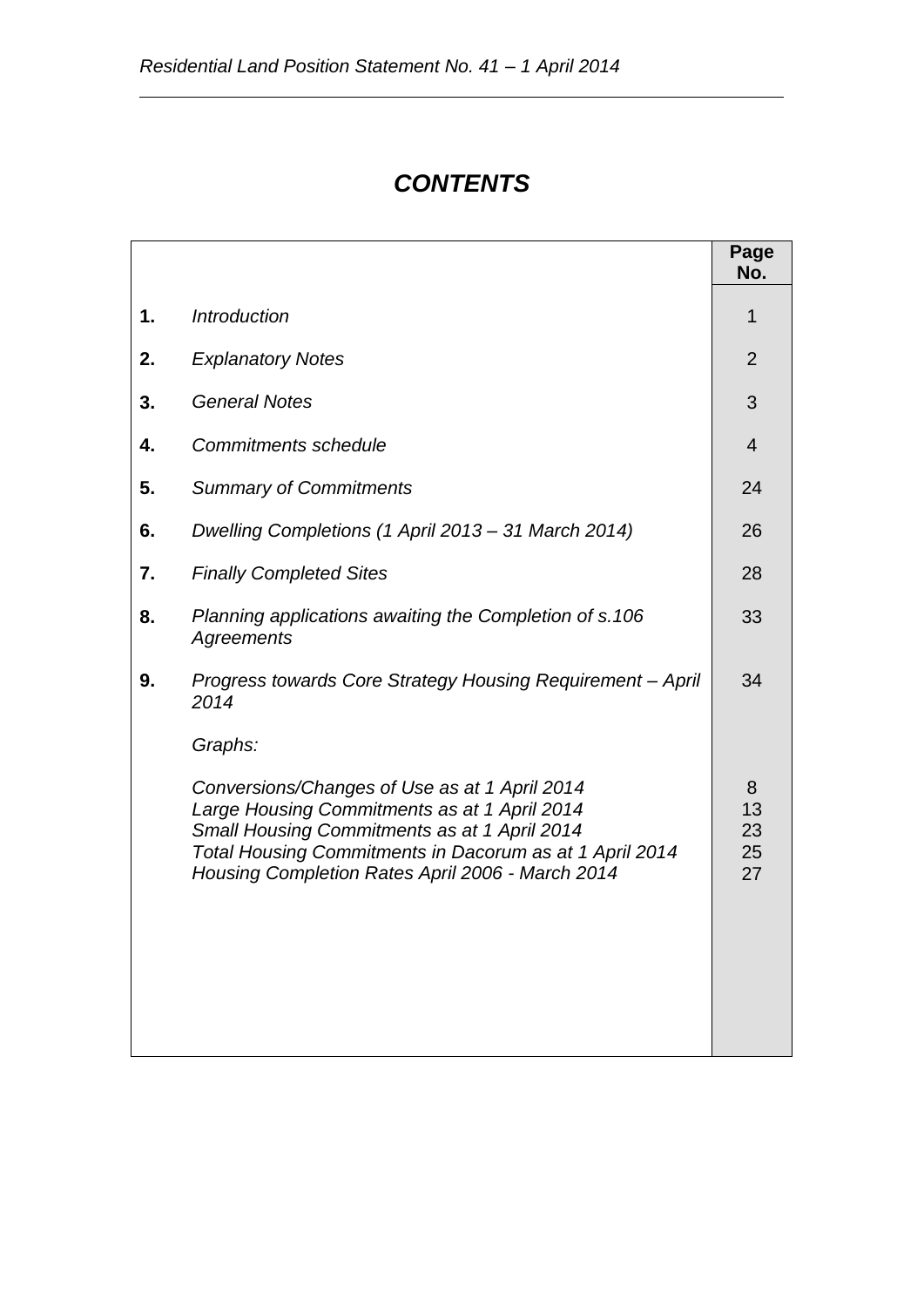#### **1. INTRODUCTION**

- 1.1 The Council needs to keep its information on the nature, progress and distribution of housing in the Borough up to date to help inform its decisions and policy on new housing and related development.
- 1.2 This Position Statement is intended to provide a snapshot of housing land availability and completions within the Borough. The statement is published annually and represents the position on 1 April 2014. The full period covered by the Position Statement is 1 April 2013 – 31 March 2014. It helps set out the progress towards meeting the Borough's Core Strategy housing requirement over the period 2006 - 2031 and provides basic data for the Annual Monitoring Report.
- 1.3 The Council has now moved to a shared monitoring system, CDPSmart, with the County Council and Hertfordshire districts. This is the third Position Statement published using the reporting facilities of this new system.
- 1.4 Additional information on the Position Statement can be obtained from the Strategic Planning and Regeneration team as follows:

| Tel: 01442 228660                                                                                                                                      |
|--------------------------------------------------------------------------------------------------------------------------------------------------------|
| e-mail:<br>strategic.planning@dacorum.gov.uk                                                                                                           |
| <b>Strategic Planning &amp; Regeneration</b><br>Dacorum Borough Council<br><b>Civic Centre</b><br>Marlowes<br><b>Hemel Hempstead</b><br>Herts, HP1 1HH |

Note: The information presented in the Position Statement is given in good faith and without prejudice on the part of Dacorum Borough Council.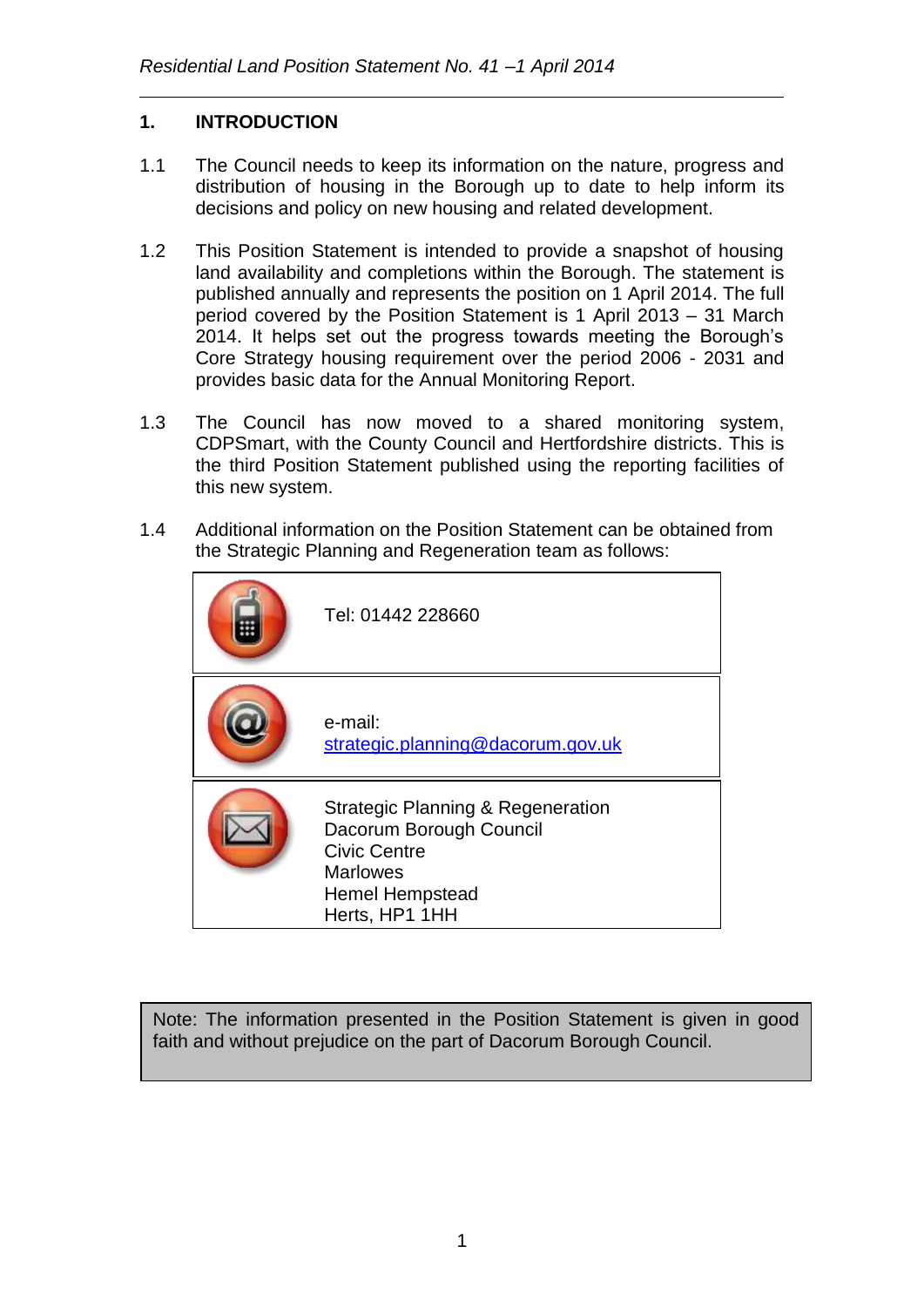### **2. EXPLANATORY NOTES**

#### **(a) General:**

- All sites in Section 4 have a current planning permission for residential development.
- Sites subject to planning obligation (s.106 Agreements)<sup>1</sup> are included in the Position Statement as a separate schedule (see Section 8). Until the legal agreement is completed, the sites do not appear in the main housing schedule.
- Developments involving a net loss of housing units are included in the Position Statement (e.g. a scheme solely resulting in the demolition of dwellings) together with schemes involving no net increase (e.g. replacement dwellings).
- In the case of several permissions on the same site, it is the consent that establishes the highest total that is recorded.

#### **(b) Schedules:**

| <b>Column</b><br><b>Heading</b> | <b>Comments</b>                                                                                                                                                                                                                                                                                                                                                                                                                                                                                |
|---------------------------------|------------------------------------------------------------------------------------------------------------------------------------------------------------------------------------------------------------------------------------------------------------------------------------------------------------------------------------------------------------------------------------------------------------------------------------------------------------------------------------------------|
| <b>Settlement</b>               | Refers to a site falling within an identified urban settlement or<br>village within the Core Strategy. Settlements headed "Rest of<br>Dacorum" are those sites in the Green Belt that are either<br>close to but outside of these settlements or are in villages not<br>identified in the Plan. Similarly, settlements headed "Rural<br>Area" are those sites in the Rural Area that are either close to<br>but outside of these settlements or are in villages not identified<br>in the Plan. |
| <b>Planning Status</b>          | $U/C -$ Site is under construction.<br><b>Outstanding</b> – Site not yet started.                                                                                                                                                                                                                                                                                                                                                                                                              |
| Appl No.                        | The planning application number.                                                                                                                                                                                                                                                                                                                                                                                                                                                               |
| <b>PDL</b>                      | Previously Developed Land. Generally refers to whether the<br>site is brownfield (Y) or greenfield (N) land.                                                                                                                                                                                                                                                                                                                                                                                   |
| Site Area                       | Measured in hectares.                                                                                                                                                                                                                                                                                                                                                                                                                                                                          |
| <b>Address</b>                  | These are not in street name order.                                                                                                                                                                                                                                                                                                                                                                                                                                                            |
| <b>Commitments</b>              | This sets out the number of units remaining to be built taking<br>into account any that are already completed or lost.<br>$N/S$ – not started                                                                                                                                                                                                                                                                                                                                                  |
| Permission                      | <b>CON/COU</b> – conversions/changes of use                                                                                                                                                                                                                                                                                                                                                                                                                                                    |
| Classification                  | <b>Large Site</b> – new build housing site of 5 or more homes.<br><b>Small Site</b> – new build housing site of 4 or less homes.                                                                                                                                                                                                                                                                                                                                                               |

The following column headings are used throughout the Position Statement:

<sup>1</sup>  $1$  A planning obligation is generally a legal agreement between the local planning authority and the developer or a unilateral undertaking by the developer. Planning permission is not granted until the planning obligation is completed.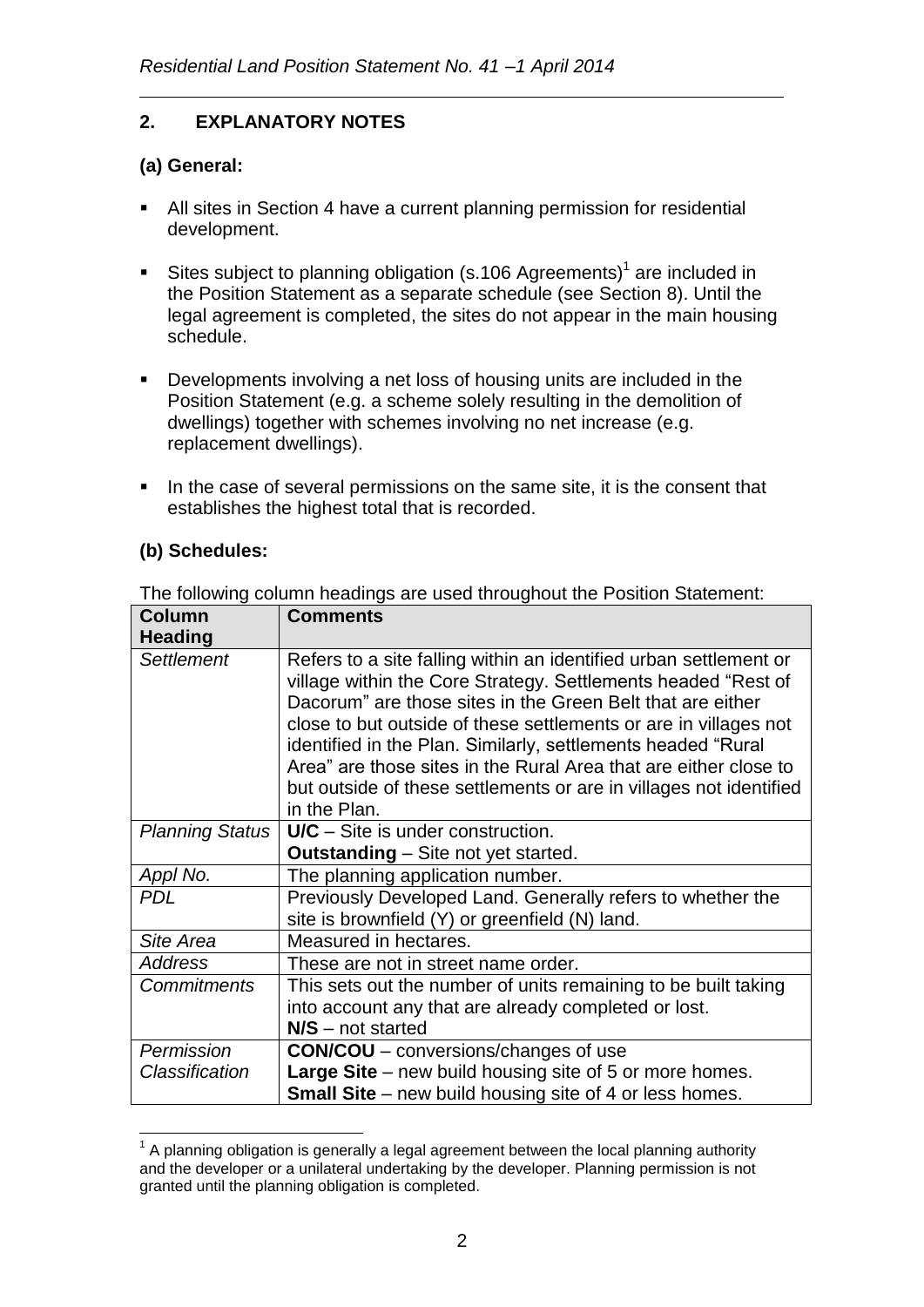#### **3. GENERAL**

- a) The Council adopted its Core Strategy on  $25<sup>th</sup>$  September 2013. For the purposes of monitoring this now confirms a housing target of 430 dwellings per year (or 10,750 over the 25 year lifetime of the plan), which is reflected in the Position Statement.
- b) In May 2013 the Government introduced new permitted development rights for the next three years to allow conversion from B1a (offices) to C3 (residential). A number of schemes now benefit from such rights and have had the effect of boosting the number of conversion and change of use commitments (see section 4).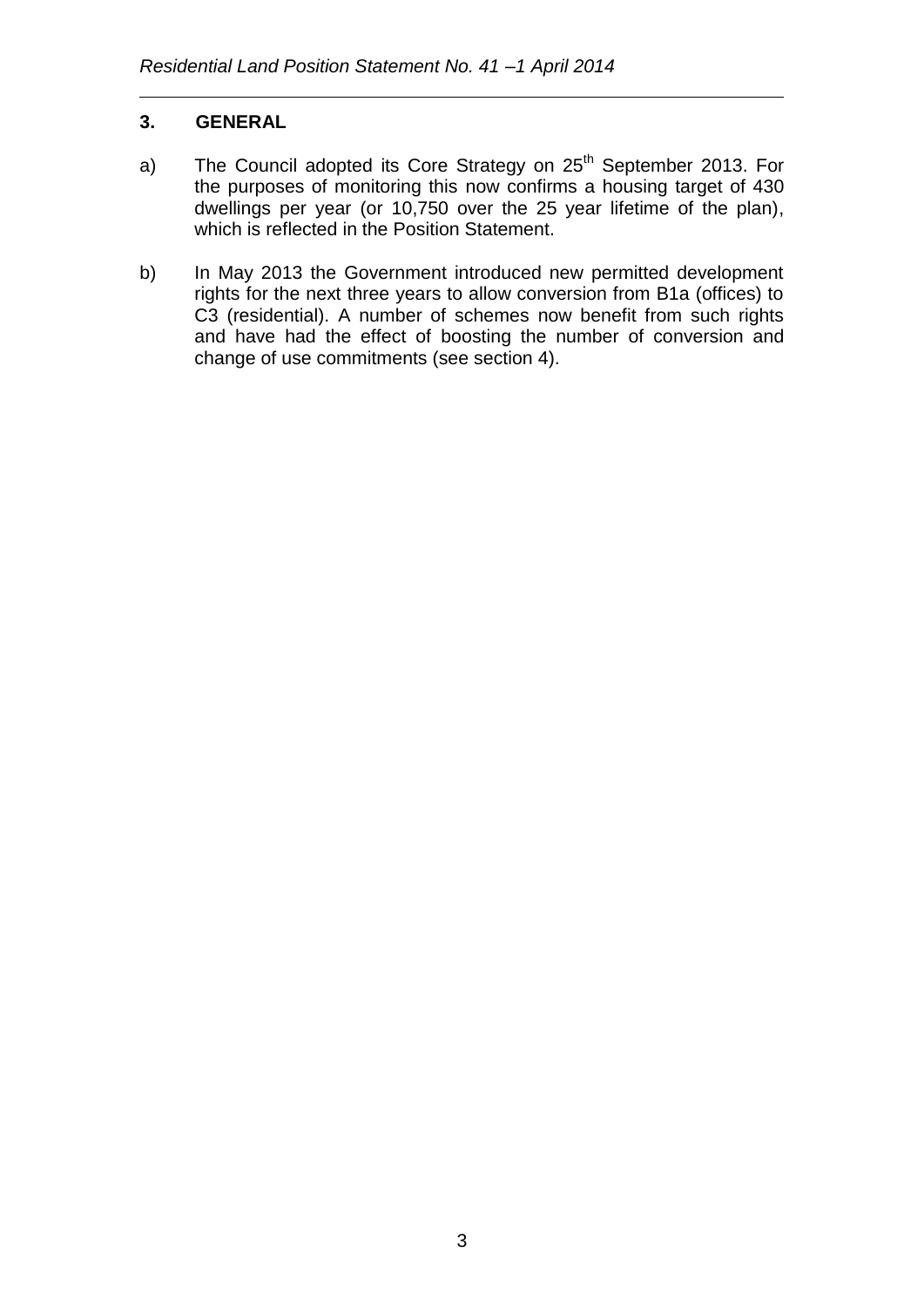#### **4. COMMITMENTS SCHEDULE**

| <b>Planning</b>                            | Appl No.       | <b>Address</b>               |                                                        | <b>PDL</b>           | <b>Site</b><br>Area |                | Proposed    |                 | <b>Completed to</b><br>Date |            |                  | <b>Commitments</b> |                |                 |
|--------------------------------------------|----------------|------------------------------|--------------------------------------------------------|----------------------|---------------------|----------------|-------------|-----------------|-----------------------------|------------|------------------|--------------------|----------------|-----------------|
| <b>Status</b>                              |                |                              |                                                        |                      |                     | Gain           | Loss        | <b>Net Gain</b> | <b>Gross</b>                | <b>Net</b> | <b>Gros</b><br>s | U/C                | N/S            | <b>Net</b>      |
| <b>Permission</b><br><b>Classification</b> | CON/COU        |                              |                                                        |                      |                     |                |             |                 |                             |            |                  |                    |                |                 |
| - Settlement                               | Berkhamsted    |                              |                                                        |                      |                     |                |             |                 |                             |            |                  |                    |                |                 |
| U/C                                        | 4/00386/05     |                              | H H Dickman, 224 High Street, Berkhamsted              |                      | 0.014               | $\overline{2}$ | 0           | 2               |                             |            |                  |                    |                |                 |
| Outstanding                                | 4/01005/11     |                              | BARN AT, MIDDLE ROAD, BERKHAMSTED, BERKHAMSTED         | $\sqrt{}$            | 0.016               |                | $\Omega$    |                 | $\Omega$                    | $\Omega$   |                  | $\Omega$           |                |                 |
| U/C                                        | 4/00584/12/VOT | 134 High Street, Berkhamsted |                                                        | $\sqrt{}$            | 0.011               | 3              | $\Omega$    | 3               | $\Omega$                    |            | 3                | 3                  | $\Omega$       | 3               |
| U/C                                        | 4/00933/12     |                              | 15 LONDON ROAD, BERKHAMSTED, HP4 2NB                   | $\ddot{\phantom{1}}$ | 0.020               | $\overline{2}$ |             |                 | $\Omega$                    | -1         | $\overline{2}$   | 2                  | $\Omega$       | $\overline{2}$  |
| U/C                                        | 4/01278/13     |                              | BANK MILL WHARF, BANK MILL LANE, BERKHAMSTED, HP4 2NT  | $\sqrt{}$            | 0.120               | $\overline{2}$ | $\mathbf 0$ | $\overline{2}$  | $\mathbf 0$                 | $\Omega$   | $\overline{2}$   | 2                  | $\mathbf 0$    | $\overline{2}$  |
| Outstanding                                | 4/01909/13     | HP4 3AX                      | THE CHILTERNS, STONEY CLOSE, NORTHCHURCH, BERKHAMSTED, | $\checkmark$         | 0.005               |                | $\Omega$    |                 | $\Omega$                    |            |                  | $\Omega$           |                |                 |
| <b>Berkhamsted Totals:</b>                 |                |                              |                                                        |                      | 0.186               | 11             |             | 10              |                             |            | 10               | 8                  | $\overline{2}$ | 10 <sup>1</sup> |

**- Settlement Bovingdon** 

| Outstanding              | 4/01369/13 | <b>H STREET</b><br>. BOVINGDON. H<br>, HEMEL HEMPSTEAD, HP3 0HB<br>12 HIGH | 0.013 |  |  |  |  |  |
|--------------------------|------------|----------------------------------------------------------------------------|-------|--|--|--|--|--|
| <b>Bovingdon Totals:</b> |            |                                                                            | 0.013 |  |  |  |  |  |

**- Settlement Hemel Hempstead** 

| Outstanding | 4/00212/11 | 53, ALEXANDRA ROAD, HEMEL HEMPSTEAD, HP2 4AQ                                      | 0.010 |  |  |  |  |  |
|-------------|------------|-----------------------------------------------------------------------------------|-------|--|--|--|--|--|
| U/C         | 4/00529/11 | ALEXANDRA ROAD CONGREGATIONAL CHURCH, ALEXANDRA ROAD,<br>HEMEL HEMPSTEAD, HP2 5BS | 0.053 |  |  |  |  |  |
| Outstanding | 4/00876/11 | 227, ST. AGNELLS LANE, HEMEL HEMPSTEAD, HP2 6EG                                   | 0.018 |  |  |  |  |  |
| Outstanding | 4/00960/11 | 109B, HIGH STREET, HEMEL HEMPSTEAD, HP1 3AH                                       | 0.007 |  |  |  |  |  |
| Outstanding | 4/01166/11 | TREETOPS, 37 ALEXANDRA ROAD, HEMEL HEMPSTEAD, HP2 5BP                             | 0.040 |  |  |  |  |  |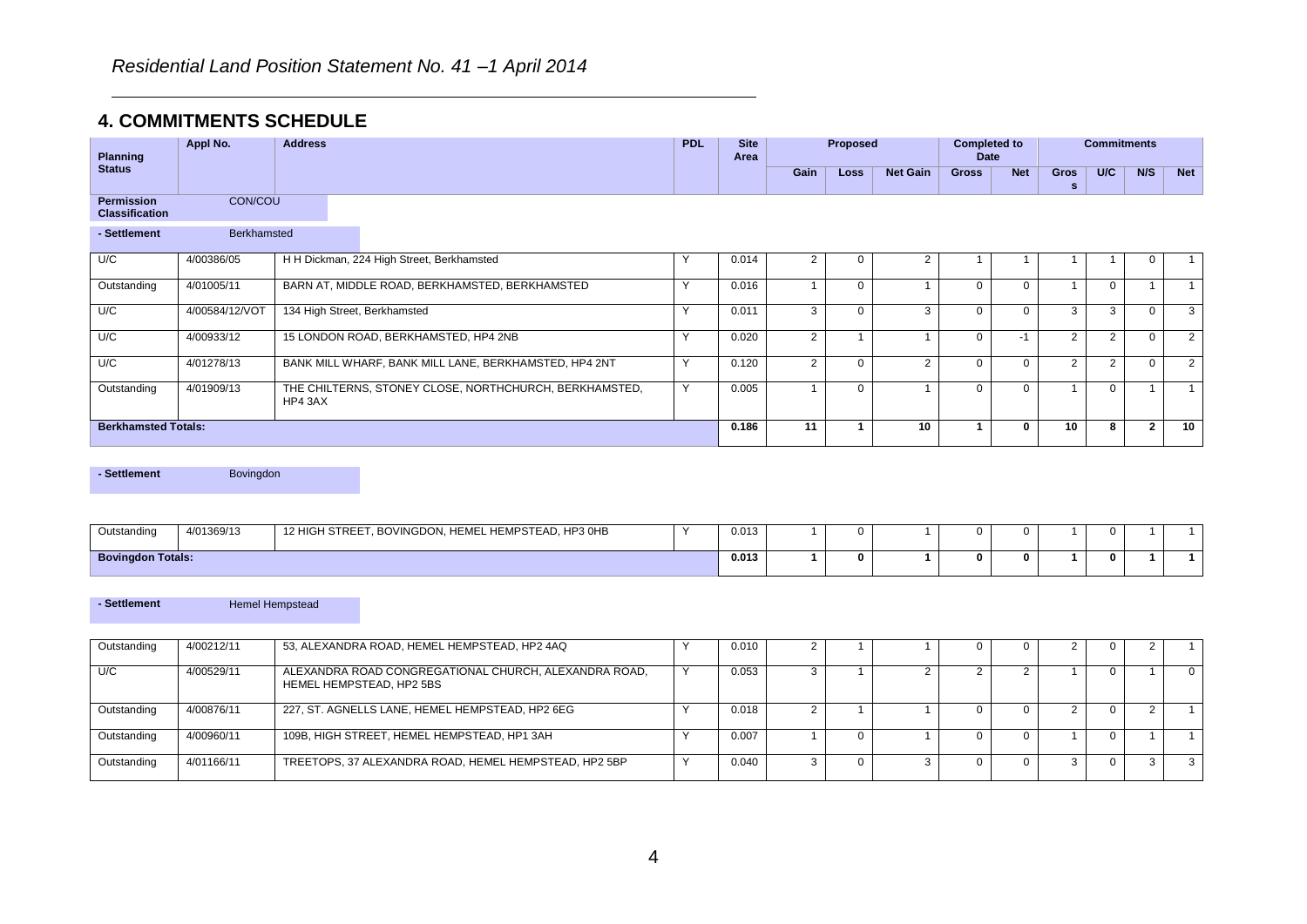| <b>Planning</b><br><b>Status</b> | Appl No.   | <b>Address</b>                                                        | <b>PDL</b>   | <b>Site</b><br>Area |                | Proposed       |                 | <b>Completed to</b><br><b>Date</b> |                |                | <b>Commitments</b> |                |                |
|----------------------------------|------------|-----------------------------------------------------------------------|--------------|---------------------|----------------|----------------|-----------------|------------------------------------|----------------|----------------|--------------------|----------------|----------------|
|                                  |            |                                                                       |              |                     | Gain           | Loss           | <b>Net Gain</b> | <b>Gross</b>                       | <b>Net</b>     | <b>Gross</b>   | U/C                | N/S            | <b>Net</b>     |
|                                  |            |                                                                       |              |                     |                |                |                 |                                    |                |                |                    |                |                |
| U/C                              | 4/00767/12 | 10 RITCROFT CLOSE. HEMEL HEMPSTEAD, HP3 8PB                           | Y            | 0.040               | 3              |                | $\overline{2}$  | $\mathbf 0$                        | 0              | 3              | 3                  | $\mathbf 0$    | $\overline{2}$ |
| Outstanding                      | 4/00195/13 | NASH HOUSE, DICKINSON SQUARE, NASH MILLS,<br>HEMEL HEMPSTEAD, HP3 9GT | Y            | 0.030               | 3              | $\Omega$       | 3               | $\Omega$                           | $\Omega$       | 3              | $\Omega$           | 3              | 3              |
| Outstanding                      | 4/02003/12 | 73/75, MARLOWES, HEMEL HEMPSTEAD, HP1 1LF                             | Y            | 0.048               | $\overline{2}$ | -1             |                 | $\mathbf{0}$                       | $\mathbf 0$    | $\overline{2}$ | $\Omega$           | 2              |                |
| Outstanding                      | 4/01082/13 | STEPHYNS CHAMBERS, MARLOWES, HEMEL<br>HEMPSTEAD, HP1 1DD              | Y            | 0.361               | 29             | $\Omega$       | 29              | $\Omega$                           | $\Omega$       | 29             | $\Omega$           | 29             | 29             |
| Outstanding                      | 4/01084/13 | 60 ALEXANDRA ROAD, HEMEL HEMPSTEAD, HP2<br>4AQ                        | Y            | 0.067               | 4              | $\Omega$       | 4               | $\Omega$                           | $\Omega$       | 4              | $\Omega$           | $\overline{4}$ | $\overline{4}$ |
| Outstanding                      | 4/01306/13 | BUSINESS PARK, CORNER HALL, HEMEL<br>HEMPSTEAD, HP3 9HN               | $\mathsf{Y}$ | 0.832               | 70             | $\Omega$       | 70              | $\Omega$                           | $\mathbf 0$    | 70             | $\Omega$           | 70             | 70             |
| U/C                              | 4/02042/13 | 1st floor, 101 HIGH STREET, HEMEL HEMPSTEAD.<br>HP1 3AH               | Y            | 0.009               | $\mathbf{1}$   | $\Omega$       | $\overline{1}$  | $\Omega$                           | $\Omega$       | $\mathbf{1}$   | $\overline{1}$     | $\Omega$       | $\mathbf{1}$   |
| Outstanding                      | 4/02331/13 | 1-5 THE WATERHOUSE, WATERHOUSE STREET.<br>HEMEL HEMPSTEAD, HP1 1ES    | Y            | 0.165               | 30             | $\Omega$       | 30              | $\Omega$                           | $\Omega$       | 30             | $\Omega$           | 30             | 30             |
| Outstanding                      | 4/00611/13 | 135 HOBBS HILL ROAD, HEMEL HEMPSTEAD, HP3<br>9OG                      | Y            | 0.010               | 2              | $\overline{1}$ | $\overline{1}$  | $\Omega$                           | $\mathbf 0$    | $\overline{2}$ | $\Omega$           | $\overline{2}$ | $\mathbf{1}$   |
| U/C                              | 4/01679/12 | 119 GREAT ELMS ROAD. HEMEL HEMPSTEAD. HP3<br>9UQ                      | Y            | 0.037               | $\overline{2}$ | $\mathbf 1$    | -1              | $\mathbf 0$                        | $\mathbf 0$    | $\overline{2}$ | $\overline{2}$     | $\mathbf{0}$   | $\mathbf{1}$   |
| Outstanding                      | 4/02185/12 | 147 MARLOWES, HEMEL HEMPSTEAD, HP1 1BB                                | Y            | 0.150               | 9              | $\Omega$       | 9               | $\Omega$                           | $\mathbf 0$    | 9              | $\Omega$           | 9              | 9              |
| U/C                              | 4/00577/13 | 1 CHRISTCHURCH ROAD, HEMEL HEMPSTEAD, HP2<br>5BX                      | Y            | 0.032               | 4              | $\Omega$       | 4               | $\mathbf{0}$                       | $\Omega$       | 4              | 4                  | $\Omega$       | $\overline{4}$ |
| Outstanding                      | 4/01464/13 | 3 MARLOWES COURT, 67, MARLOWES, HEMEL<br>HEMPSTEAD, HP1 1LE           | Y            | 0.010               | $\overline{1}$ | $\Omega$       |                 | $\mathbf 0$                        | $\mathbf 0$    |                | $\Omega$           |                | $\mathbf{1}$   |
| Outstanding                      | 4/01086/13 | 1 ALLDICKS ROAD, HEMEL HEMPSTEAD, HP3 9JJ                             | Y            | 0.040               | $\overline{2}$ | -1             |                 | $\mathbf 0$                        | $\mathbf 0$    | $\overline{2}$ | $\mathbf 0$        | $\overline{2}$ | $\overline{1}$ |
| <b>Hemel Hempstead Totals:</b>   |            |                                                                       |              | 2.075               | 181            | 9              | 172             | $\mathbf{2}$                       | $\overline{2}$ | 179            | 10                 | 169            | 170            |

**- Settlement** Kings Langley

| Outstanding                  | 4/02201/13/FUL | AULKNERS, 49 HIGH STREET<br>. KINGS LANGLEY.<br>FΔI | 0.024 |  |  |  |  |  |
|------------------------------|----------------|-----------------------------------------------------|-------|--|--|--|--|--|
|                              |                | WD4 9HU                                             |       |  |  |  |  |  |
| <b>Kings Langley Totals:</b> |                |                                                     | 0.024 |  |  |  |  |  |
|                              |                |                                                     |       |  |  |  |  |  |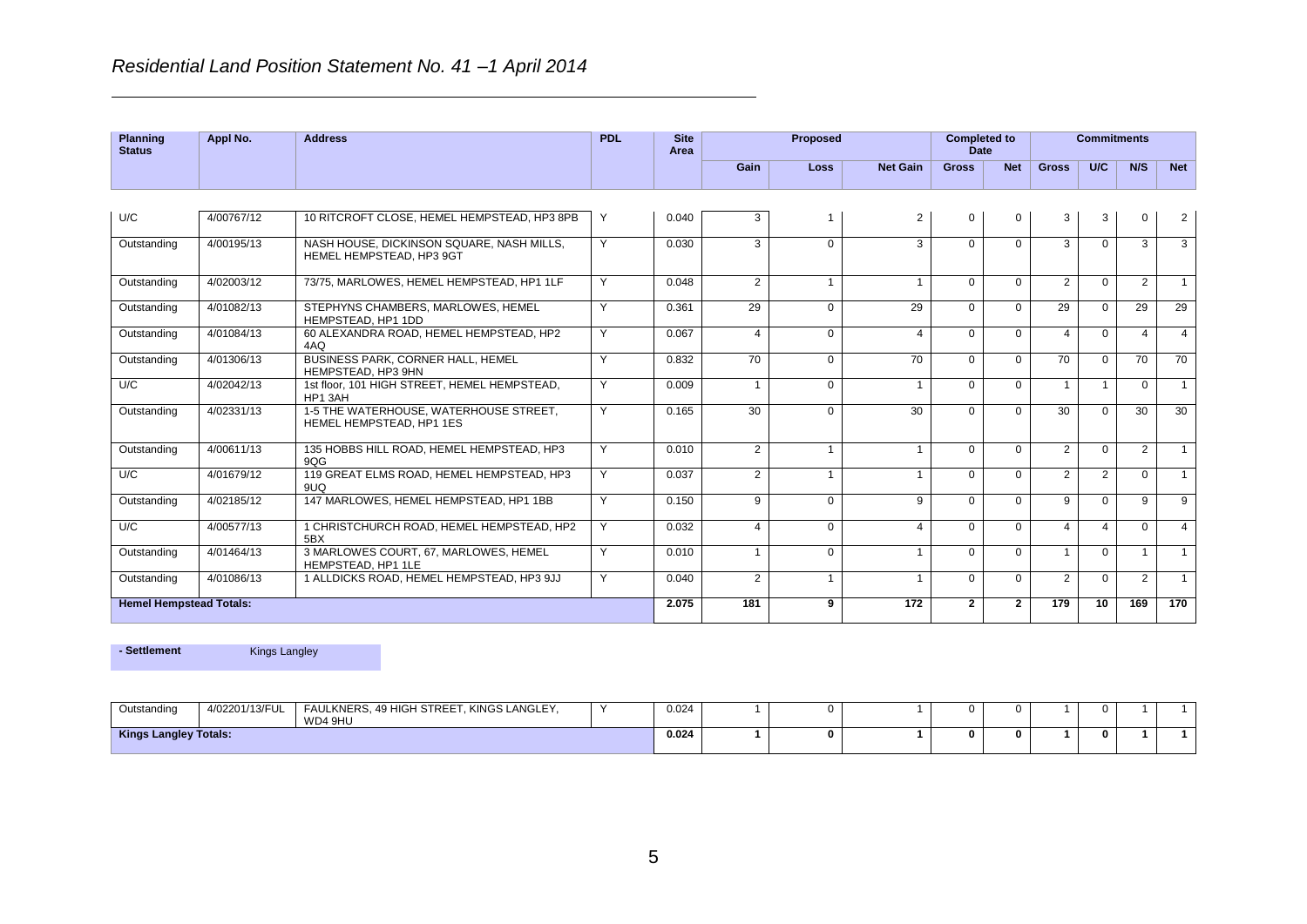| <b>Planning</b><br><b>Status</b> | Appl No. | <b>Address</b> | <b>PDL</b> | <b>Site</b><br>Area |      | <b>Proposed</b> |                 | Completed to<br><b>Date</b> |            |              | <b>Commitments</b> |     |            |
|----------------------------------|----------|----------------|------------|---------------------|------|-----------------|-----------------|-----------------------------|------------|--------------|--------------------|-----|------------|
|                                  |          |                |            |                     | Gain | Loss            | <b>Net Gain</b> | <b>Gross</b>                | <b>Net</b> | <b>Gross</b> | <b>U/C</b>         | N/S | <b>Net</b> |

**- Settlement** Markyate

| Outstanding             | 4/01944/13 | QUILL HOUSE., 91 HIGH STREET, MARKYATE, AL3<br>8JG | 0.004 |  |  |  |  |  |
|-------------------------|------------|----------------------------------------------------|-------|--|--|--|--|--|
| <b>Markyate Totals:</b> |            |                                                    | 0.004 |  |  |  |  |  |

**- Settlement Rest of Dacorum** 

| Outstanding                    | 4/01524/09     | BUNKERS FARM, BUNKERS LANE, HEMEL<br>HEMPSTEAD, HP3 8SW, HP3 8SW                    |              | 0.803 | 10 |    |          | 10 |          |    | 10 |
|--------------------------------|----------------|-------------------------------------------------------------------------------------|--------------|-------|----|----|----------|----|----------|----|----|
| Outstanding                    | 4/02343/11     | THE BARN, LITTLE HEATH FARM, LITTLE HEATH<br>LANE, POTTEN END, BERKHAMSTED, HP4 2RY | $\checkmark$ | 0.136 |    |    | $\Omega$ |    | $\Omega$ |    |    |
| Outstanding                    | 4/01817/12     | The Royal Oak PH, Bovingdon Green, Bovingdon, HP3<br>0LZ                            |              | 0.530 |    |    | $\Omega$ |    | $\Omega$ |    |    |
| Outstanding                    | 4/01610/12/FUL | Land adj. South Acres, Chesham Road, Wigginton, Tring,<br><b>HP23 6JE</b>           | N            | 0.010 |    |    | $\Omega$ |    | $\Omega$ |    |    |
| Outstanding                    | 4/00161/14/FUL | FIVE ACRES FARM, NETTLEDEN ROAD, POTTEN<br>END, BERKHAMSTED, HP4 2RF                |              | 0.220 |    |    |          |    |          |    |    |
| Outstanding                    | 4/00082/14     | PENDLEY FARM, STATION ROAD, TRING, HP235QY                                          | Unknown      | 0.790 |    |    |          |    |          |    |    |
| <b>Rest of Dacorum Totals:</b> |                |                                                                                     |              | 2.489 | 18 | 17 |          | 18 |          | 18 | 17 |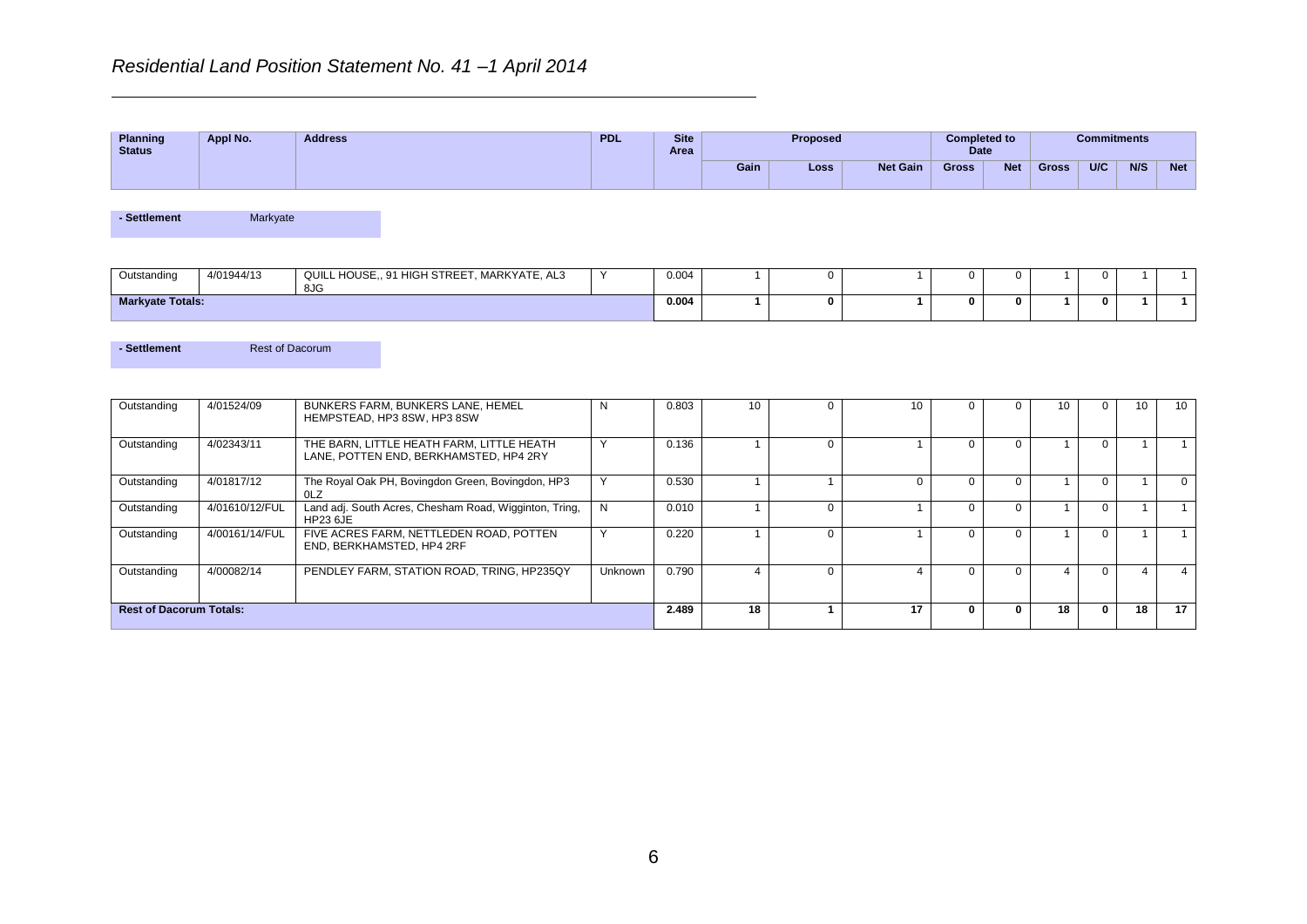| <b>Planning</b><br><b>Status</b> | Appl No. | <b>Address</b> | <b>PDL</b> | <b>Site</b><br>Area |      | <b>Proposed</b> |                 | Completed to<br><b>Date</b> |            |              | <b>Commitments</b> |     |            |
|----------------------------------|----------|----------------|------------|---------------------|------|-----------------|-----------------|-----------------------------|------------|--------------|--------------------|-----|------------|
|                                  |          |                |            |                     | Gain | Loss            | <b>Net Gain</b> | <b>Gross</b>                | <b>Net</b> | <b>Gross</b> | U/C                | N/S | <b>Net</b> |

**-** Settlement **Rural** area

| U/C                       | 4/02733/03 | Grange Farm, Puttenham                                                 | 0.155 |  |  |  |   |  |
|---------------------------|------------|------------------------------------------------------------------------|-------|--|--|--|---|--|
| U/C                       | 4/02317/12 | GUBBLECOTE FARM COTTAGE, GUBBLECOTE,<br>WINGRAVE ROAD, TRING, HP23 4QG | 0.122 |  |  |  |   |  |
| Outstanding               | 4/01303/13 | RED HOUSE BARN., POTASH LANE, LONG<br>MARSTON, TRING, HP23 4QX         | 0.077 |  |  |  | 0 |  |
| Outstanding               | 4/01731/13 | THE BARN, MANOR FARM, DUNSTABLE ROAD,<br>MARKYATE, AL3 8QL             | 0.050 |  |  |  | 0 |  |
| <b>Rural area Totals:</b> |            |                                                                        | 0.404 |  |  |  |   |  |

**- Settlement** Tring

| U/C                    | 4/01255/13 | 1st floor, IAN RENNIE HOSPICE AT HOME, 52a<br>WESTERN ROAD, TRING, HP23 4BB                       | 0.019 |     |    |     |   |              |     |    |     | 3                |
|------------------------|------------|---------------------------------------------------------------------------------------------------|-------|-----|----|-----|---|--------------|-----|----|-----|------------------|
| Outstanding            | 4/00541/13 | ROYAL FORESTRY SOCIETY OF ENGLAND WALES &<br>NORTHERN IRELAND, 102 HIGH STREET, TRING,<br>HP234AF | 0.055 |     |    |     |   |              |     |    |     |                  |
| Outstanding            | 4/01299/12 | 2 CHURCH YARD, TRING, HP23 5AE                                                                    | 0.019 |     |    |     |   |              |     |    |     |                  |
| Outstanding            | 4/01305/12 | 1st & 2nd floors, 33 - 34, HIGH STREET, TRING, HP23<br>5AA                                        | 0.012 |     |    |     |   |              |     |    |     |                  |
| <b>Tring Totals:</b>   |            |                                                                                                   | 0.105 | 12  | 0  | 12  | 0 | $\mathbf{0}$ | 12  |    |     | 12 <sup>12</sup> |
|                        |            |                                                                                                   |       |     |    |     |   |              |     |    |     |                  |
| <b>CON/COU Totals:</b> |            |                                                                                                   | 5.300 | 230 | 11 | 219 |   |              | 227 | 24 | 203 | 217              |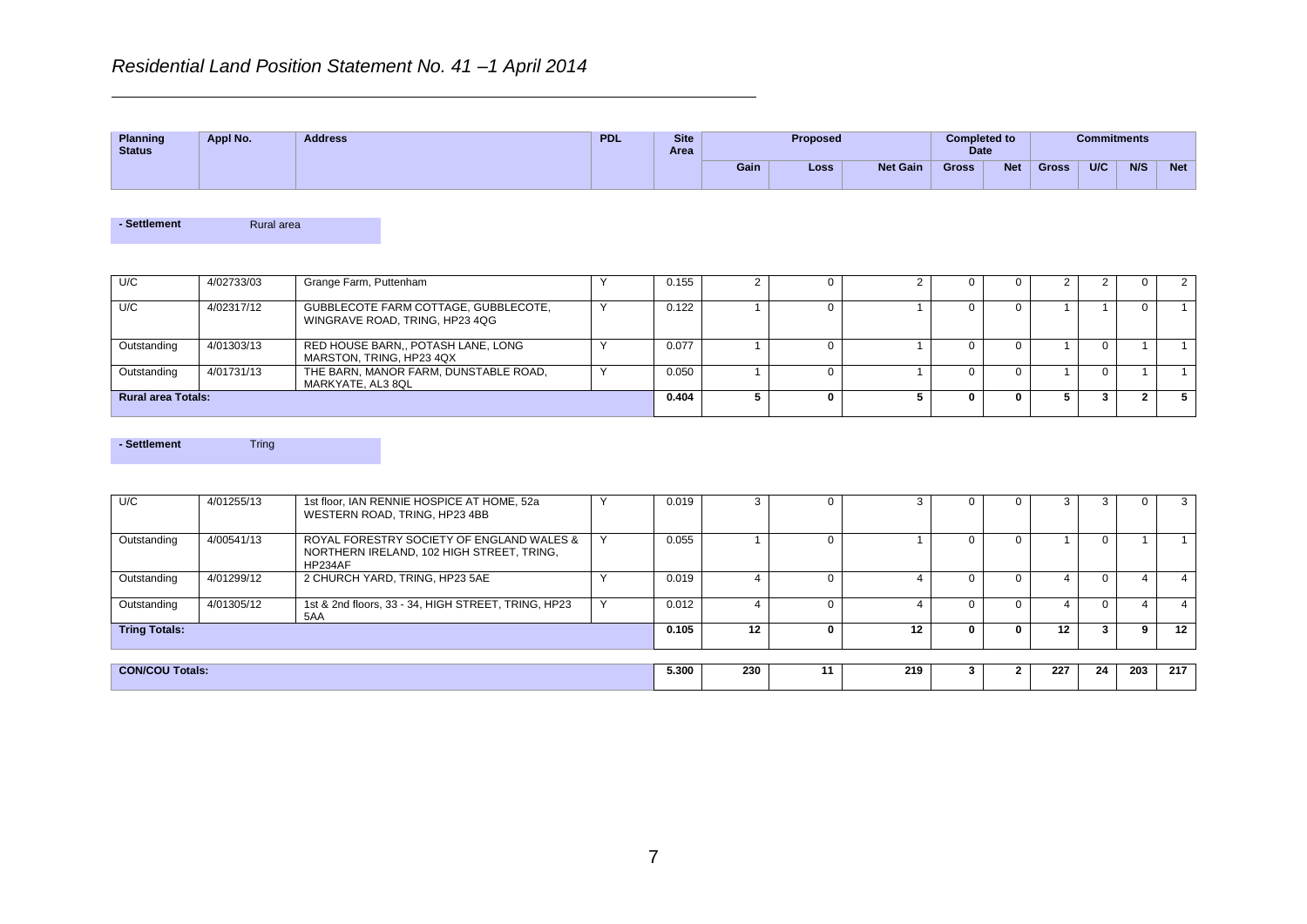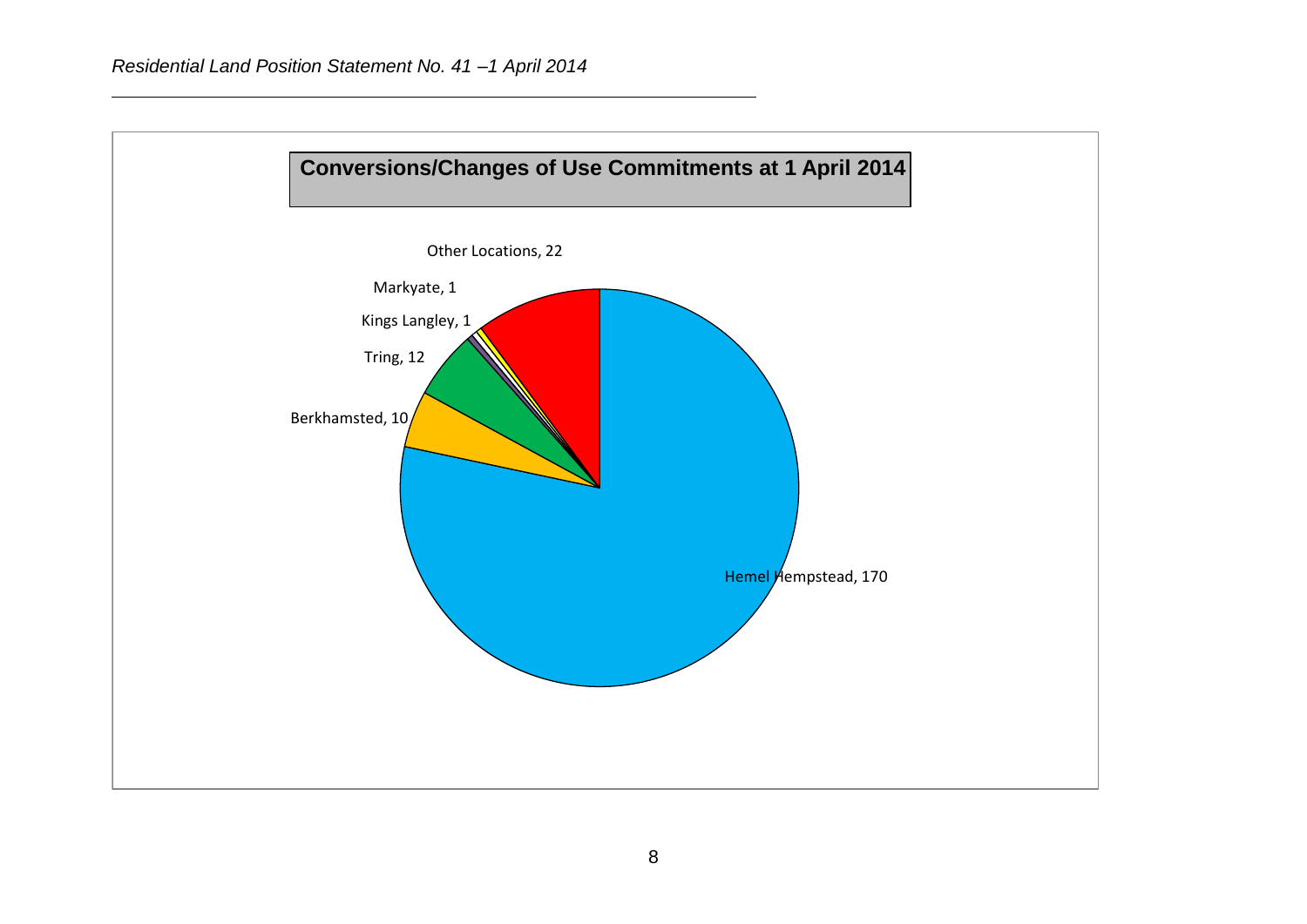**Permission Classification** Large Site

**-** Settlement **Berkhamsted** 

| Outstanding                | 4/00224/12/FUL | The Pines, North Road, Berkhamsted, HP4 3DX     | 0.400 | 6   |    |       |     |     |    |     | 5               |
|----------------------------|----------------|-------------------------------------------------|-------|-----|----|-------|-----|-----|----|-----|-----------------|
| U/C                        | 4/01115/12     | NEW LODGE, BANK MILL LANE, BERKHAMSTED, HP4 2NS | 900.  | 54  |    | 53    |     | 54  | 42 | 12. | 54              |
| Outstanding                | 4/02208/11     | FARM PLACE, BERKHAMSTED, HP4 3PU                | 0.500 | 26  | 41 | $-15$ | -4  | 26  |    | 26  | 26              |
| Outstanding                | 4/01626/13     | 29 - 33, LOWER KINGS ROAD, BERKHAMSTED, HP4 2AB | 0.125 | 10  |    | 10    |     |     |    | 10  | 10 <sup>°</sup> |
| Outstanding                | 4/00994/13     | 380 - 392, HIGH STREET, BERKHAMSTED, HP4 1HU    | 0.360 | 48  |    | 47    |     | 48  |    | 48  | 47              |
| <b>Berkhamsted Totals:</b> |                |                                                 | 3.285 | 144 | 44 | 100   | -42 | 144 | 42 | 102 | 142             |

**- Settlement** Chipperfield

| Outstanding                 | 4/01411/13 | , KINGS LANE, CHIPPERFIELD, KINGS LANGLEY,<br>THE YARD.<br>WD4 9ER | 0.330 |  |  |  |   | . . |
|-----------------------------|------------|--------------------------------------------------------------------|-------|--|--|--|---|-----|
| <b>Chipperfield Totals:</b> |            |                                                                    | 0.330 |  |  |  | o |     |

**-** Settlement **Hemel Hempstead** 

| U/C | 4/02419/04 | LAND ADJ. THE MANOR ESTATE, APSLEY, HEMEL HEMPSTEAD                  | N | 19.520 | 325 | n. | 325 | 72  | 72  | 216 | 28 | 188 | 216  |
|-----|------------|----------------------------------------------------------------------|---|--------|-----|----|-----|-----|-----|-----|----|-----|------|
| U/C | 4/01382/09 | FORMER SAPPI SITE, LOWER ROAD, NASH MILLS, HEMEL<br><b>HEMPSTEAD</b> |   | 5.000  | 450 | n. | 450 | 151 | 151 | 299 | 46 | 253 | 299  |
| U/C | 4/00745/10 | LAND ADJ. THE MANOR ESTATE, APSLEY, HEMEL<br>HEMPSTEAD, HP3          |   | 3.490  | 37  |    | 37  |     |     |     |    | 31  | 37 I |
| U/C | 4/01272/10 | THE GEORGE PUBLIC HOUSE, BELSWAINS LANE, HEMEL<br>HEMPSTEAD, HP3 9XA |   | 0.172  |     |    |     |     |     |     |    |     | 8.   |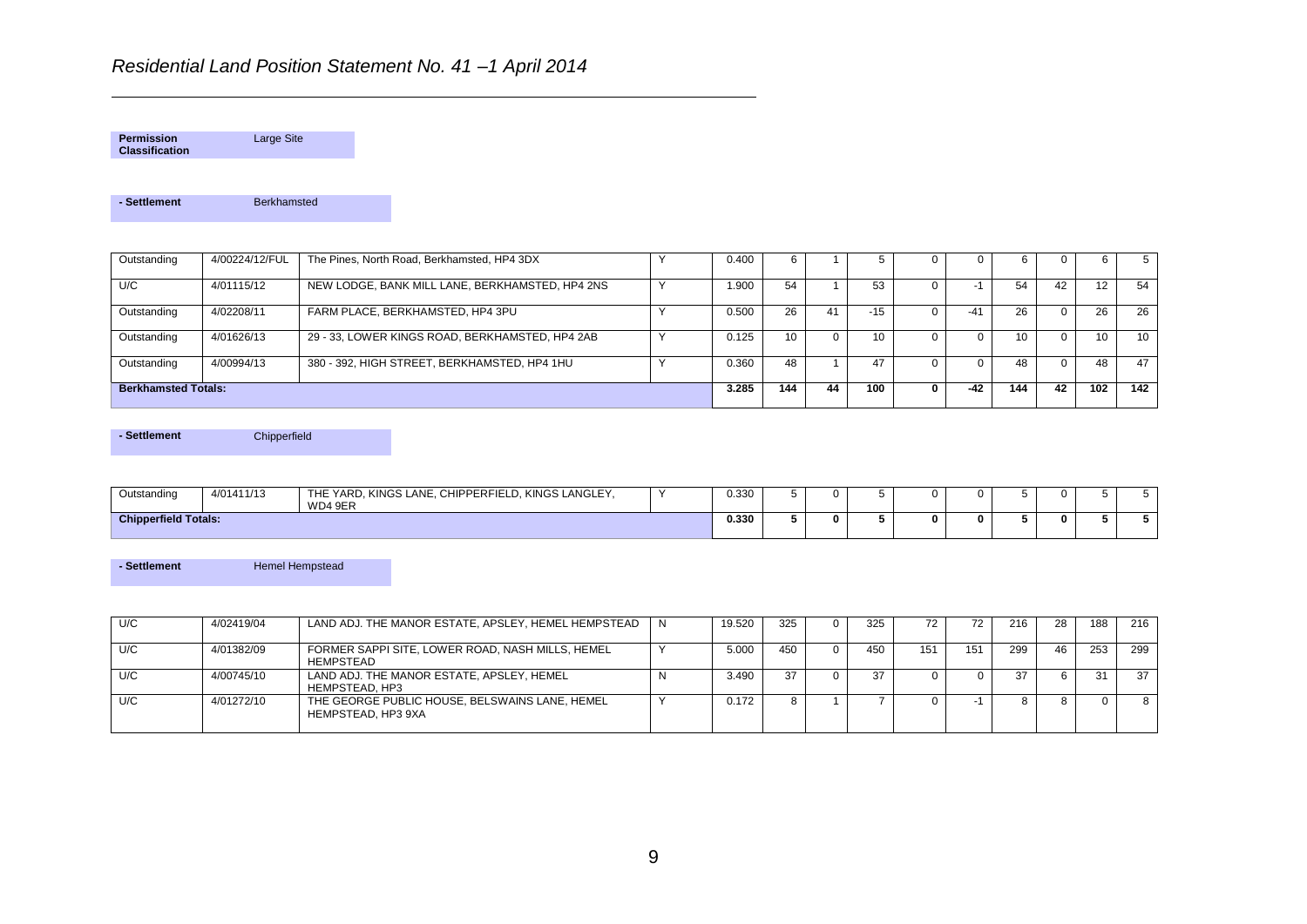| <b>Planning</b><br><b>Status</b> | Appl No.       | <b>Address</b>                                                                                                      | <b>PDL</b>     | <b>Site</b><br>Area |                 | <b>Proposed</b> |                  | <b>Completed to</b><br><b>Date</b> |             |                | <b>Commitments</b> |                |                 |
|----------------------------------|----------------|---------------------------------------------------------------------------------------------------------------------|----------------|---------------------|-----------------|-----------------|------------------|------------------------------------|-------------|----------------|--------------------|----------------|-----------------|
|                                  |                |                                                                                                                     |                |                     | Gain            | Loss            | <b>Net Gain</b>  | <b>Gross</b>                       | <b>Net</b>  | <b>Gross</b>   | U/C                | N/S            | <b>Net</b>      |
|                                  |                |                                                                                                                     |                |                     |                 |                 |                  |                                    |             |                |                    |                |                 |
| Outstanding                      | 4/01348/11     | THE LEINSTER, BEECHFIELD ROAD, HEMEL HEMPSTEAD.<br>HP1 1PP                                                          | Y              | 0.150               | 13              | $\Omega$        | 13               | $\Omega$                           | 0           | 13             | $\mathbf 0$        | 13             | 13              |
| U/C                              | 4/00690/11     | THE SOCIETY ARMS, 43 MARLOWES, HEMEL HEMPSTEAD.<br>HP1 1LD                                                          | Y              | 0.070               | 16              | $\overline{2}$  | 14               | $\Omega$                           | $\Omega$    | 16             | $\mathbf{1}$       | 15             | 14              |
| U/C                              | 4/02276/11/RES | Land at Green Lane, Westwick Row, Leverstock Green, Hemel<br>Hempstead                                              | N              | 2.450               | 87              | $\Omega$        | 87               | 45                                 | 45          | 42             | 42                 | $\Omega$       | 42              |
| U/C                              | 4/00647/12     | LAND OPP. CAVENDISH COURT, LONDON ROAD, APSLEY,<br>HEMEL HEMPSTEAD, HP1 2RH                                         | Y              | 0.280               | 58              | $\mathbf 0$     | 58               | $\mathbf 0$                        | $\mathbf 0$ | 58             | 58                 | $\Omega$       | 58              |
| Outstanding                      | 4/01477/09     | LAND AT NE HEMEL HEMPSTEAD (ADJ. NICKY LINE),<br>THREE CHERRY T, THREE CHEERY TREES LANE, HEMEL<br><b>HEMPSTEAD</b> | N              | 12.400              | 357             | $\Omega$        | 357              | $\Omega$                           | $\Omega$    | 357            | $\Omega$           | 357            | 357             |
| Outstanding                      | 4/01319/12     | LAND ON THE CORNER OF WHEATFIELD/, FLETCHER WAY,<br><b>HEMEL HEMPSTEAD</b>                                          | N              | 0.194               | $\overline{7}$  | $\Omega$        | $\overline{7}$   | $\Omega$                           | $\mathbf 0$ | $\overline{7}$ | $\overline{0}$     | $\overline{7}$ | $\overline{7}$  |
| U/C                              | 4/01365/12     | 10-12, QUEENSWAY, HEMEL HEMPSTEAD, HP2 1LR                                                                          | Y              | 0.040               | 6               | $\Omega$        | 6                | $\Omega$                           | $\Omega$    | 6              | 6                  | $\Omega$       | 6               |
| U/C                              | 4/00127/13     | GADEBRIDGE BAPTIST CHURCH &, 361, GALLEY HILL,<br><b>HEMEL HEMPSTEAD</b>                                            | Y              | 0.190               | 6               | $\mathbf{1}$    | 5                | $\Omega$                           | $-1$        | 6              | 6                  | $\Omega$       | 6               |
| Outstanding                      | 4/00552/12     | 89, SUNNYHILL ROAD, Hemel Hempstead, HP1 1TA                                                                        | Y              | 0.340               | 13              |                 | 12               | $\Omega$                           | $\Omega$    | 13             | $\Omega$           | 13             | 12              |
| U/C                              | 4/00197/13     | ground floor, blocks I & K, FORMER SAPPI SITE, LOWER<br>ROAD, NASH MILLS, HEMEL HEMPSTEAD, HP3 9XF                  | Y              | 0.110               | 6               | $\Omega$        | 6                | $\Omega$                           | $\Omega$    | 6              | 6                  | $\Omega$       | 6               |
| Outstanding                      | 4/00468/12     | 27 BOX LANE, HEMEL HEMPSTEAD, HP3 0DH                                                                               | $\overline{Y}$ | 0.350               | 11              |                 | 10 <sup>10</sup> | $\Omega$                           | $\mathbf 0$ | 11             | $\Omega$           | 11             | 10              |
| Outstanding                      | 4/00142/13     | ABLE HOUSE, 1 FIGTREE HILL, HEMEL HEMPSTEAD, HP2<br>5XJ                                                             | Y              | 0.130               | 11              | $\Omega$        | 11               | $\Omega$                           | $\Omega$    | 11             | $\Omega$           | 11             | 11              |
| Outstanding                      | 4/00518/13     | ADEYFIELD FREE CHURCH. LEVERSTOCK GREEN ROAD.<br>HEMEL HEMPSTEAD, HP2 4HL                                           | Y              | 0.340               | $\overline{14}$ | $\Omega$        | 14               | $\Omega$                           | $\Omega$    | 14             | $\Omega$           | 14             | $\overline{14}$ |
| Outstanding                      | 4/02244/12     | ST PETERS CHURCH SITE. THE NOKES, GADEBRIDGE.<br>HEMEL HEMPSTEAD, HP1 3ND                                           | Y              | 0.090               | 9               | $\Omega$        | 9                | $\Omega$                           | $\Omega$    | 9              | $\Omega$           | 9              | $\mathbf{Q}$    |
| Outstanding                      | 4/01450/12     | Former Royal Mail Sorting Office, Paradise Industrial Estate,<br>Park Lane, Hemel Hempdstead                        | Y              | 1.380               | 86              | $\mathbf 0$     | 86               | $\mathbf 0$                        | $\mathbf 0$ | 86             | $\mathbf 0$        | 86             | 86              |
| Outstanding                      | 4/01227/13     | 162 MARLOWES, HEMEL HEMPSTEAD, HP1 1BA                                                                              | $\overline{Y}$ | 0.062               | 12 <sup>°</sup> | $\Omega$        | 12               | $\mathbf 0$                        | $\mathbf 0$ | 12             | $\mathbf 0$        | 12             | 12              |
| Outstanding                      | 4/02013/13     | (BLOCK H), LAND AT JUNCTION OF COTTERELLS AND,<br>STATION ROAD, HEMEL HEMPSTEAD, HP1 1FW                            | <b>Unknown</b> | 0.250               | 9               | $\mathbf 0$     | 9                | $\Omega$                           | $\mathbf 0$ | 9              | $\Omega$           | 9              | 9               |
| Outstanding                      | 4/01208/13     | STEPHYNS CHAMBERS, MARLOWES, HEMEL HEMPSTEAD.<br>HP1 1DD                                                            | Y              | 0.187               | 8               | $\Omega$        | 8                | $\Omega$                           | $\mathbf 0$ | 8              | $\mathbf{0}$       | 8              | 8               |
| Outstanding                      | 4/00817/11/VOT | 31 WOOD LANE END. HEMEL HEMPSTEAD, HP2 4RA                                                                          | Y              | 0.060               | 6               | $\mathbf{1}$    | 5                | $\Omega$                           | $\Omega$    | 6              | $\Omega$           | 6              | 5               |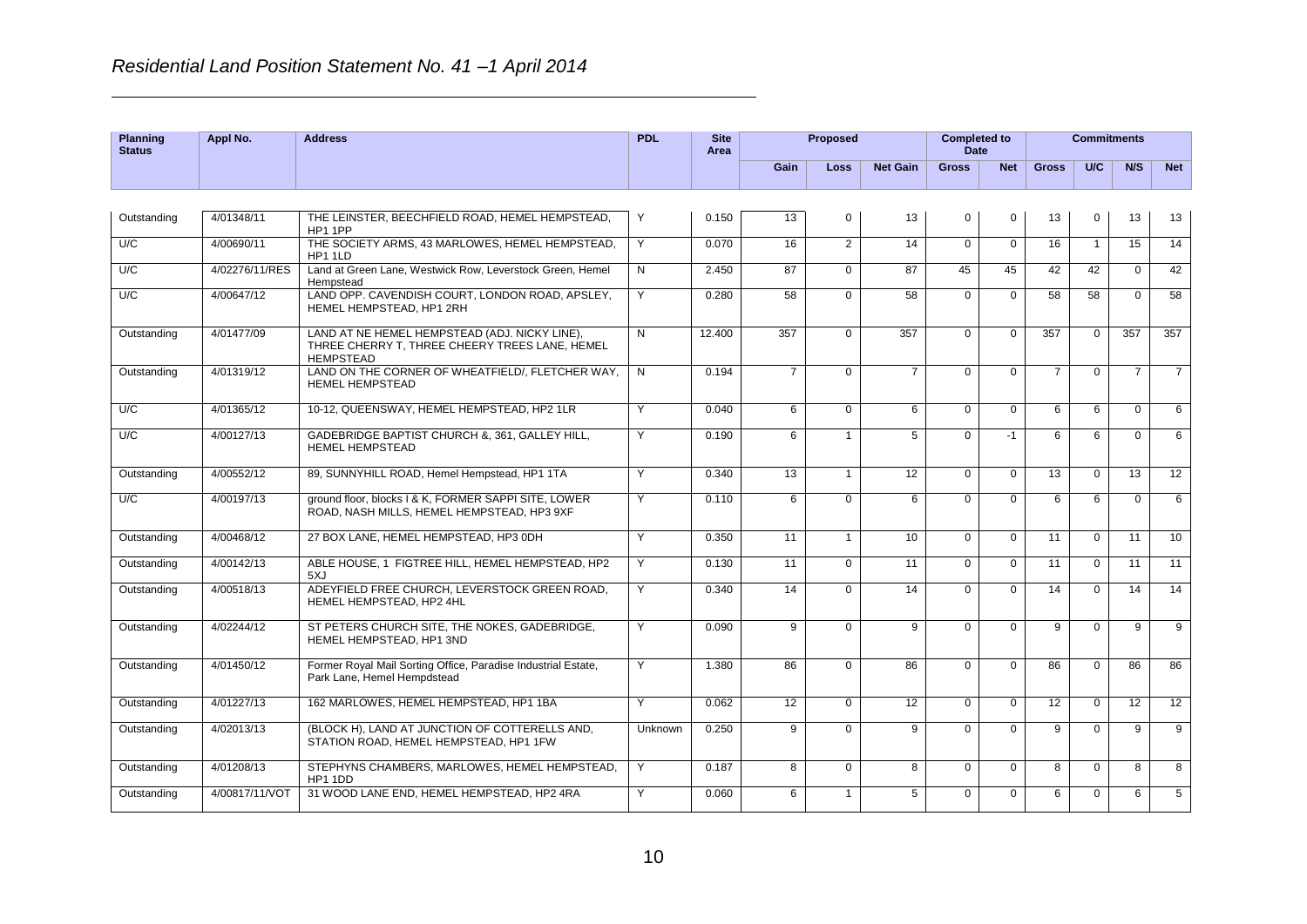HEMPSTEAD, HP2 7EA

| <b>Planning</b><br><b>Status</b> | Appl No.   | <b>Address</b>                                                                   | <b>PDL</b> | <b>Site</b><br>Area |      | <b>Proposed</b> |                 | <b>Completed to</b><br><b>Date</b> |            |              | <b>Commitments</b> |     |            |
|----------------------------------|------------|----------------------------------------------------------------------------------|------------|---------------------|------|-----------------|-----------------|------------------------------------|------------|--------------|--------------------|-----|------------|
|                                  |            |                                                                                  |            |                     | Gain | <b>Loss</b>     | <b>Net Gain</b> | <b>Gross</b>                       | <b>Net</b> | <b>Gross</b> | U/C                | N/S | <b>Net</b> |
| Outstanding                      | 4/00216/13 | LAND BETWEEN WESTWICK ROW AND PANCAKE LANE,<br>LEVERSTOCK GREEN, HEMEL HEMPSTEAD | N          | 1.098               | 26   | 0               | 26              | 0                                  | 0          | 26           | 0                  | 26  | 26         |
| Outstanding                      | 4/02083/11 | 11 GREAT ROAD, HEMEL HEMPSTEAD, HP2 5LB                                          |            | 0.220               |      |                 |                 |                                    |            |              |                    |     | 5          |
| Outstanding                      | 4/01010/13 | 175-189, LONDON ROAD, APSLEY, HEMEL HEMPSTEAD,<br>HP3 9SQ                        |            | 0.209               | 38   |                 | 36              |                                    | $\Omega$   | 38           |                    | 38  | 36         |
| Outstanding                      | 4/01077/13 | VIKING HOUSE, SWALLOWDALE LANE, HEMEL                                            |            | 0.816               | 64   |                 | 64              |                                    |            | 64           |                    | 64  | 64         |

**Hemel Hempstead Totals: 49.598 1689 10 1679 268 266 1384 207 1177 1376**

**- Settlement** Markyate

| U/C                     | 4/01173/11 | LAND AT HICKS ROAD, MARKYATE, AL3 8LH                    | .900  | --  |     |    | 61  | วค       | 25 | $\sim$<br>וס |
|-------------------------|------------|----------------------------------------------------------|-------|-----|-----|----|-----|----------|----|--------------|
| U/C                     | 4/01797/12 | LAND AT MANOR FARM. DUNSTABLE ROAD, MARKYATE.<br>AL3 8QL | .260  | 40  |     |    |     | $\Omega$ | 10 | 40           |
| <b>Markyate Totals:</b> |            |                                                          | 3.160 | 115 | 115 | 11 | 101 | 66       | 35 | 101          |

**- Settlement** Northchurch

| Outstanding         | 4/01756/12 | 8 NEW ROAD, NORTHCHURCH, BERKHAMSTED, HP4 3QY | <b>AAO</b><br>. |  |  |  |  |  |
|---------------------|------------|-----------------------------------------------|-----------------|--|--|--|--|--|
| Northchurch Totals: |            |                                               | 0.110           |  |  |  |  |  |

**- Settlement Rest of Dacorum** 

| 11/<br>שוש                     | 4/00127/11 | land R/O Longfield, Langley Road, Chipperfield, WD4 9JP | .440<br>. |   |  |    |  |  |
|--------------------------------|------------|---------------------------------------------------------|-----------|---|--|----|--|--|
| <b>Rest of Dacorum Totals:</b> |            |                                                         | .440      | 0 |  | п. |  |  |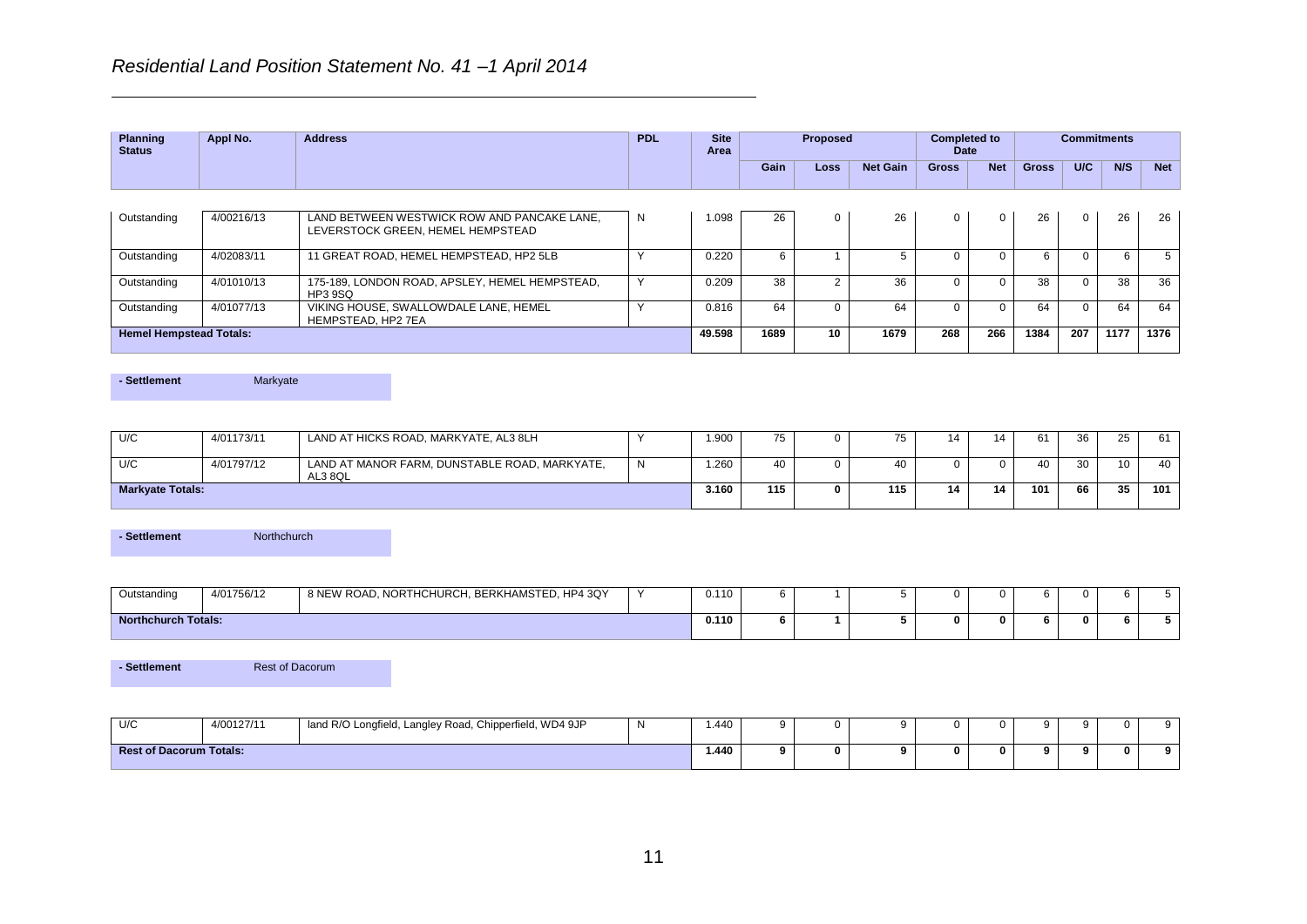| <b>Planning</b><br><b>Status</b> | Appl No. | <b>Address</b> | <b>PDL</b> | <b>Site</b><br>Area |      | <b>Proposed</b> |                 | <b>Completed to</b><br><b>Date</b> |            |              | <b>Commitments</b> |     |            |
|----------------------------------|----------|----------------|------------|---------------------|------|-----------------|-----------------|------------------------------------|------------|--------------|--------------------|-----|------------|
|                                  |          |                |            |                     | Gain | Loss            | <b>Net Gain</b> | <b>Gross</b>                       | <b>Net</b> | <b>Gross</b> | U/C                | N/S | <b>Net</b> |

| - Settlement              | Rural area |                      |                                          |       |    |   |    |  |    |    |    |    |
|---------------------------|------------|----------------------|------------------------------------------|-------|----|---|----|--|----|----|----|----|
| U/C                       | 4/00637/06 |                      | Toms Hill Estate, Toms Hill, Aldbury     | .810  |    |   |    |  |    |    |    | -8 |
| Outstanding               | 4/01352/11 | GUBBLECOTE, HP23 4QH | FORMER EGG PACKING STATION, LUKES LANE,  | .600  | 26 |   | 26 |  | 26 |    | 26 | 26 |
| U/C                       | 4/01533/12 | WILSTONE, HP23 4PH   | DIXONS WHARF, DIXONS GAP, WINGRAVE ROAD, | .480  | 21 |   | ົາ |  | 15 | 15 |    | 15 |
| <b>Rural area Totals:</b> |            |                      |                                          | 4.890 | 58 | 0 | 58 |  | 49 | 15 | 34 | 49 |

**- Settlement** Tring

| U/C                       | 4/02168/06 | Maund & Irvine, Brook Street, Tring                             | 0.155  | 34   |    | 34   |     |     | 34   | 34  |      | 34   |
|---------------------------|------------|-----------------------------------------------------------------|--------|------|----|------|-----|-----|------|-----|------|------|
| U/C                       | 4/00102/13 | ROSE & CROWN HOTEL, HIGH STREET, TRING, HP235AH                 | 0.470  | 35   |    | 35   |     |     | 34   | 33  |      | 34   |
| Outstanding               | 4/01806/12 | 37 - 41, MORTIMER HILL, TRING, HP23 5JA                         | 0.450  | 14   |    |      |     | -3  | 14   |     | 14   | 14   |
| Outstanding               | 4/00665/13 | LAND AT BROOKFIELD, BROOKFIELD CLOSE, TRING,<br><b>HP23 5PD</b> | 0.490  |      |    |      |     |     |      |     |      |      |
| <b>Tring Totals:</b>      |            |                                                                 | 1.565  | 90   | 4  | 86   |     | -3  | 89   | 67  | 22   | 89   |
|                           |            |                                                                 |        |      |    |      |     |     |      |     |      |      |
| <b>Large Site Totals:</b> |            |                                                                 | 64.378 | 2116 | 59 | 2057 | 292 | 244 | 1787 | 406 | 1381 | 1776 |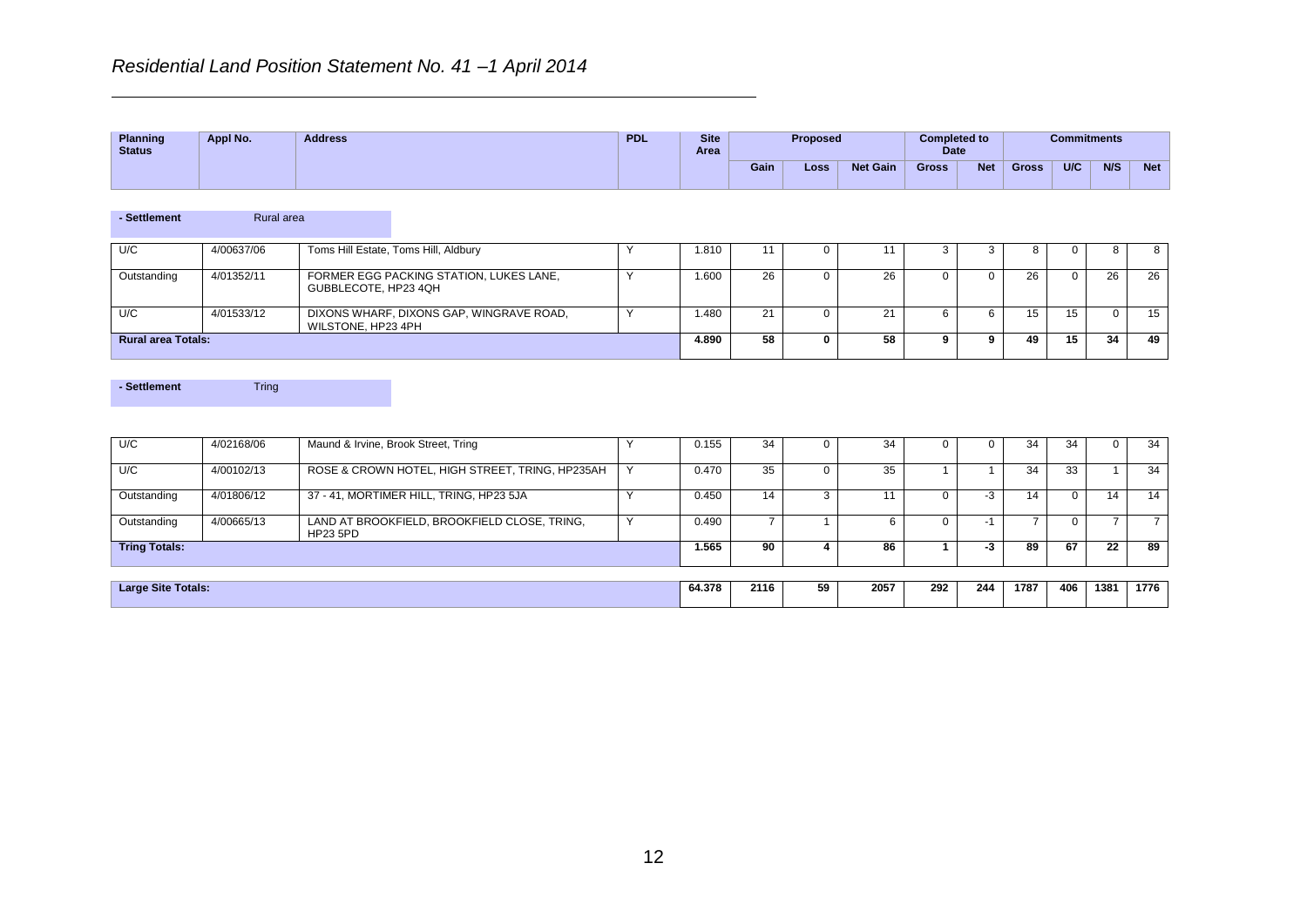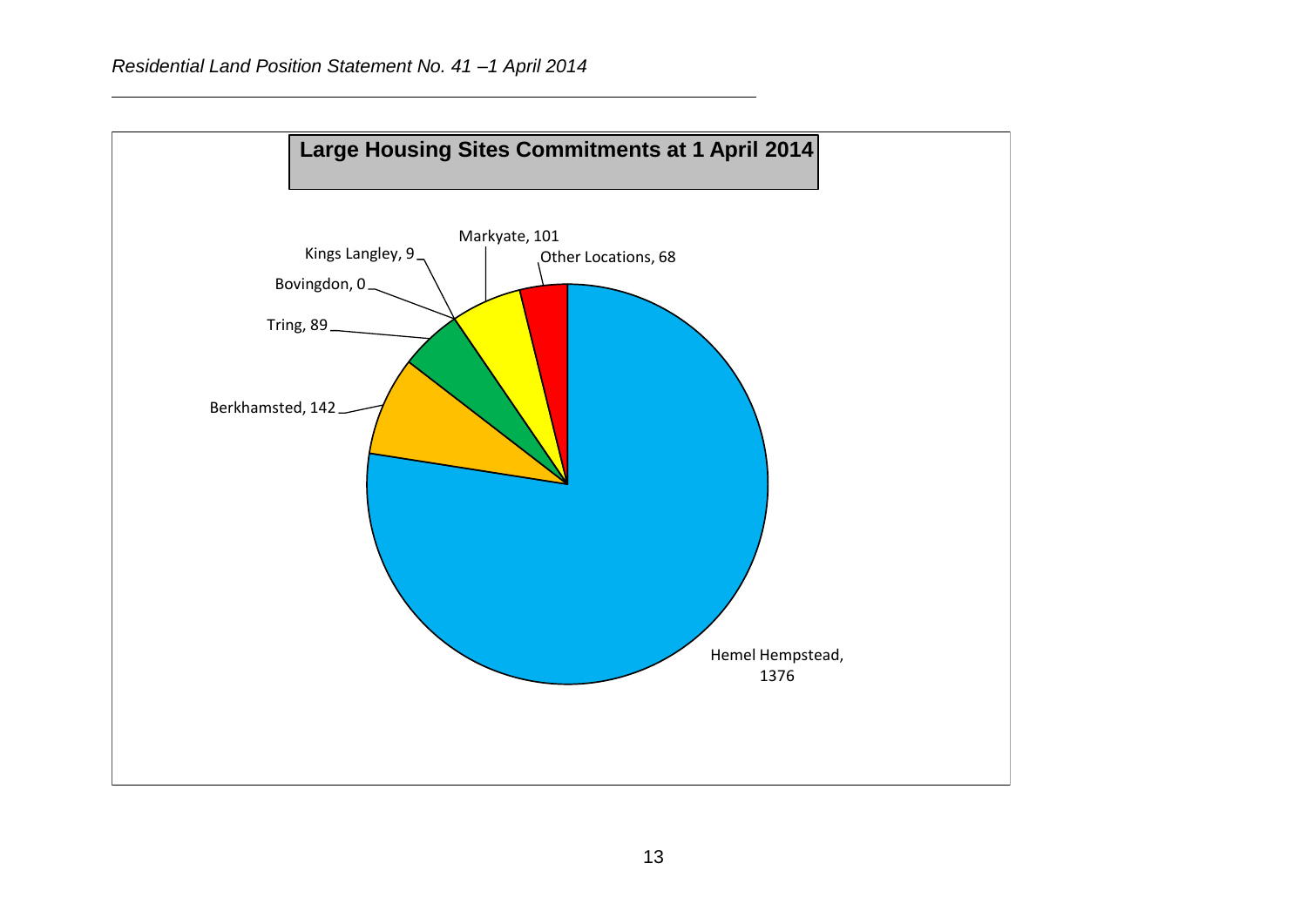**Planning Status Appl No. Address PDL Site Area Proposed Completed to Date Commitments Gain Loss Net Gain Gross Net Gross U/C N/S Net**

**Permission Classification** Small Site

**- Settlement** Aldbury

| Outstanding            | 4/01641/12     | STONERIDGE, MALTING LANE, ALDBURY, TRING, HP235RH | 0.140 |  |  |  |  |  |
|------------------------|----------------|---------------------------------------------------|-------|--|--|--|--|--|
| Outstanding            | 4/00016/14/FUL | 3 MALTING LANE, ALDBURY, TRING, HP23 5RH          | 0.069 |  |  |  |  |  |
| <b>Aldbury Totals:</b> |                |                                                   | 0.209 |  |  |  |  |  |

**-** Settlement **Berkhamsted** 

| Outstanding | 4/01860/10     | BROWNLOW HOUSE, RAVENS LANE, BERKHAMSTED, HP4<br>2DX                   |              | 0.050 |   | O        |          | $\Omega$ |          |               |   |          | 2              |
|-------------|----------------|------------------------------------------------------------------------|--------------|-------|---|----------|----------|----------|----------|---------------|---|----------|----------------|
| U/C         | 4/02202/11     | 32 CASTLE HILL, BERKHAMSTED, HP4 1HE                                   | $\checkmark$ | 0.110 |   |          | $\Omega$ | $\Omega$ | $-1$     |               |   | $\Omega$ |                |
| Outstanding | 4/00299/12     | LAND AT 11 AND R/O 13 -15, MEADWAY, BERKHAMSTED,<br>HP4 2PL            | N            | 0.390 | 2 | $\Omega$ |          | $\Omega$ |          | 2             |   |          | $\overline{2}$ |
| U/C         | 4/01044/12     | THE GREY HOUSE, KITSBURY ROAD, BERKHAMSTED, HP4<br>3EA                 | N            | 0.320 | 4 | $\Omega$ |          | $\Omega$ | $\Omega$ |               | 3 |          |                |
| U/C         | 4/02290/12     | 30 MEADWAY, BERKHAMSTED, HP4 2PN                                       | Υ            | 0.120 |   |          |          | $\Omega$ | -1       |               |   | 0        |                |
| U/C         | 4/01934/12     | MILLES COTTAGE, GRAVEL PATH, BERKHAMSTED, HP4<br>2PJ                   | Υ            | 0.130 |   |          |          | $\Omega$ | -1       |               |   | 0        |                |
| U/C         | 4/02330/12     | PERBROOK, KINGSHILL WAY, BERKHAMSTED, HP4 3TP                          | $\checkmark$ | 0.358 | 4 |          | 3        | $\Omega$ | $\Omega$ |               |   | 3        | 3              |
| U/C         | 4/01144/12     | 1 ORCHARD AVENUE, BERKHAMSTED, HP4 3LG                                 | N            | 0.029 |   | $\Omega$ |          | $\Omega$ | $\Omega$ |               |   | 0        |                |
| Outstanding | 4/00927/12     | 1, Park View Road, Berkhamsted, HP4 3EY                                | Y            | 0.050 |   |          |          | $\Omega$ | $\Omega$ |               |   |          | $\Omega$       |
| U/C         | 4/00457/13     | 4 PARK VIEW ROAD, BERKHAMSTED, HP4 3EY                                 |              | 0.050 | 2 |          |          | $\Omega$ | -1       | $\mathcal{P}$ | 2 | 0        | 2              |
| Outstanding | 4/02221/12     | 20 MEADWAY, BERKHAMSTED, HP4 2PN                                       | $\checkmark$ | 0.170 |   |          |          | $\Omega$ | $\Omega$ |               |   |          | $\Omega$       |
| U/C         | 4/00615/13     | 21 HALL PARK, BERKHAMSTED, HP4 2NU                                     | N            | 0.077 |   | $\Omega$ |          | $\Omega$ | O        |               |   | 0        |                |
| Outstanding | 4/01751/13/FUL | r/o Lorelei, Shelgrah & Carden, George Street, Berkhamsted,<br>HP4 2EW | N            | 0.120 | 3 | $\Omega$ |          | $\Omega$ |          | 3             |   | 3        | 3              |
| Outstanding | 4/01884/13     | TOWER HOUSE, (R/0 222), HIGH STREET, BERKHAMSTED,<br>HP4 2AB           | Υ            | 0.035 | 2 | $\Omega$ | 2        | $\Omega$ | $\Omega$ | 2             |   | 2        | $\overline{2}$ |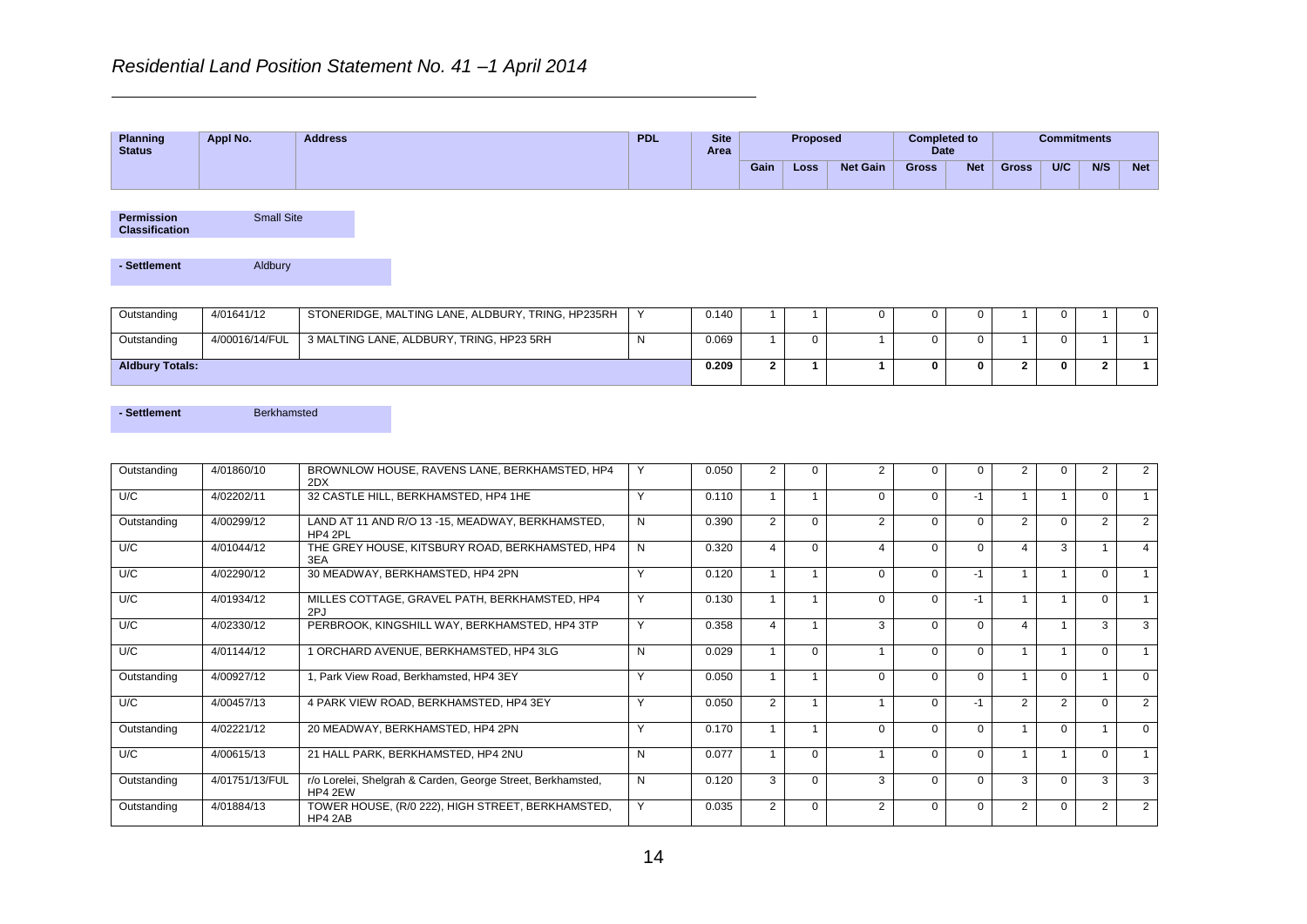| Outstanding                | 4/02411/13/FUL | 23 CASTLE HILL, BERKHAMSTED, HP4 1HE  |   | 0.173 |    |    |  |    |  |    |
|----------------------------|----------------|---------------------------------------|---|-------|----|----|--|----|--|----|
| Outstanding                | 4/01555/12/FUL | 328 High Street, Berkhamsted, HP4 1HT | N | 0.030 |    |    |  |    |  |    |
| <b>Berkhamsted Totals:</b> |                |                                       |   | 2.212 | 28 | 20 |  | 28 |  | 24 |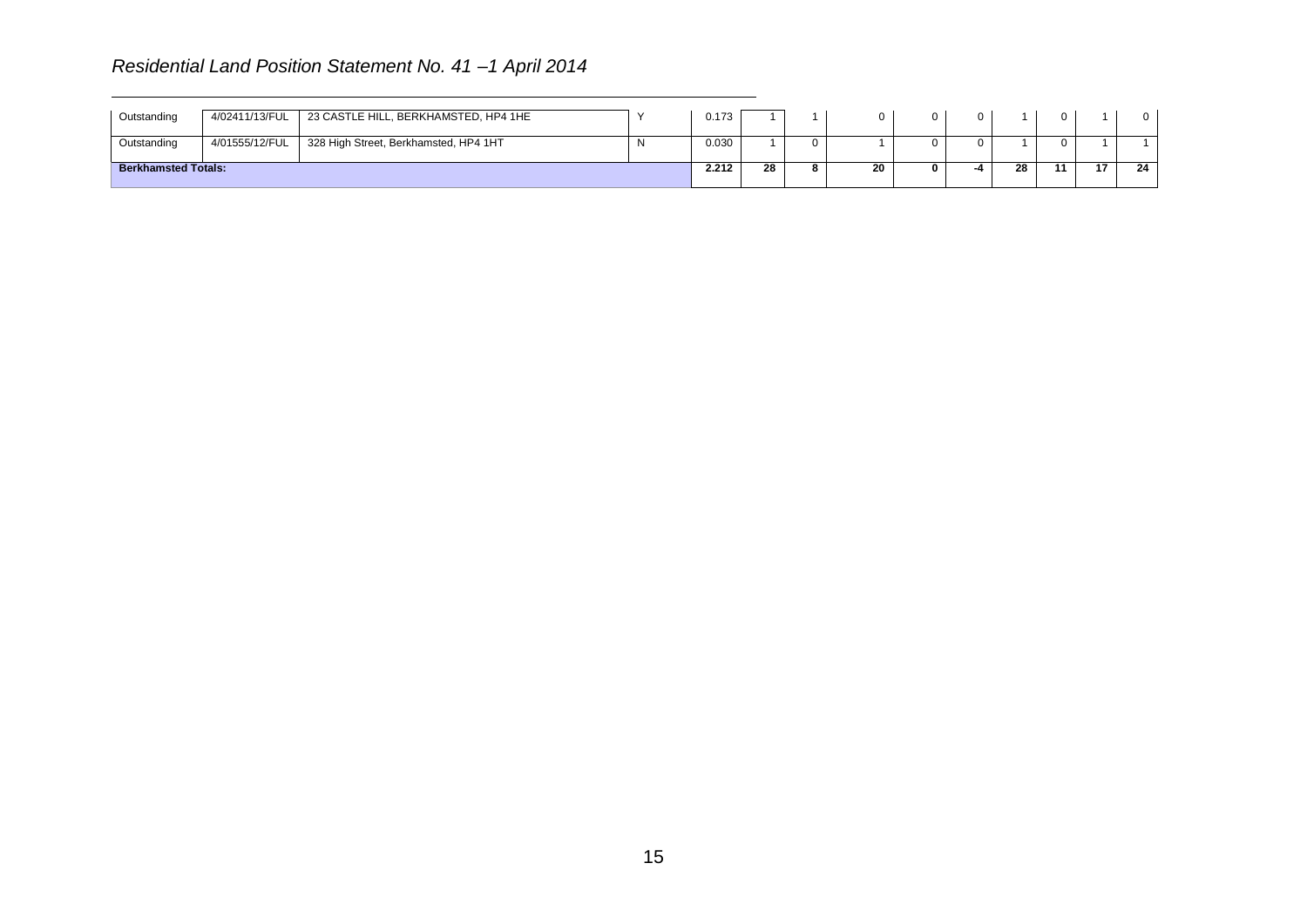| Planning<br><b>Status</b> | Appl No. | <b>Address</b> | <b>PDL</b> | <b>Site</b><br><b>Area</b> |      | <b>Proposed</b> |                 | <b>Completed to</b><br><b>Date</b> |            |              | <b>Commitments</b> |     |            |
|---------------------------|----------|----------------|------------|----------------------------|------|-----------------|-----------------|------------------------------------|------------|--------------|--------------------|-----|------------|
|                           |          |                |            |                            | Gain | Loss            | <b>Net Gain</b> | <b>Gross</b>                       | <b>Net</b> | <b>Gross</b> | U/C                | N/S | <b>Net</b> |

**- Settlement Bovingdon** 

| Outstanding              | 4/00106/11 | 34 CHESHAM ROAD, BOVINGDON, HEMEL HEMPSTEAD, HP3<br>0EE                  | 0.023 |  |  |  |  |  |
|--------------------------|------------|--------------------------------------------------------------------------|-------|--|--|--|--|--|
| U/C                      | 4/01438/12 | 52 GREEN LANE, BOVINGDON, HEMEL HEMPSTEAD, HP3 0JY                       | 0.075 |  |  |  |  |  |
| U/C                      | 4/01439/12 | LAND AT, 52 GREEN LANE, BOVINGDON, HEMEL<br>HEMPSTEAD, HP3 0JY           | 0.060 |  |  |  |  |  |
| Outstanding              | 4/00263/13 | LAND AT 18 AND 20, CHURCH STREET, BOVINGDON, HEMEL<br>HEMPSTEAD, HP3 OLU | 0.070 |  |  |  |  |  |
| <b>Bovingdon Totals:</b> |            |                                                                          | 0.228 |  |  |  |  |  |

**- Settlement** Chipperfield

| U/C                         | 4/00797/12 | ∟ CROFT<br>, CHIPPERFIELD, KINGS LANGLEY,<br>PANTILES.<br><b>CHAPEI</b><br><b>WD4 9EQ</b> | 0.077 |  |  |  |  |  |
|-----------------------------|------------|-------------------------------------------------------------------------------------------|-------|--|--|--|--|--|
| <b>Chipperfield Totals:</b> |            |                                                                                           | 0.077 |  |  |  |  |  |

**- Settlement Hemel Hempstead** 

| U/C         | 4/01113/01 | R/O 75 High Street, Hemel Hempstead                        |   | 0.007 |              |  |  |          |  |
|-------------|------------|------------------------------------------------------------|---|-------|--------------|--|--|----------|--|
| U/C         | 4/01173/01 | Adj 49a Newell Road, Hemel Hempstead                       |   | 0.100 |              |  |  |          |  |
| U/C         | 4/01176/08 | Adj 7 Maynard Place, Hemel Hempstead                       |   | 0.011 |              |  |  |          |  |
| U/C         | 4/01334/08 | Adj 22 Ritcroft Close, Hemel Hempstead                     |   | 0.012 |              |  |  |          |  |
| U/C         | 4/00442/08 | 20 Codicote Row, Hemel Hempstead                           |   | 0.035 |              |  |  |          |  |
| Outstanding | 4/00511/11 | r/o 195, LEVERSTOCK GREEN ROAD, HEMEL HEMPSTEAD,<br>HP38LP | N | 0.033 | $\mathbf{U}$ |  |  | $^{(1)}$ |  |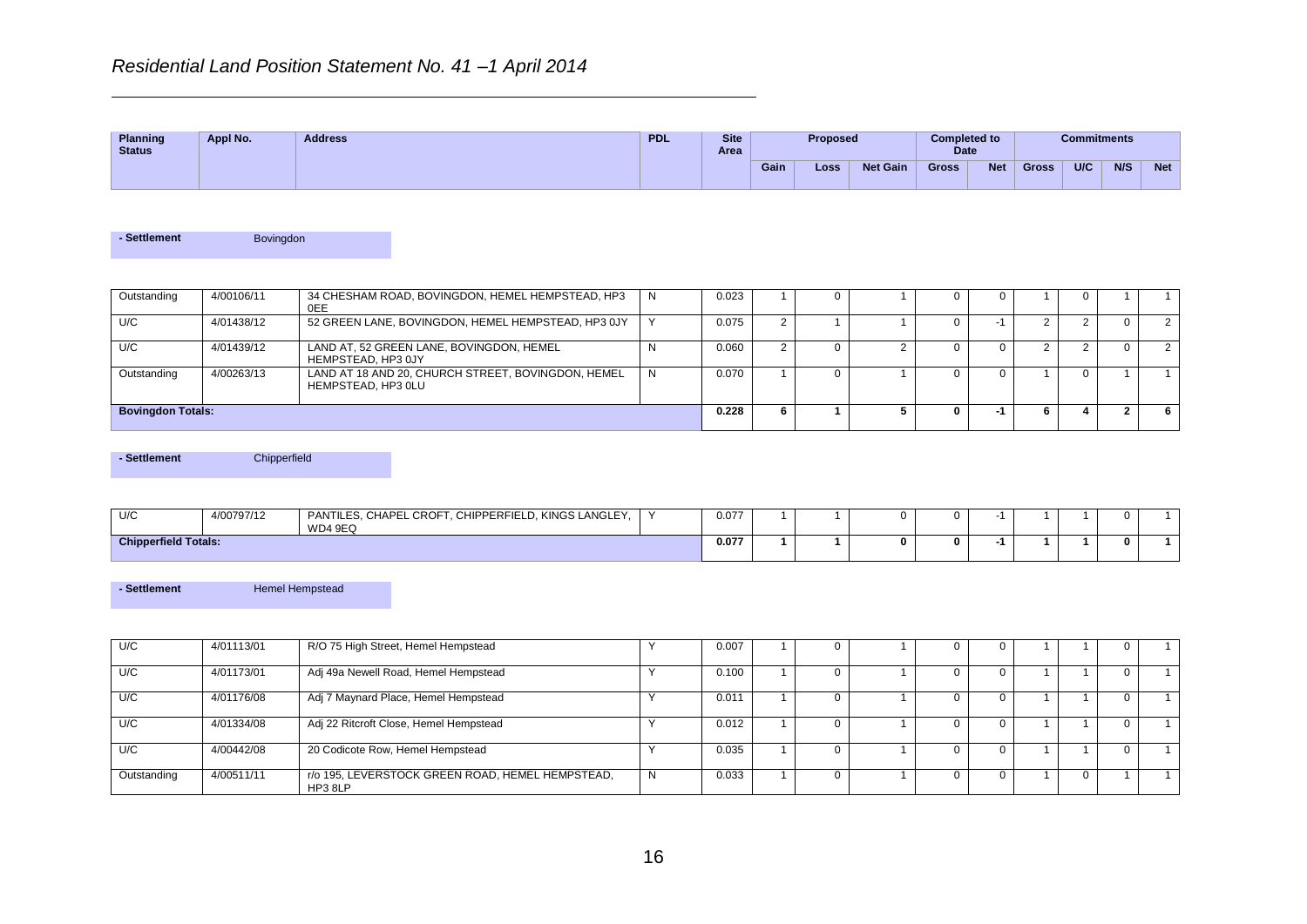| <b>Planning</b><br><b>Status</b> | Appl No.   | <b>Address</b>                                                   | <b>PDL</b>     | <b>Site</b><br>Area |                | Proposed       |                    | <b>Completed to</b><br><b>Date</b> |             |                | <b>Commitments</b> |                |                |
|----------------------------------|------------|------------------------------------------------------------------|----------------|---------------------|----------------|----------------|--------------------|------------------------------------|-------------|----------------|--------------------|----------------|----------------|
|                                  |            |                                                                  |                |                     | Gain           | <b>Loss</b>    | <b>Net</b><br>Gain | <b>Gross</b>                       | <b>Net</b>  | <b>Gross</b>   | <b>U/C</b>         | N/S            | <b>Net</b>     |
|                                  |            |                                                                  |                |                     |                |                |                    |                                    |             |                |                    |                |                |
| Outstanding                      | 4/00810/11 | R/O 48-50, LONDON ROAD, APSLEY, HEMEL HEMPSTEAD                  | Υ              | 0.005               | $\overline{2}$ | $\mathbf 0$    | $\overline{2}$     | $\mathbf 0$                        | $\mathbf 0$ | $\overline{2}$ | $\Omega$           | $\overline{2}$ | $\overline{2}$ |
| Outstanding                      | 4/01045/11 | 99. LAWN LANE. HEMEL HEMPSTEAD. HP3 9HW                          | $\mathsf{N}$   | 0.016               | $\mathfrak{p}$ | $\Omega$       | 2                  | $\Omega$                           | $\Omega$    | $\mathcal{P}$  | $\Omega$           | $\overline{2}$ | 2              |
| U/C                              | 4/01493/11 | 256 - 260, COTTERELLS, HEMEL HEMPSTEAD, HP1 1JP                  | Y              | 0.056               | $\overline{4}$ | $\overline{2}$ | $\overline{2}$     | $\Omega$                           | $-2$        | $\overline{4}$ | $\overline{4}$     | $\Omega$       | $\overline{4}$ |
| U/C                              | 4/01343/11 | CLOVELLY, ROUGHDOWN ROAD, HEMEL HEMPSTEAD, HP3<br>9AX            | Y              | 0.050               | 3              | $\mathbf{1}$   | 2                  | $\Omega$                           | $-1$        | 3              | 3                  | $\Omega$       | 3              |
| U/C                              | 4/01466/11 | LAND AT 99, ADEYFIELD ROAD, HEMEL HEMPSTEAD, HP2 5EB             | $\overline{N}$ | 0.107               | $\overline{4}$ | $\mathbf 0$    | $\overline{4}$     | $\Omega$                           | $\Omega$    | $\overline{4}$ | $\overline{4}$     | $\Omega$       | $\overline{4}$ |
| U/C                              | 4/01883/11 | LAND AT 99. ADEYFIELD ROAD. HEMEL HEMPSTEAD. HP2 5EB             | Y              | 0.100               | $\overline{4}$ | $\overline{1}$ | 3                  | $\Omega$                           | $-1$        | $\overline{4}$ | $\overline{4}$     | $\Omega$       | $\overline{4}$ |
| U/C                              | 4/02340/11 | MIDWAY, REDBOURN ROAD, HEMEL HEMPSTEAD, HP2 7BB                  | Y              | 0.090               | $\overline{2}$ | $\mathbf{1}$   | -1                 | $\Omega$                           | $-1$        | $\overline{2}$ | $\overline{2}$     | $\Omega$       | $\overline{2}$ |
| U/C                              | 4/01985/11 | 18 FLATFIELD ROAD. HEMEL HEMPSTEAD. HP3 8EX                      | Y              | 0.020               | $\mathbf{1}$   | $\Omega$       | $\mathbf{1}$       | $\Omega$                           | $\Omega$    | 1              | -1                 | $\Omega$       | $\mathbf{1}$   |
| Outstanding                      | 4/00176/12 | LAND R/O 52, DEACONSFIELD ROAD, HEMEL HEMPSTEAD, HP3<br>9HZ      | N              | 0.020               | $\mathbf{1}$   | $\Omega$       | $\mathbf{1}$       | $\Omega$                           | $\Omega$    | 1              | $\Omega$           | $\mathbf{1}$   | $\overline{1}$ |
| Outstanding                      | 4/00766/12 | 4 BROAD STREET, HEMEL HEMPSTEAD, HP2 5BW                         | $\mathsf{N}$   | 0.030               | $\mathbf{1}$   | $\Omega$       | $\mathbf{1}$       | $\Omega$                           | $\Omega$    | $\mathbf{1}$   | $\Omega$           | $\mathbf{1}$   | $\overline{1}$ |
| Outstanding                      | 4/01921/11 | LAND R/O 76-78, BELSWAINS LANE, HEMEL HEMPSTEAD                  | N              | 0.063               | $\overline{2}$ | $\Omega$       | $\overline{2}$     | $\mathbf 0$                        | $\mathbf 0$ | $\overline{2}$ | $\Omega$           | $\overline{2}$ | $\overline{2}$ |
| Outstanding                      | 4/00133/12 | LAND AT 221, NORTHRIDGE WAY, HEMEL HEMPSTEAD, HP1<br>2AA         | N              | 0.050               | $\overline{2}$ | $\Omega$       | $\overline{2}$     | $\Omega$                           | $\Omega$    | $\overline{2}$ | $\Omega$           | $\overline{2}$ | 2              |
| U/C                              | 4/01710/12 | 47 MONTGOMERY AVENUE. HEMEL HEMPSTEAD, HP2 4HE                   | ${\sf N}$      | 0.012               | 2              | $\mathbf 0$    | $\overline{2}$     | $\mathbf 0$                        | $\mathbf 0$ | $\overline{2}$ | $\overline{2}$     | $\mathbf 0$    | $\overline{2}$ |
| U/C                              | 4/01390/12 | 6 MUSK HILL, HEMEL HEMPSTEAD, HP1 2JB                            | N              | 0.030               | 2              | $\Omega$       | $\overline{2}$     | $\Omega$                           | $\mathbf 0$ | $\overline{2}$ | $\overline{2}$     | $\Omega$       | 2              |
| U/C                              | 4/01041/12 | 271 ST. ALBANS ROAD. HEMEL HEMPSTEAD. HP2 4RP                    | Y              | 0.037               | 3              | $\Omega$       | 3                  | $\Omega$                           | $\Omega$    | 3              | 3                  | $\Omega$       | 3              |
| U/C                              | 4/02119/12 | LAND BETWEEN 17 AND 21, RESON WAY, HEMEL HEMPSTEAD,<br>HP1 1NU   | N              | 0.040               | $\mathbf{1}$   | $\Omega$       | $\mathbf{1}$       | $\Omega$                           | $\Omega$    | 1              | $\overline{1}$     | $\Omega$       | $\mathbf{1}$   |
| Outstanding                      | 4/00232/13 | 16 FRIMLEY ROAD, HEMEL HEMPSTEAD, HP1 2NA                        | N              | 0.015               | $\mathbf{1}$   | $\mathbf 0$    | $\mathbf{1}$       | $\mathbf 0$                        | $\mathbf 0$ | $\mathbf{1}$   | $\mathbf 0$        | $\mathbf{1}$   | $\mathbf{1}$   |
| Outstanding                      | 4/00222/13 | 1 FELDEN DRIVE, FELDEN, HEMEL HEMPSTEAD, HP3 0BD                 | N              | 0.080               | $\mathbf{1}$   | $\Omega$       | $\mathbf{1}$       | $\Omega$                           | $\Omega$    | 1              | $\Omega$           | $\mathbf{1}$   | $\mathbf{1}$   |
| Outstanding                      | 4/02300/12 | 4 WILLIAM COURT, HEMEL HEMPSTEAD, HP3 0AY                        | $\overline{N}$ | 0.014               | $\mathbf{1}$   | $\mathbf 0$    | $\mathbf{1}$       | $\mathbf 0$                        | $\mathbf 0$ | $\mathbf{1}$   | $\mathbf 0$        | $\mathbf{1}$   | $\mathbf{1}$   |
| Outstanding                      | 4/02239/12 | 107 BEECHFIELD ROAD, HEMEL HEMPSTEAD, HP1 1NZ                    | Y              | 0.018               | $\mathbf{1}$   | $\Omega$       | $\mathbf{1}$       | $\Omega$                           | $\Omega$    | $\mathbf{1}$   | $\Omega$           | $\mathbf{1}$   | $\overline{1}$ |
| Outstanding                      | 4/02329/12 | HEMPSTEAD PLANT, 145 BELSWAINS LANE, HEMEL<br>HEMPSTEAD, HP3 9UZ | Y              | 0.122               | $\overline{4}$ | $\mathbf{1}$   | 3                  | $\mathbf 0$                        | $\mathbf 0$ | $\overline{4}$ | $\mathbf 0$        | $\overline{4}$ | 3              |
| U/C                              | 4/00292/13 | 109 BENNETTS END ROAD, HEMEL HEMPSTEAD, HP3 8DU                  | Y              | 0.027               | $\mathbf{1}$   | $\Omega$       | $\mathbf{1}$       | $\Omega$                           | $\Omega$    | 1              | -1                 | $\Omega$       | $\overline{1}$ |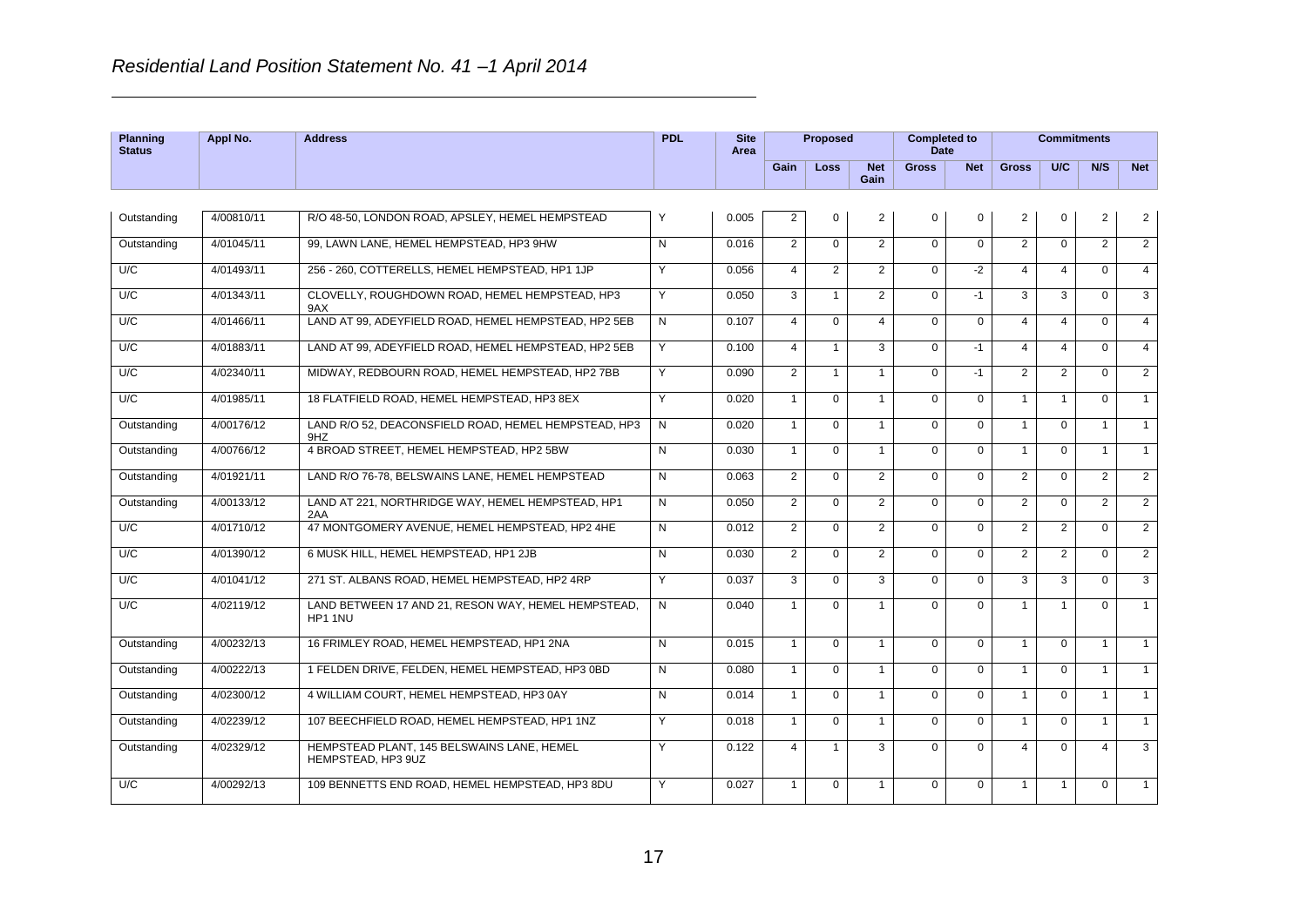| <b>Planning</b><br><b>Status</b> | Appl No.       | <b>Address</b>                                                          | <b>PDL</b>     | <b>Site</b><br>Area |                | <b>Proposed</b> |                 | <b>Completed to</b><br><b>Date</b> |                |                | <b>Commitments</b> |                |                |
|----------------------------------|----------------|-------------------------------------------------------------------------|----------------|---------------------|----------------|-----------------|-----------------|------------------------------------|----------------|----------------|--------------------|----------------|----------------|
|                                  |                |                                                                         |                |                     | Gain           | Loss            | <b>Net Gain</b> | <b>Gross</b>                       | <b>Net</b>     | <b>Gross</b>   | <b>U/C</b>         | N/S            | <b>Net</b>     |
|                                  |                |                                                                         |                |                     |                |                 |                 |                                    |                |                |                    |                |                |
| Outstanding                      | 4/01167/12     | R/O 7 - 11, ST. JOHNS ROAD, HEMEL HEMPSTEAD, HP1 1QF                    | N              | 0.030               | 3              | $\Omega$        | 3               | $\Omega$                           | $\mathbf 0$    | 3              | $\Omega$           | 3              | 3              |
| Outstanding                      | 4/01012/13     | 14 BRANKSOME CLOSE, HEMEL HEMPSTEAD, HP2 7AG                            | N              | 0.026               | 1              | $\Omega$        | $\mathbf{1}$    | $\Omega$                           | $\mathbf 0$    | $\mathbf{1}$   | $\Omega$           |                | $\mathbf{1}$   |
| Outstanding                      | 4/01114/13     | 78 BRONTE CRESCENT, HEMEL HEMPSTEAD, HP2 7PR                            | N              | 0.022               | $\mathbf{1}$   | $\Omega$        | $\mathbf{1}$    | $\Omega$                           | $\Omega$       | $\mathbf{1}$   | $\Omega$           | -1             | $\overline{1}$ |
| Outstanding                      | 4/00912/13     | LAND ADJ. TO. 16 MARLINS TURN. HEMEL HEMPSTEAD. HP1<br>3LQ              | N              | 0.009               | $\mathbf{1}$   | $\mathbf 0$     | $\mathbf{1}$    | $\mathbf 0$                        | 0              | $\mathbf{1}$   | $\Omega$           |                | $\overline{1}$ |
| Outstanding                      | 4/00942/13     | 64 TURNERS HILL, HEMEL HEMPSTEAD, HP2 4LH                               | $\mathsf{N}$   | 0.022               | $\mathbf{1}$   | $\Omega$        | $\mathbf{1}$    | $\Omega$                           | $\Omega$       | $\mathbf{1}$   | $\Omega$           |                | $\overline{1}$ |
| Outstanding                      | 4/01028/13     | REGINNES, FELDEN LANE, FELDEN, HEMEL HEMPSTEAD, HP3<br>0BA              | Y              | 0.050               | $\mathbf{1}$   | 1               | $\Omega$        | $\Omega$                           | $\Omega$       | $\overline{1}$ | $\Omega$           |                | $\Omega$       |
| Outstanding                      | 4/01038/13     | LAND AT IVYCOTE, ST. ALBANS HILL, HEMEL HEMPSTEAD, HP3<br>9JP           | Y              | 0.019               | $\mathbf{1}$   | $\overline{1}$  | $\Omega$        | $\Omega$                           | $-1$           | $\mathbf{1}$   | $\Omega$           | $\overline{1}$ | $\overline{1}$ |
| Outstanding                      | 4/01261/13     | 62 ALEXANDRA ROAD, HEMEL HEMPSTEAD, HP2 4AQ                             | $\mathsf{N}$   | 0.025               | $\mathbf{1}$   | $\Omega$        | $\overline{1}$  | $\Omega$                           | $\Omega$       | $\mathbf{1}$   | $\Omega$           | $\overline{1}$ | $\overline{1}$ |
| U/C                              | 4/01325/13     | adj 37 NINIAN ROAD, HEMEL HEMPSTEAD, HP2 6NA                            | N              | 0.010               | $\mathbf{1}$   | $\mathbf 0$     | $\mathbf{1}$    | $\mathbf 0$                        | $\Omega$       | $\mathbf{1}$   | $\mathbf{1}$       | $\Omega$       | $\overline{1}$ |
| Outstanding                      | 4/01432/13     | adi 3 MOUNTFIELD ROAD. HEMEL HEMPSTEAD. HP2 5DR                         | $\mathsf{N}$   | 0.013               | $\mathbf{1}$   | $\Omega$        | $\overline{1}$  | $\Omega$                           | $\Omega$       | $\mathbf{1}$   | $\Omega$           | $\overline{1}$ | $\overline{1}$ |
| U/C                              | 4/01818/13     | HILL HOUSE, LEVERSTOCK GREEN ROAD, HEMEL<br>HEMPSTEAD, HP3 8PR          | Y              | 0.147               | $\mathbf{1}$   | $\overline{1}$  | $\Omega$        | $\Omega$                           | $-1$           | $\mathbf{1}$   | $\mathbf{1}$       | $\Omega$       | $\overline{1}$ |
| Outstanding                      | 4/00146/13     | LAND AT IVYCOTE, ST. ALBANS HILL, HEMEL HEMPSTEAD, HP3<br>9JP           | Y              | 0.020               | $\mathbf{1}$   | $\mathbf{1}$    | $\Omega$        | $\Omega$                           | $\Omega$       | $\mathbf{1}$   | $\Omega$           | $\overline{1}$ | $\mathbf 0$    |
| Outstanding                      | 4/01044/13     | 20-22. HIGH STREET. HEMEL HEMPSTEAD. HP1 3AE                            | Y              | 0.015               | $\overline{4}$ | $\Omega$        | $\overline{4}$  | $\Omega$                           | $\Omega$       | $\overline{4}$ | $\Omega$           | $\overline{4}$ | $\overline{4}$ |
| Outstanding                      | 4/01620/13     | 17 HIGHCLERE DRIVE, HEMEL HEMPSTEAD, HP3 8BY                            | Y              | 0.220               | $\mathbf{1}$   | $\mathbf{1}$    | $\Omega$        | $\mathbf 0$                        | $\Omega$       | $\mathbf{1}$   | $\Omega$           | $\overline{1}$ | $\overline{0}$ |
| Outstanding                      | 4/01533/13     | 175 EBBERNS ROAD. HEMEL HEMPSTEAD. HP3 9RD                              | Y              | 0.055               | 3              | $\mathbf{1}$    | 2               | $\Omega$                           | $-1$           | 3              | $\Omega$           | $\mathcal{R}$  | 3              |
| U/C                              | 4/01957/13     | ANCHOR COTTAGE, THE DRIVEWAY, ANCHOR LANE, HEMEL<br>HEMPSTEAD, HP1 1NT  | N              | 0.026               | $\mathbf{1}$   | $\Omega$        | $\mathbf{1}$    | $\Omega$                           | $\Omega$       | $\mathbf{1}$   | $\mathbf 1$        | $\Omega$       | $\mathbf{1}$   |
| U/C                              | 4/02064/13     | LAND R/O 23, DEACONSFIELD ROAD, HEMEL HEMPSTEAD, HP3<br>9MY             | N              | 0.014               | $\mathbf{1}$   | $\Omega$        | $\mathbf{1}$    | $\Omega$                           | $\Omega$       | $\mathbf{1}$   | $\mathbf{1}$       | $\Omega$       | $\overline{1}$ |
| U/C                              | 4/02134/13     | LAND R/O 25, DEACONSFIELD ROAD, HEMEL HEMPSTEAD, HP3<br>9HY             | $\overline{N}$ | 0.015               | $\mathbf{1}$   | $\overline{0}$  | $\mathbf{1}$    | $\Omega$                           | $\overline{0}$ | $\mathbf{1}$   | $\mathbf{1}$       | $\Omega$       | $\overline{1}$ |
| Outstanding                      | 4/02330/13/FUL | CARR HEPBURN SOLICITORS, 60 ALEXANDRA ROAD, HEMEL<br>HEMPSTEAD, HP2 4AQ | N              | 0.025               | $\mathbf{1}$   | $\Omega$        | $\mathbf{1}$    | $\Omega$                           | $\Omega$       | $\mathbf{1}$   | $\Omega$           | $\overline{1}$ | $\overline{1}$ |
| Outstanding                      | 4/00792/13/VOT | WILTON LODGE, FELDEN LANE, FELDEN, HEMEL HEMPSTEAD.<br>HP3 0BB          | N              | 0.288               | 2              | $\Omega$        | $\overline{2}$  | $\Omega$                           | $\Omega$       | $\overline{2}$ | $\Omega$           | 2              | 2              |
| <b>Hemel Hempstead Totals:</b>   |                |                                                                         |                | 2.251               | 79             | 12              | 67              | 0                                  | -8             | 79             | $\overline{37}$    | 42             | 75             |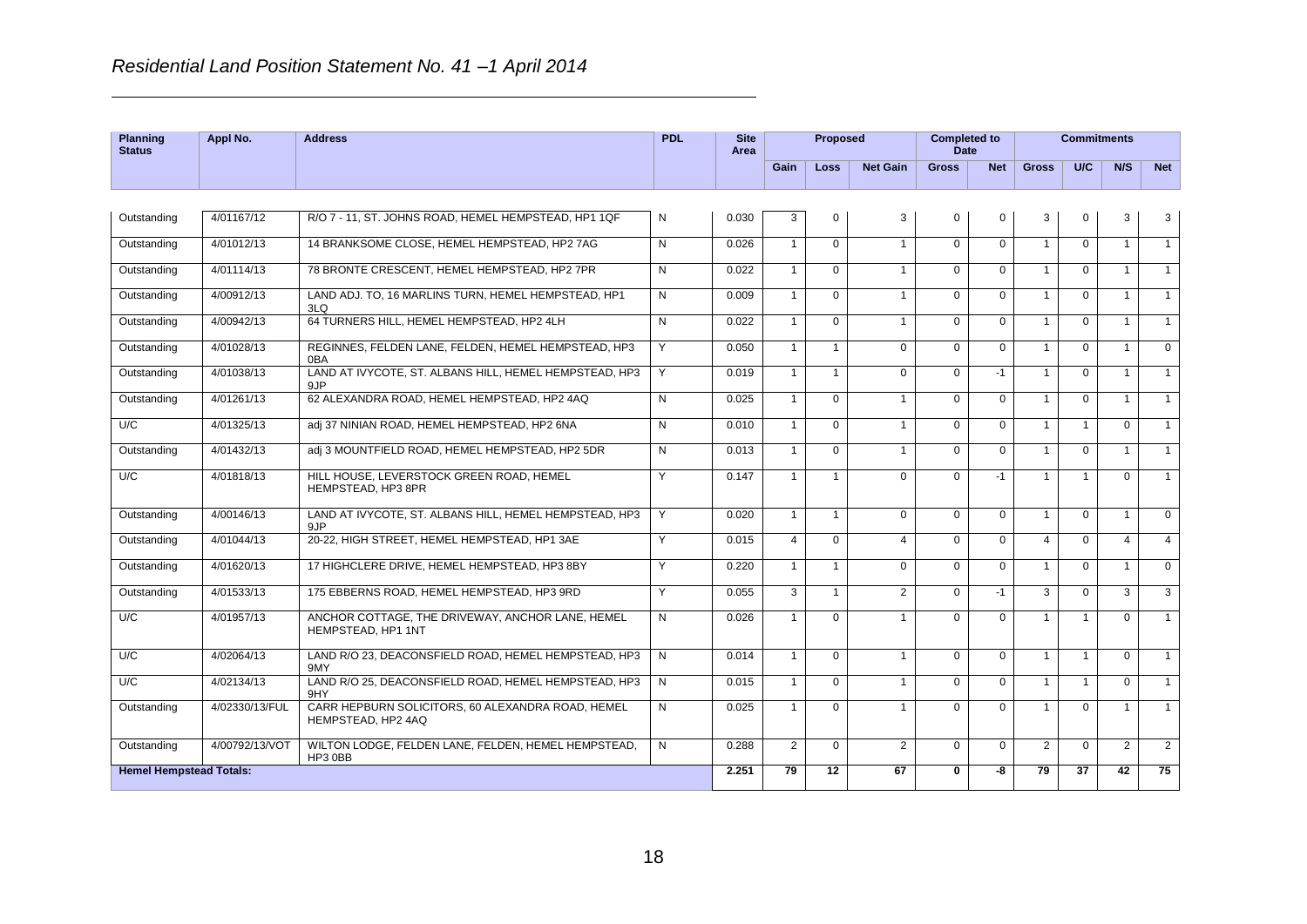| Planning<br><b>Status</b> | Appl No. | <b>Address</b> | <b>PDL</b> | <b>Site</b><br>Area |      | <b>Proposed</b> |                 | <b>Completed to</b><br><b>Date</b> |            |              | <b>Commitments</b> |     |            |
|---------------------------|----------|----------------|------------|---------------------|------|-----------------|-----------------|------------------------------------|------------|--------------|--------------------|-----|------------|
|                           |          |                |            |                     | Gain | Loss            | <b>Net Gain</b> | <b>Gross</b>                       | <b>Net</b> | <b>Gross</b> | <b>U/C</b>         | N/S | <b>Net</b> |

| - Settlement                 | Kings Langley  |                  |                                                      |   |       |                |    |          |          |                |          |               |                |
|------------------------------|----------------|------------------|------------------------------------------------------|---|-------|----------------|----|----------|----------|----------------|----------|---------------|----------------|
| Outstanding                  | 4/01519/11     |                  | 20 WATFORD ROAD, KINGS LANGLEY, WD4 8EA              | N | 0.078 |                |    | 0        |          |                |          |               |                |
| Outstanding                  | 4/01578/10     | 8EA              | FAIRFIELD HOUSE, 20 WATFORD ROAD, KINGS LANGLEY, WD4 |   | 0.230 |                |    | 0        |          | 2              | $\Omega$ |               |                |
| U/C                          | 4/00733/12     | LANGLEY, WD4 9HU | LAND R/O SARACENS HEAD, 47 HIGH STREET, KINGS        |   | 0.080 |                |    | 0        | $\Omega$ |                |          | U             |                |
| Outstanding                  | 4/02194/12     | 9HE              | GREEN SHADOWS, 82 LANGLEY HILL, KINGS LANGLEY, WD4   |   | 0.093 |                |    | 0        |          |                |          |               | $\Omega$       |
| Outstanding                  | 4/00812/13     |                  | 1 ALEXANDRA ROAD, KINGS LANGLEY, WD4 8DU             |   | 0.040 |                |    | 0        |          |                | $\Omega$ |               | 2              |
| Outstanding                  | 4/01058/13     |                  | LAND AT, FIVE ACRES, KINGS LANGLEY, WD4 9JU          | N | 0.120 |                |    | 0        |          | 2              | $\Omega$ |               | $\overline{2}$ |
| Outstanding                  | 4/01724/13     | 9HR              | 86 AND LAND AT, 84 VICARAGE LANE, KINGS LANGLEY, WD4 |   | 0.086 | 2              |    | 0        |          | 2              |          |               |                |
| Outstanding                  | 4/00047/14/FUL |                  | 14A, HIGH STREET, KINGS LANGLEY, WD4 8BH             |   | 0.064 | $\overline{2}$ | 2  | $\Omega$ |          | $\overline{2}$ | $\Omega$ | $\mathcal{D}$ | 2              |
| <b>Kings Langley Totals:</b> |                |                  |                                                      |   | 0.791 | 17             | 14 | 0        | 0        | 16             |          | 12            | 13             |

**- Settlement** Long Marston

| Outstanding                 | 4/00768/11 | THE EGG PACKING STATION, STATION ROAD, GUBBLECOTE,<br>LONG MARSTON, HP234QS | 0.012 |  |  |  |  |  |
|-----------------------------|------------|-----------------------------------------------------------------------------|-------|--|--|--|--|--|
| <b>Long Marston Totals:</b> | 0.012      |                                                                             |       |  |  |  |  |  |

**- Settlement** Markyate

| Outstanding             | 4/00509/13 | R/O 142, HIGH STREET,<br>, MARKYATE, AL3 8JU | 0.040 | ,, |  |  |  |  |
|-------------------------|------------|----------------------------------------------|-------|----|--|--|--|--|
| <b>Markyate Totals:</b> |            |                                              | 0.040 |    |  |  |  |  |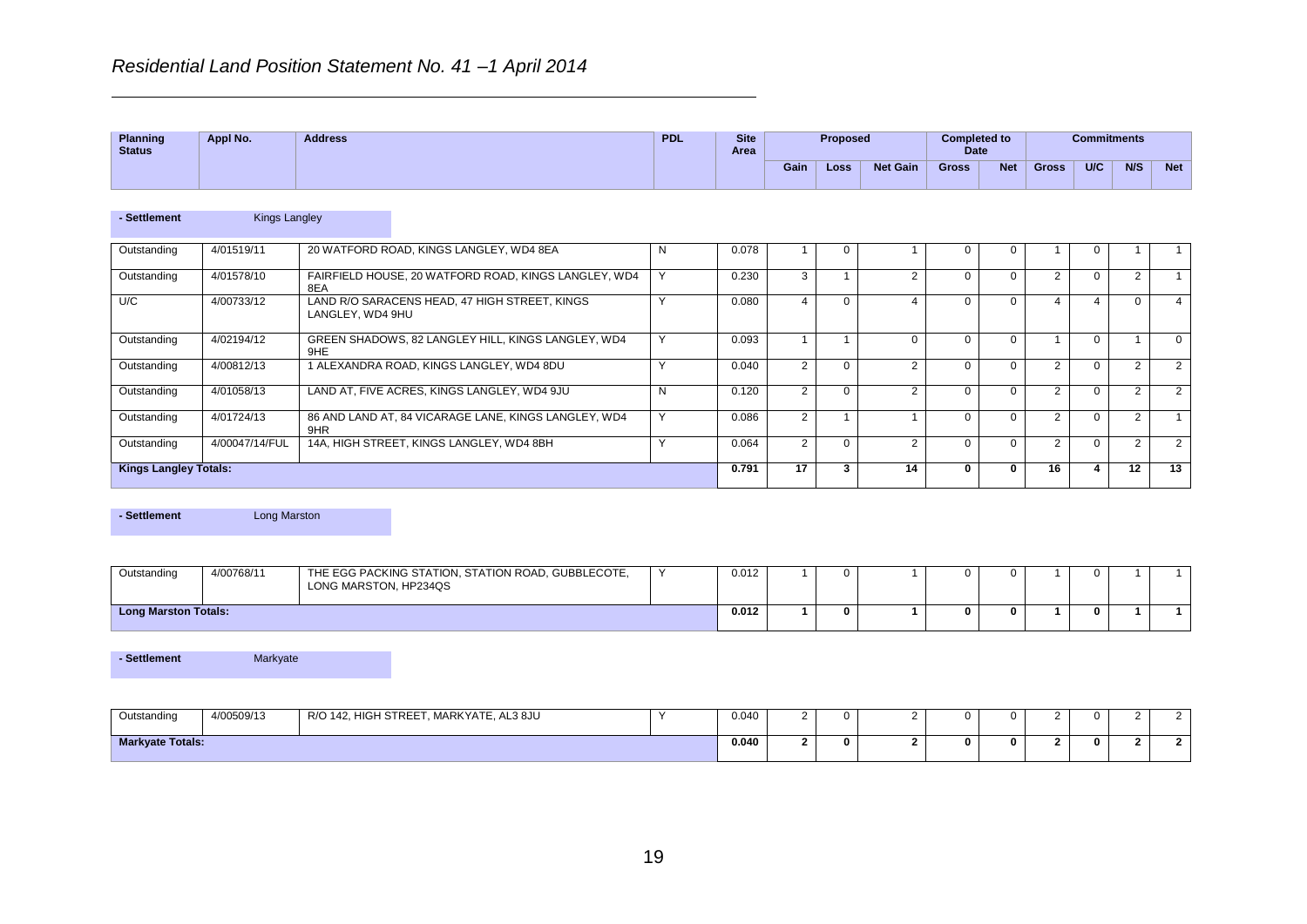| Planning<br><b>Status</b> | Appl No. | <b>Address</b> | <b>PDL</b> | <b>Site</b><br><b>Area</b> |      | <b>Proposed</b> |                 | <b>Completed to</b><br>Date |            |              | <b>Commitments</b> |     |            |
|---------------------------|----------|----------------|------------|----------------------------|------|-----------------|-----------------|-----------------------------|------------|--------------|--------------------|-----|------------|
|                           |          |                |            |                            | Gain | Loss            | <b>Net Gain</b> | <b>Gross</b>                | <b>Net</b> | <b>Gross</b> | U/C                | N/S | <b>Net</b> |

**- Settlement** Northchurch

| Outstanding | 4/01507/10                 | 16, THE MEADS, NORTHCHURCH, BERKHAMSTED, HP4 3QX                       |  | 0.045 |  |  |     |  |  |
|-------------|----------------------------|------------------------------------------------------------------------|--|-------|--|--|-----|--|--|
| U/C         | 4/01254/12                 | 7 DELL ROAD, NORTHCHURCH, BERKHAMSTED, HP4 3SP                         |  | 0.116 |  |  |     |  |  |
| Outstanding | 4/01502/12                 | LAND ADJ. 4, ASHBY ROAD, NORTHCHURCH, BERKHAMSTED, N<br><b>HP4 3SJ</b> |  | 0.025 |  |  | . . |  |  |
|             | <b>Northchurch Totals:</b> |                                                                        |  |       |  |  |     |  |  |

**- Settlement Rest of Dacorum** 

| U/C         | 4/01670/09 | Oddy Hill Bungalow, Fox Road, Wigginton, HP23 6EE                        |              | 0.061  |                |          |                |   |          |                |          |                |                |
|-------------|------------|--------------------------------------------------------------------------|--------------|--------|----------------|----------|----------------|---|----------|----------------|----------|----------------|----------------|
| U/C         | 4/00660/11 | HILLCREST, WAYSIDE, CHIPPERFIELD, KINGS LANGLEY, WD4<br>9JL              |              | 0.180  |                |          | $\Omega$       |   | $-1$     |                |          |                |                |
| U/C         | 4/01116/11 | FORMER RAF CHENIES, CHENIES HILL, LATIMER, HEMEL<br>HEMPSTEAD, HP5 1XB   | $\checkmark$ | 16.670 | 2              | $\Omega$ | $\mathfrak{p}$ |   |          |                |          | n.             |                |
| Outstanding | 4/00868/10 | GREYSTONES, LADY MEADOW, RUCKLERS LANE, KINGS<br>LANGLEY, WD4 9NF        | $\checkmark$ | 0.173  |                |          | $\Omega$       |   | $\Omega$ |                |          |                | $\Omega$       |
| Outstanding | 4/01456/12 | WATER END HOUSE, POTTEN END HILL, WATER END, HEMEL<br>HEMPSTEAD, HP1 3BN | $\checkmark$ | 0.790  |                |          | $\Omega$       |   | $\Omega$ |                |          |                | $\Omega$       |
| Outstanding | 4/01914/12 | GAMNEL FARM, BULBOURNE ROAD, TRING, HP235HF                              | $\sqrt{ }$   | 0.350  | 2              |          |                | 0 | $\Omega$ | $\overline{2}$ |          | $\overline{2}$ |                |
| U/C         | 4/02249/12 | TANGLEWOOD, FRITHSDEN COPSE, POTTEN END,<br>BERKHAMSTED, HP4 2RQ         |              | 0.610  |                |          | $\Omega$       | U | $\Omega$ |                |          | 0              | $\Omega$       |
| Outstanding | 4/02108/12 | OAKS VIEW, IVY HOUSE LANE, BERKHAMSTED, HP4 2PP                          | $\checkmark$ | 0.120  |                |          | $\Omega$       | 0 | $\Omega$ |                | $\Omega$ |                | $\Omega$       |
| Outstanding | 4/00421/13 | LAND AT PRIMROSE COTTAGE, POUCHEN END LANE, HEMEL<br>HEMPSTEAD, HP1 2AS  | $\checkmark$ | 0.423  |                | $\Omega$ |                |   | $\Omega$ |                |          |                |                |
| U/C         | 4/00542/13 | LAND REAR OF 96 & 98, GROVE ROAD, TRING, HP23 5FF                        | N            | 0.219  | $\overline{2}$ | $\Omega$ | $\mathcal{P}$  | 0 | $\Omega$ | 2              | 2        |                | $\overline{2}$ |
| U/C         | 4/00539/13 | BRAEMAR., TINKERS LANE, WIGGINTON, TRING, HP236JB                        | Y            | 0.740  |                | $\Omega$ |                | 0 | $\Omega$ |                |          | 0              |                |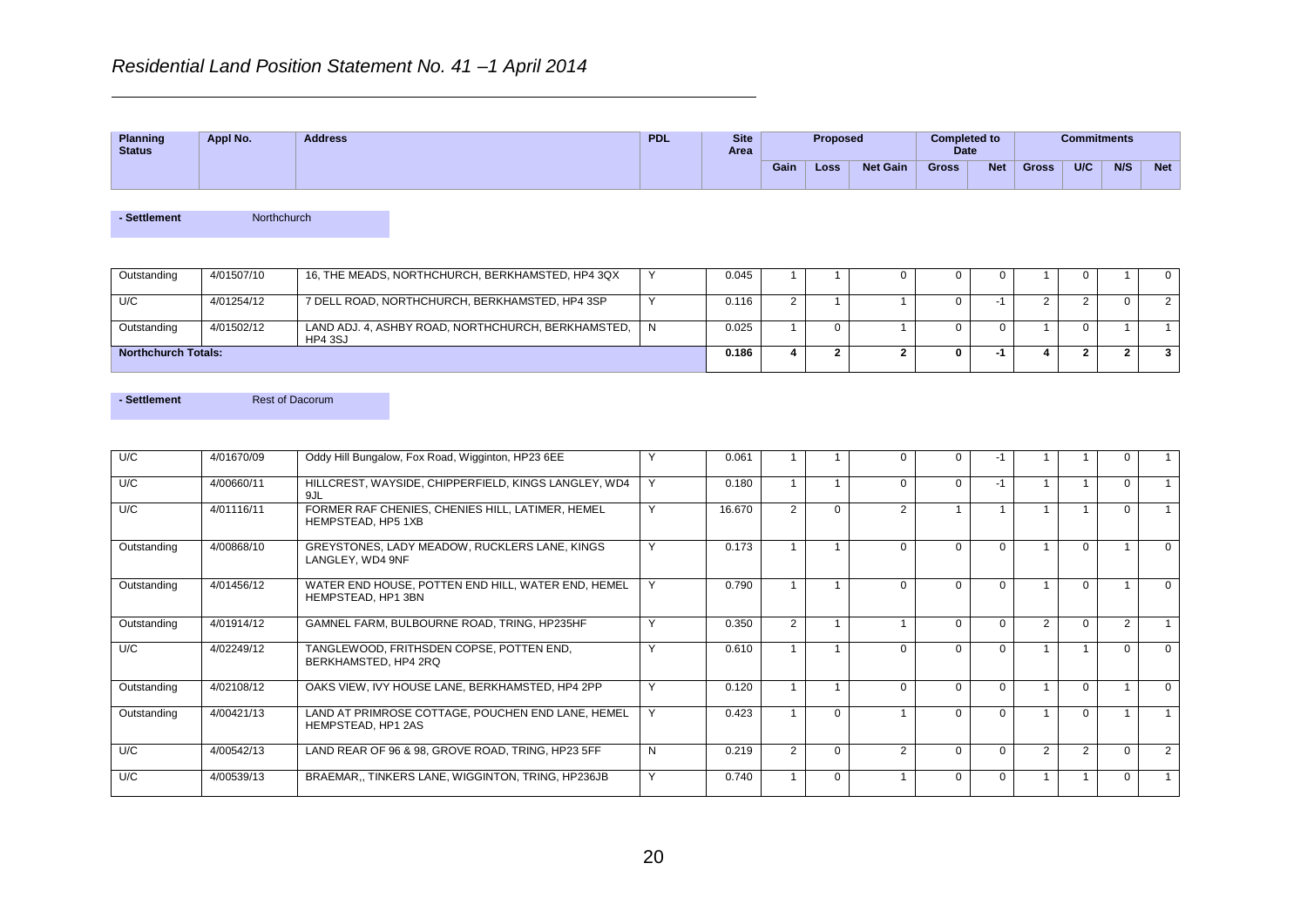**Rest of Dacorum Totals:** 

| <b>Planning</b><br><b>Status</b> | Appl No.       | <b>Address</b>                                                                    | <b>PDL</b>   | <b>Site</b><br>Area |                | Proposed     |                    | <b>Completed to</b><br><b>Date</b> |             |              | <b>Commitments</b> |          |            |
|----------------------------------|----------------|-----------------------------------------------------------------------------------|--------------|---------------------|----------------|--------------|--------------------|------------------------------------|-------------|--------------|--------------------|----------|------------|
|                                  |                |                                                                                   |              |                     | Gain           | Loss         | <b>Net</b><br>Gain | <b>Gross</b>                       | <b>Net</b>  | <b>Gross</b> | U/C                | N/S      | <b>Net</b> |
|                                  |                |                                                                                   |              |                     |                |              |                    |                                    |             |              |                    |          |            |
| Outstanding                      | 4/00734/13     | WESTBROOK EDGE, LONDON ROAD, BOURNE END, HEMEL HEMPSTEAD, HP1<br>2RH              |              | 0.270               |                |              | $\mathbf{0}$       | $\Omega$                           | $\mathbf 0$ |              |                    |          | 0          |
| Outstanding                      | 4/00677/13     | YARD AT REAR OF THE PADDOCKS, CROFT LANE, CHIPPERFIELD, KINGS<br>LANGLEY. WD4 9DX | $\checkmark$ | 0.150               |                | $\Omega$     |                    | $\Omega$                           | $\Omega$    |              | $\Omega$           |          |            |
| Outstanding                      | 4/00936/13     | IVY TODD, NORTHCHURCH COMMON, BERKHAMSTED, HP4 1LR                                | $\checkmark$ | 0.340               | $\mathbf{1}$   | $\mathbf{1}$ | $\Omega$           | $\Omega$                           | $\Omega$    |              | $\Omega$           |          | $\Omega$   |
| Outstanding                      | 4/00314/13     | LAND AT CRAIG ROWAN, CHAPEL CROFT, CHIPPERFIELD, KINGS LANGLEY,<br>WD4 9EQ        | $\checkmark$ | 0.107               |                | $\Omega$     |                    | $\Omega$                           | $\Omega$    |              | $\Omega$           |          |            |
| U/C                              | 4/01272/13     | MARTIN SUMMIT, LATIMER, CHESHAM, HP5 1XB                                          | N            | 0.100               | $\mathbf{1}$   | $\mathbf{1}$ | $\Omega$           | $\Omega$                           | $\Omega$    |              |                    | $\Omega$ | $\Omega$   |
| Outstanding                      | 4/00995/12     | Smallgrove Farm, Windmill Road, Markyate                                          | $\checkmark$ | 0.610               |                | $\Omega$     |                    | $\Omega$                           | $\Omega$    |              | $\Omega$           |          |            |
| Outstanding                      | 4/01869/13     | WALNUT COTTAGE, CHEQUERS HILL, FLAMSTEAD, ST. ALBANS, AL3 8ET                     | $\checkmark$ | 0.640               |                |              | $\Omega$           | $\Omega$                           | $\Omega$    |              | 0                  |          | $\Omega$   |
| U/C                              | 4/00330/13     | FRYTH HAY, HEMPSTEAD ROAD, BOVINGDON, HEMEL HEMPSTEAD, HP3 0DS                    |              | 0.450               | $\overline{2}$ | $\Omega$     | $\overline{2}$     | $\Omega$                           | $\Omega$    | 2            | 2                  | $\Omega$ | 2          |
| Outstanding                      | 4/02149/13/FUL | HOLBROOK, LONG LANE, BOVINGDON, HEMEL HEMPSTEAD, HP3 ONE                          | v            | 0.062               | 1              | $\Omega$     |                    | $\Omega$                           | $\Omega$    |              | $\Omega$           |          |            |
| Outstanding                      | 4/00939/12     | FURTHER FELDEN, LONGCROFT LANE, FELDEN, HEMEL HEMPSTEAD, HP3<br>0BN               |              | 0.670               |                |              | $\Omega$           | $\Omega$                           | $\Omega$    |              | 0                  |          | $\Omega$   |

| - Settlement | Rural area |                                                                       |       |  |  |  |  |
|--------------|------------|-----------------------------------------------------------------------|-------|--|--|--|--|
| U/C          | 4/02476/05 | The Croft, Dagnal Road, Great Gaddesden                               | 0.798 |  |  |  |  |
| U/C          | 4/00440/11 | BRIDGEWATER HOUSE, RINGSHALL ROAD, RINGSHALL, BERKHAMSTED, HP4<br>1LU | 0.750 |  |  |  |  |
| Outstanding  | 4/00587/11 | HILLSIDE, BEACON ROAD, RINGSHALL, BERKHAMSTED, HP4 1NE                | 0.103 |  |  |  |  |
| U/C          | 4/01210/11 | LITTLE GLEBE, GOLF CLUB ROAD, LITTLE GADDESDEN, HP4 1LY               | 0.740 |  |  |  |  |
| U/C          | 4/01394/12 | THE BUNGALOW, ST. MARGARETS, GREAT GADDESDEN, HP1 3BZ                 | 0.150 |  |  |  |  |

 $\frac{23.73}{5}$ 

**25 12 13 1 -1 24 10 14 14**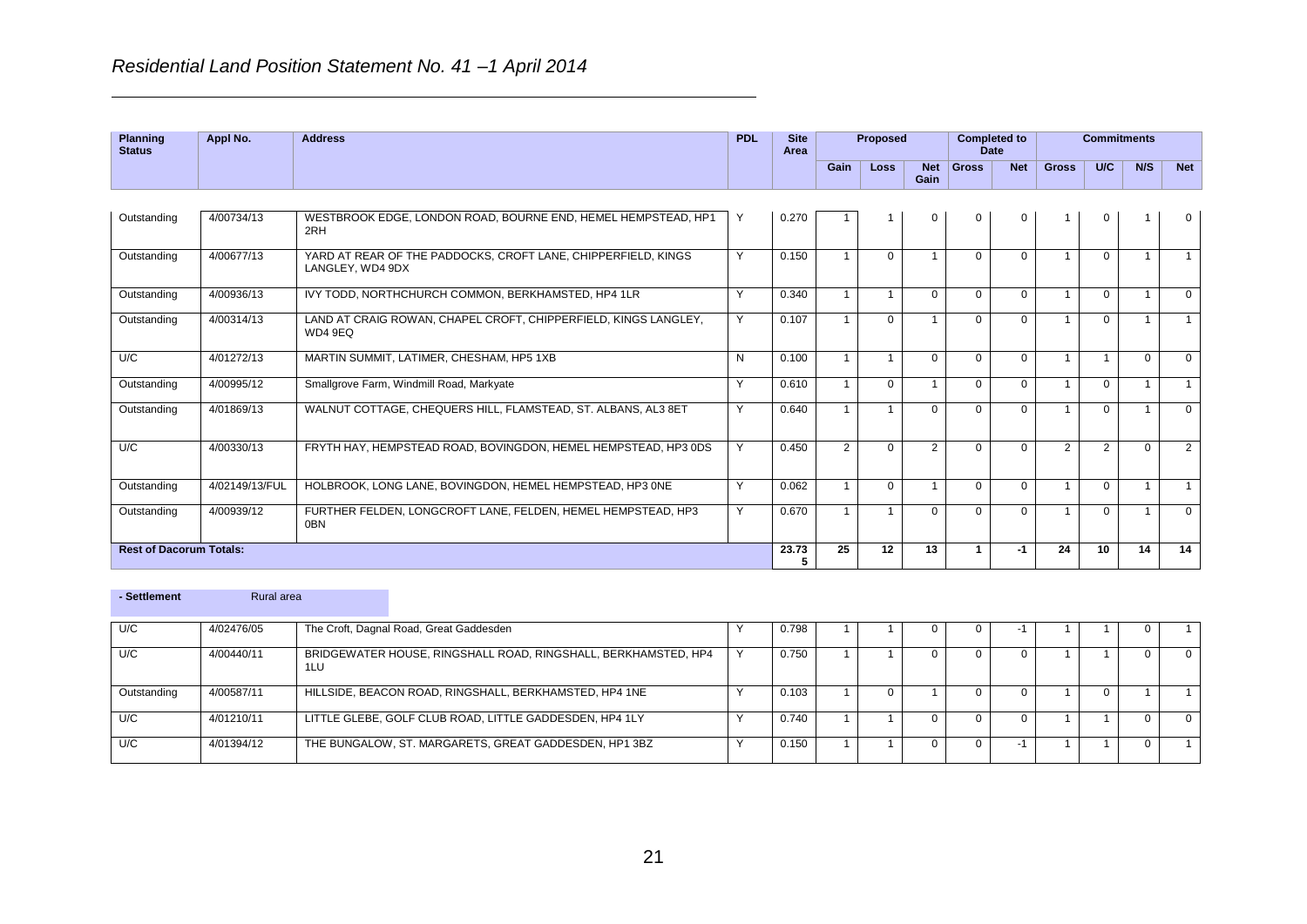| <b>Planning</b><br><b>Status</b> | Appl No.       | <b>Address</b>                                                             | <b>PDL</b> | <b>Site</b><br>Area |      | <b>Proposed</b> |                    | <b>Completed to</b><br>Date |            |                  | <b>Commitments</b> |     |            |
|----------------------------------|----------------|----------------------------------------------------------------------------|------------|---------------------|------|-----------------|--------------------|-----------------------------|------------|------------------|--------------------|-----|------------|
|                                  |                |                                                                            |            |                     | Gain | <b>Loss</b>     | <b>Net</b><br>Gain | <b>Gross</b>                | <b>Net</b> | <b>Gros</b><br>s | U/C                | N/S | <b>Net</b> |
| Outstanding                      | 4/00797/13     | MOSSHALL FARM, NETTLEDEN ROAD, LITTLE GADDESDEN,<br>BERKHAMSTED, HP4 1PE   |            | 0.144               |      |                 |                    |                             | 0          |                  | 0                  |     | -0 I       |
| Outstanding                      | 4/02104/13     | THE BOTHY, NETTLEDEN ROAD, LITTLE GADDESDEN,<br>BERKHAMSTED, HP4 1PL       |            | 0.210               |      |                 |                    |                             |            |                  |                    |     | $\Omega$   |
| Outstanding                      | 4/00284/14/FUL | CROME HILL HOUSE, ASHRIDGE PARK, LITTLE GADDESDEN,<br>BERKHAMSTED, HP4 1NP |            | 1.940               |      |                 |                    |                             |            |                  |                    |     | $\Omega$   |

**Rural area Totals: 4.835 8 7 1 0 -2 8 4 4 3**

**- Settlement** Tring

| Outstanding          | 4/01492/11 | LAND AT 100, HIGH STREET, TRING, HP23 4AF    | N | 0.008 |   |    |  |  |  |  |
|----------------------|------------|----------------------------------------------|---|-------|---|----|--|--|--|--|
| Outstanding          | 4/00162/12 | 44 NEW ROAD, TRING, HP23 5EX                 |   | 0.076 | 3 |    |  |  |  |  |
| Outstanding          | 4/00828/13 | LAND ADJ DELTA HOUSE, BUNSTRUX, TRING        | N | 0.099 |   | 0. |  |  |  |  |
| Outstanding          | 4/01043/13 | LE PROVANCE, 41 WESTERN ROAD, TRING, HP234BQ |   | 0.010 |   |    |  |  |  |  |
| Outstanding          | 4/02109/13 | 110 GROVE ROAD, TRING, HP235PA               |   | 0.123 |   |    |  |  |  |  |
| <b>Tring Totals:</b> |            |                                              |   |       |   |    |  |  |  |  |

**- Settlement** Wilstone

| Outstanding               | 4/00201/13 | ADJ. CONIFERS, ROSEBARN LANE, WILSTONE, TRING, HP23<br>4PZ | <b>N</b> | 0.026 |      |     |      |     |     |      |     |      |      |
|---------------------------|------------|------------------------------------------------------------|----------|-------|------|-----|------|-----|-----|------|-----|------|------|
| <b>Wilstone Totals:</b>   |            |                                                            |          | 0.026 |      |     |      | 0   |     |      | 0.  |      |      |
| <b>Small Site Totals:</b> |            |                                                            |          |       |      | 49  | 132  |     | -18 | 179  | 73  | 106  | 149  |
| <b>Report Total:</b>      |            |                                                            |          | ####  | 2527 | 119 | 2408 | 296 | 228 | 2193 | 503 | 1690 | 2142 |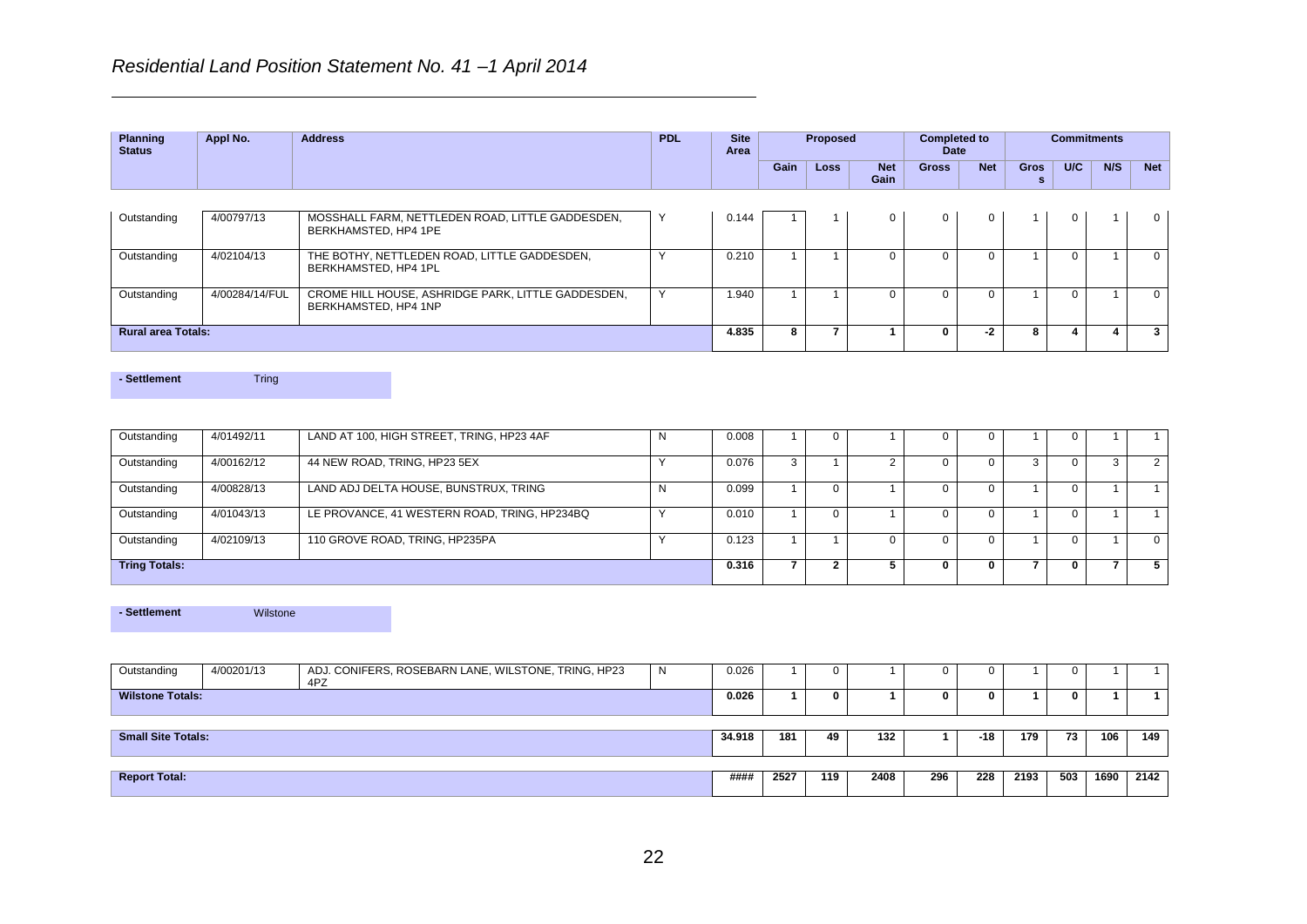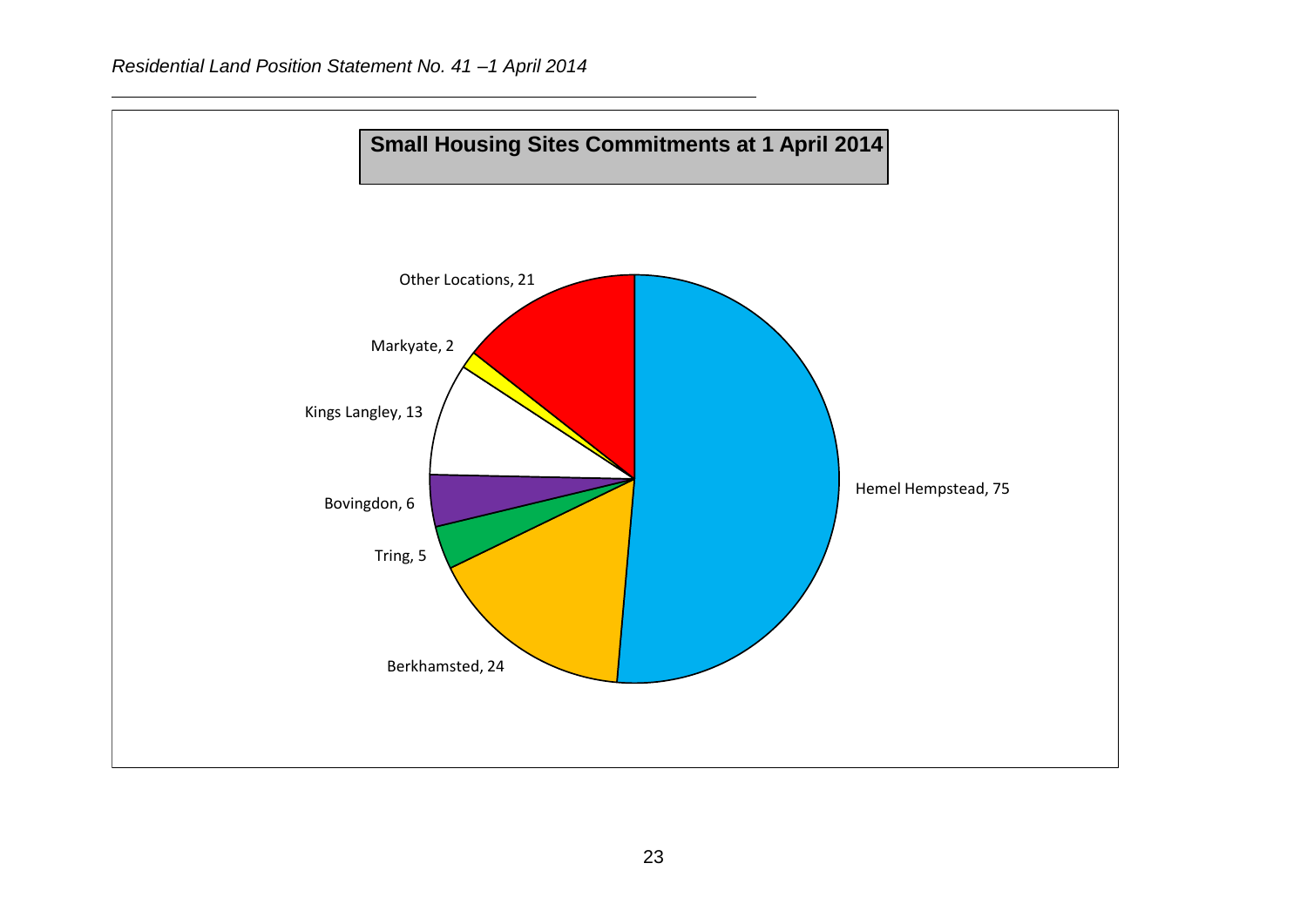#### **5. SUMMARY OF COMMITMENTS**

|                |                | LARGE SITES SMALL SITES |            | <b>CON/COU</b> |             |                | <b>TOTALS</b>  |
|----------------|----------------|-------------------------|------------|----------------|-------------|----------------|----------------|
| <b>Gross</b>   | <b>Net</b>     | <b>Gross</b>            | <b>Net</b> | <b>Gross</b>   | <b>Net</b>  | <b>Gross</b>   | <b>Net</b>     |
|                |                |                         |            |                |             |                |                |
| 1384           | 1376           | 79                      | 75         | 179            | 170         | 1642           | 1621           |
| 144            | 142            | 28                      | 24         | 10             | 10          | 182            | 176            |
| 89             | 89             | $\overline{7}$          | 5          | 12             | 12          | 108            | 106            |
| $\Omega$       | 0              | 6                       | 6          | 1              | 1           | $\overline{7}$ | $\overline{7}$ |
| 0              | 0              | 16                      | 13         | 1              | 1           | 17             | 14             |
| 101            | 101            | 2                       | 2          | 1              | 1           | 104            | 104            |
| 6              | 5              | 4                       | 3          | $\Omega$       | 0           | 10             | 8              |
| $\Omega$       | 0              | 2                       | 1          | 0              | 0           | 2              | 1              |
| 5              | 5              | 1                       | 1          | $\mathbf 0$    | $\mathbf 0$ | 6              | 6              |
| $\overline{0}$ | $\overline{0}$ | $\overline{0}$          | 0          | $\mathbf 0$    | $\mathbf 0$ | $\Omega$       | 0              |
| $\overline{0}$ | $\Omega$       | 1                       | 1          | $\Omega$       | $\mathbf 0$ | 1              | 1              |
| $\overline{0}$ | $\Omega$       | $\Omega$                | 0          | $\Omega$       | $\Omega$    | $\Omega$       | 0              |
| $\Omega$       | 0              | 0                       | 0          | $\mathbf 0$    | 0           | $\Omega$       | 0              |
| $\overline{0}$ | 0              | 1                       | 1          | 0              | $\Omega$    | 1              | 1              |
|                |                |                         |            |                |             |                |                |
| 58             | 58             | 32                      | 17         | 23             | 22          | 113            | 97             |
|                |                |                         |            |                |             |                |                |
|                |                |                         |            |                |             |                |                |
| 1787           | 1776           | 179                     | 149        | 227            | 217         | 2193           | 2142           |
|                |                |                         |            |                |             |                |                |

#### **Note:**

"Identified settlements" are those settlements identified as a town, large village or selected small village in the Core Strategy.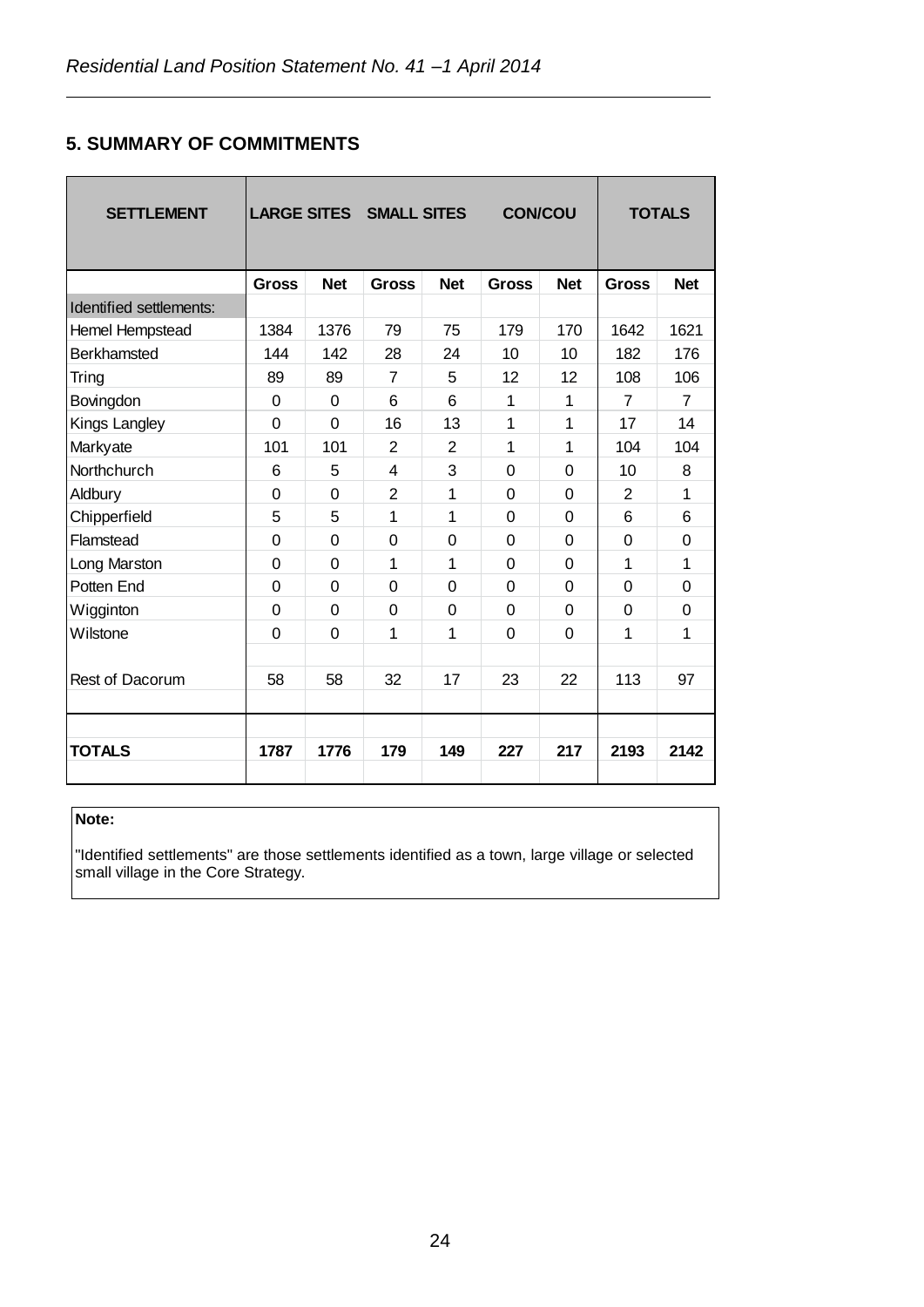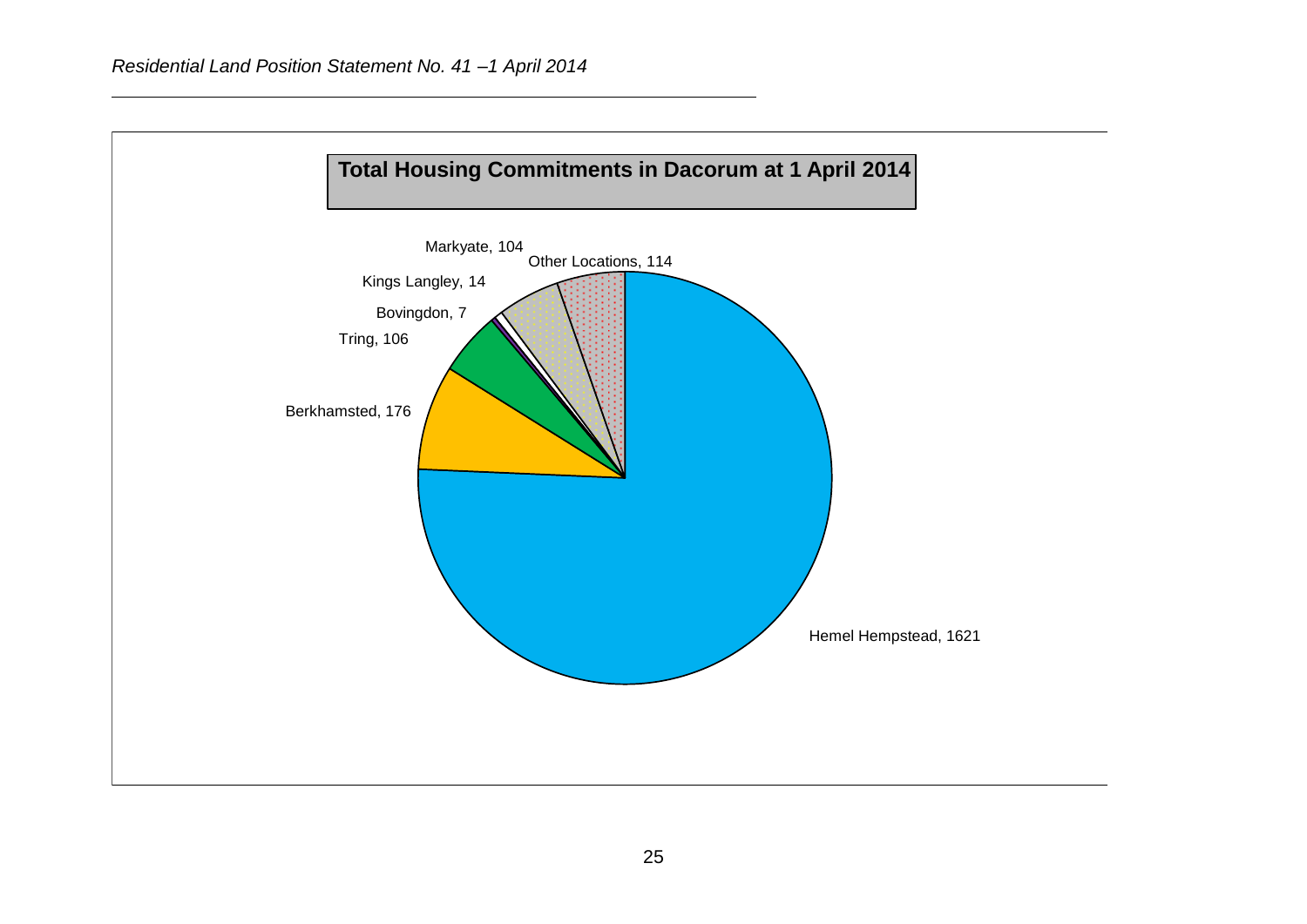# **6. DWELLING COMPLETIONS (1ST APRIL 2013 – 31ST MARCH 2014)**

| <b>SETTLEMENT</b>       |                |             | <b>LARGE SITES SMALL SITES</b> |            | <b>CON/COU</b> |                |              | <b>TOTALS</b> |
|-------------------------|----------------|-------------|--------------------------------|------------|----------------|----------------|--------------|---------------|
|                         | <b>Gross</b>   | <b>Net</b>  | <b>Gross</b>                   | <b>Net</b> | <b>Gross</b>   | <b>Net</b>     | <b>Gross</b> | <b>Net</b>    |
| Identified settlements: |                |             |                                |            |                |                |              |               |
| Hemel Hempstead         | 130            | 128         | 20                             | 9          | 23             | 20             | 173          | 157           |
| <b>Berkhamsted</b>      | 0              | $-1$        | 16                             | 12         | $\overline{2}$ | $\Omega$       | 18           | 11            |
| Tring                   | $\overline{7}$ | 3           | 6                              | 5          | $\overline{2}$ | $\overline{2}$ | 15           | 10            |
| Bovingdon               | 0              | $\Omega$    | $\overline{2}$                 | 1          | $\Omega$       | 0              | 2            | 1             |
| Kings Langley           | $\mathbf 0$    | $\Omega$    | 1                              | 1          | $\Omega$       | 0              | $\mathbf{1}$ | $\mathbf 1$   |
| Markyate                | 14             | 14          | 0                              | 0          | $\Omega$       | 0              | 14           | 14            |
| Northchurch             | 0              | $\Omega$    | 0                              | $-1$       | $\Omega$       | 0              | $\Omega$     | $-1$          |
| Aldbury                 | 0              | $\Omega$    | $\Omega$                       | 0          | 0              | 0              | $\Omega$     | 0             |
| Chipperfield            | $\mathbf 0$    | 0           | 0                              | $-1$       | $\Omega$       | 0              | $\Omega$     | $-1$          |
| Flamstead               | $\mathbf 0$    | $\Omega$    | $\Omega$                       | 0          | $\Omega$       | 0              | $\Omega$     | 0             |
| Long Marston            | $\mathbf 0$    | $\Omega$    | 0                              | 0          | $\Omega$       | 0              | $\Omega$     | 0             |
| Potten End              | 0              | $\mathbf 0$ | $\mathbf 0$                    | $\Omega$   | $\Omega$       | 0              | $\Omega$     | 0             |
| Wigginton               | $\mathbf 0$    | $\Omega$    | 1                              | 1          | $\Omega$       | 0              | 1            | 1             |
| Wilstone                | $\Omega$       | 0           | $\Omega$                       | 0          | $\Omega$       | 0              | $\Omega$     | 0             |
|                         |                |             |                                |            |                |                |              |               |
| Rest of Dacorum         | 6              | 6           | 19                             | 15         | 5              | 5              | 30           | 26            |
|                         |                |             |                                |            |                |                |              |               |
|                         |                |             |                                |            |                |                |              |               |
| <b>TOTALS</b>           | 157            | 150         | 65                             | 42         | 32             | 27             | 254          | 219           |

#### **Note:**

"Identified settlements" are those settlements identified as a town, large village or selected small village in the Core Strategy.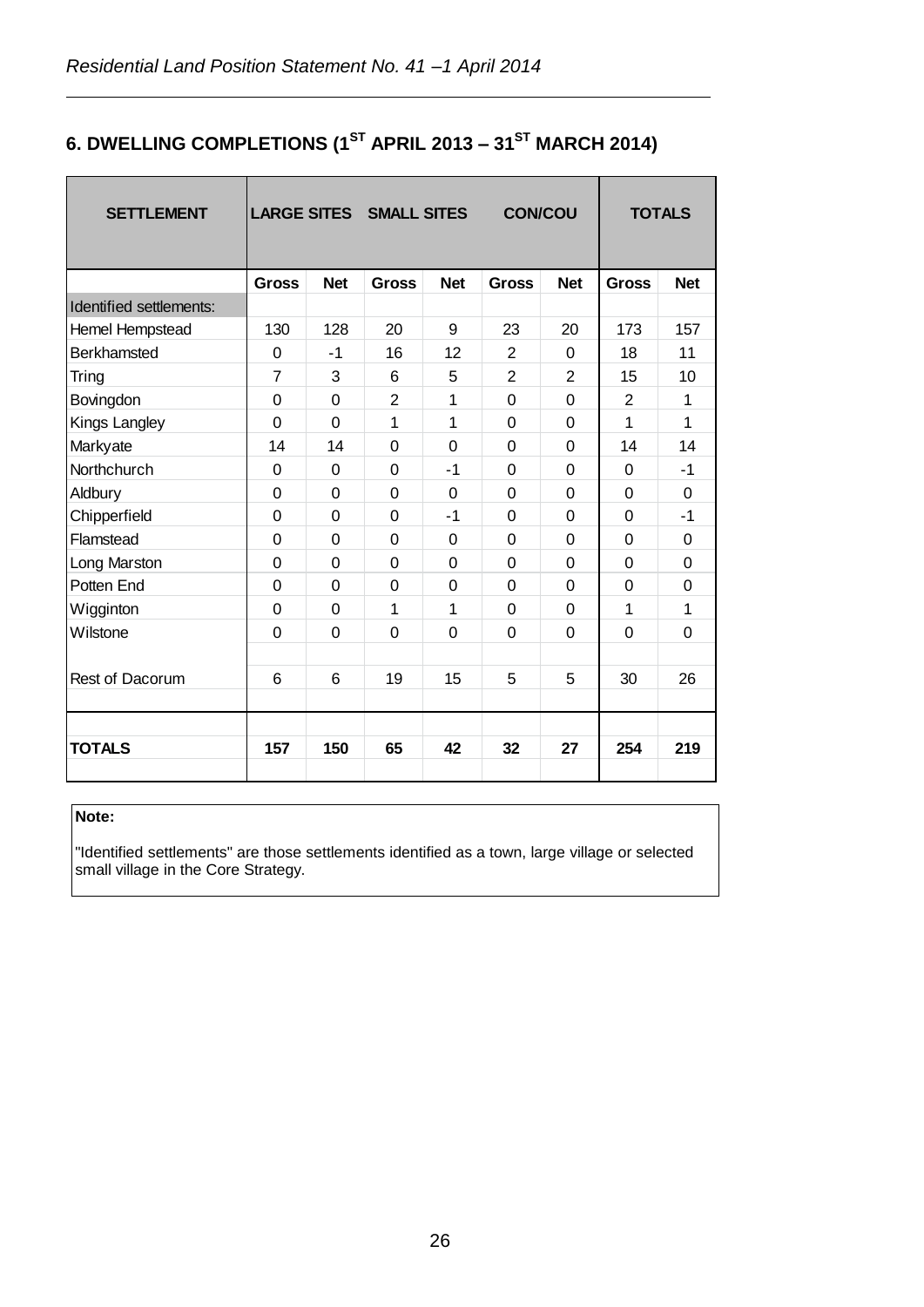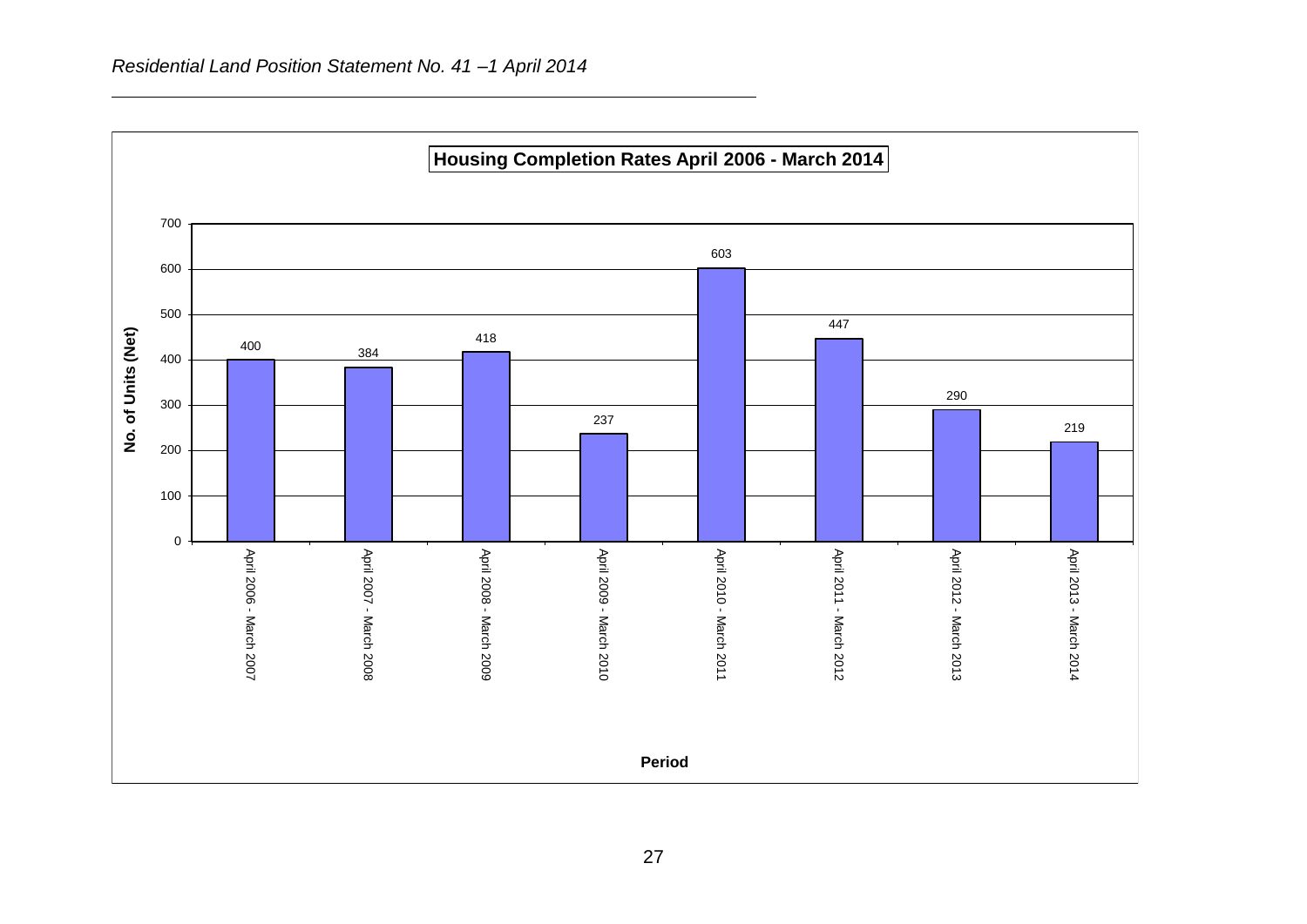#### **7. FINALLY COMPLETED SITES**

| <b>Permission Reference</b> | <b>Address</b>                                                  | <b>Permission</b><br><b>Classification</b> | Net Res (or<br>Gross) Area | <b>No. of Units</b> |              |                    |
|-----------------------------|-----------------------------------------------------------------|--------------------------------------------|----------------------------|---------------------|--------------|--------------------|
|                             |                                                                 |                                            |                            | <b>Proposed</b>     | Lost         | <b>Net</b><br>Gain |
| <b>Settlement</b>           | <b>Berkhamsted</b>                                              |                                            |                            |                     |              |                    |
| 4/00160/13                  | LAND ADJ. WATERSIDE, BANK MILL LANE, BERKHAMSTED, HP4 2NT       | Small Site                                 | 0.049                      |                     | 0            | 1                  |
| 4/00325/13                  | LAND ADJ 2, EDDY STREET, BERKHAMSTED, HP4 1DQ                   | <b>Small Site</b>                          | 0.020                      | $\mathbf{1}$        | $\Omega$     | $\mathbf{1}$       |
| 4/00356/09                  | 21 Loxley Road, Berkhamsted                                     | CON/COU                                    | 0.029                      | $\overline{2}$      | $\mathbf{1}$ | $\overline{1}$     |
| 4/00390/12                  | LAND AT 17, CHILTERN CLOSE, BERKHAMSTED                         | <b>Small Site</b>                          | 0.040                      | $\overline{2}$      | $\mathbf 0$  | $\overline{2}$     |
| 4/00413/12                  | 8 CHESTNUT DRIVE, BERKHAMSTED, HP4 2JL                          | Small Site                                 | 0.046                      | $\overline{2}$      |              |                    |
| 4/01392/13                  | 13 SHRUBLANDS ROAD, BERKHAMSTED, HP4 3HY                        | Small Site                                 | 0.075                      | 1                   | $\mathbf 0$  | $\mathbf{1}$       |
| 4/01424/11                  | (ex Birchnells), 195 HIGH STREET, BERKHAMSTED, HP4 1AD          | Small Site                                 | 0.018                      | 3                   | 1            | $\overline{2}$     |
| 4/01546/12                  | MARINERS, CROSS OAK ROAD, BERKHAMSTED, HP4 3NA                  | Small Site                                 | 0.068                      | $\mathbf 1$         | 1            | $\Omega$           |
| 4/01697/09                  | Adj 21 Chiltern Close, Berkhamsted                              | <b>Small Site</b>                          | 0.021                      | $\mathbf{1}$        | $\Omega$     | $\mathbf{1}$       |
| 4/02040/10                  | R/O 23, ASHLYNS ROAD, BERKHAMSTED, HP4 3BN                      | <b>Small Site</b>                          | 0.120                      | $\overline{1}$      | $\Omega$     | $\mathbf{1}$       |
| 4/02103/10                  | 21 WEST ROAD, BERKHAMSTED, HP4 3HT                              | Small Site                                 | 0.067                      | $\overline{2}$      |              |                    |
| 4/02273/11                  | LAND AT THE HOCKERIDGES, GRAEMESDYKE ROAD, BERKHAMSTED, HP4 3LX | Small Site                                 | 0.050                      | 1                   | $\Omega$     | $\mathbf{1}$       |
| <b>Berkhamsted Totals:</b>  |                                                                 |                                            |                            | 18                  | 5            | 13                 |

| <b>Settlement</b>        | <b>Bovingdon</b>                                                 |            |       |  |  |
|--------------------------|------------------------------------------------------------------|------------|-------|--|--|
| 4/01624/11               | LAND ADJ. 32, VICARAGE LANE, BOVINGDON, HEMEL HEMPSTEAD, HP3 0LP | Small Site | 0.023 |  |  |
| 4/02068/13/FUL           | 21 Hadland Close, Bovingdon, Hemel Hempstead, HP3 0UD            | Small Site | 0.013 |  |  |
| <b>Bovingdon Totals:</b> |                                                                  |            |       |  |  |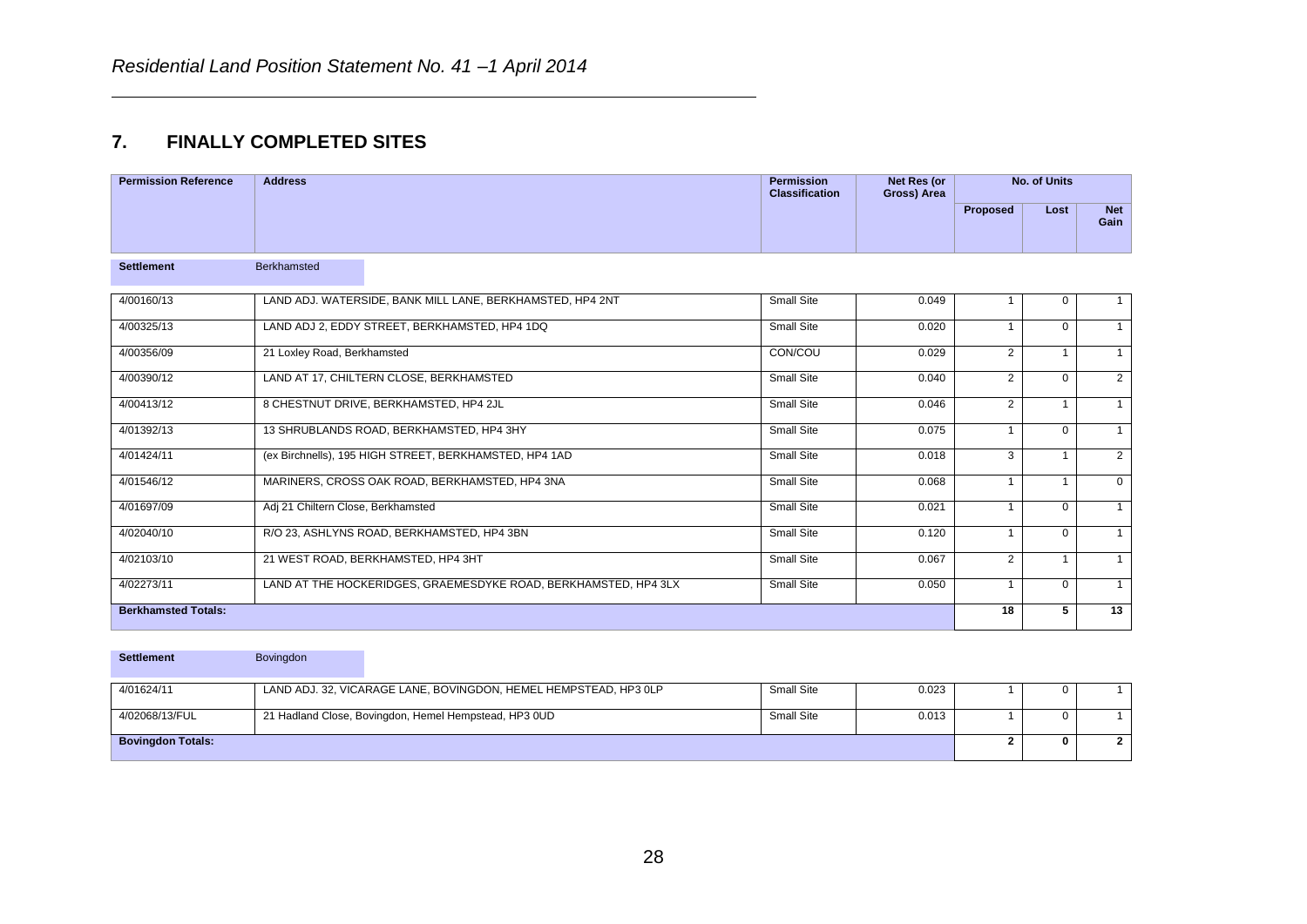| <b>Permission Reference</b> | <b>Address</b> | Permission<br><b>Classification</b> | Net Res (or<br>Gross) Area | No. of Units    |      |                    |
|-----------------------------|----------------|-------------------------------------|----------------------------|-----------------|------|--------------------|
|                             |                |                                     |                            | <b>Proposed</b> | Lost | <b>Net</b><br>Gain |

| <b>Settlement</b> | <b>Hemel Hempstead</b>                                                                              |                   |       |                |                |                |
|-------------------|-----------------------------------------------------------------------------------------------------|-------------------|-------|----------------|----------------|----------------|
| 4/00023/13        | 34 RANT MEADOW, HEMEL HEMPSTEAD, HP3 8EQ                                                            | <b>Small Site</b> | 0.028 |                | $\Omega$       | $\mathbf{1}$   |
| 4/00027/13        | 45 WESTERDALE, HEMEL HEMPSTEAD, HP2 5TX                                                             | CON/COU           | 0.020 | $\overline{2}$ |                | $\mathbf{1}$   |
| 4/00178/10        | 108 HIGH STREET, HEMEL HEMPSTEAD, HP1 3AQ                                                           | Large Site        | 0.034 | 6              | 1              | 5              |
| 4/00187/11        | THE BEEHIVE PUBLIC HOUSE., ALLANDALE AND 101, 103 AND 105, CHAPEL STREET, HEMEL<br><b>HEMPSTEAD</b> | Large Site        | 0.220 | 13             | $\Omega$       | 13             |
| 4/00222/12/FUL    | 38 Ebberns Road, Hemel Hempstead, HP3 9QR                                                           | CON/COU           | 0.022 | $\overline{2}$ | 1              | $\overline{1}$ |
| 4/00372/13        | 21 KATRINE SQUARE, HEMEL HEMPSTEAD, HP2 6PF                                                         | <b>Small Site</b> | 0.020 | 1              | $\Omega$       | $\mathbf{1}$   |
| 4/00420/11        | LAND ADJ, 38. SHEETHANGER LANE, FELDEN, HEMEL HEMPSTEAD                                             | <b>Small Site</b> | 0.230 | 1              | $\Omega$       | $\overline{1}$ |
| 4/00476/13        | 24 PARR CRESCENT, HEMEL HEMPSTEAD, HP2 7LL                                                          | Small Site        | 0.032 | $\overline{2}$ | $\overline{1}$ | $\overline{1}$ |
| 4/00535/08        | Adj 65 Ellingham Road, Hemel Hempstead                                                              | Small Site        | 0.027 | 1              | $\Omega$       | $\mathbf{1}$   |
| 4/00679/12        | LAND FRONT AND SIDE OF 155, FENNYCROFT ROAD, HEMEL HEMPSTEAD, HP1 3NP                               | <b>Small Site</b> | 0.014 | $\overline{1}$ | $\Omega$       | $\mathbf{1}$   |
| 4/00693/11        | 1, SARACENS HEAD, HEMEL HEMPSTEAD, HP2 5JR                                                          | <b>Small Site</b> | 0.020 | $\overline{1}$ | $\Omega$       | $\overline{1}$ |
| 4/00745/11        | LAND ADJ. HUNTERS OAK, REDBOURN ROAD, HEMEL HEMPSTEAD, HEMEL HEMPSTEAD                              | Large Site        | 1.100 | 33             | $\Omega$       | 33             |
| 4/00765/12        | 3 DURRANTS HILL ROAD, HEMEL HEMPSTEAD, HP3 9QX                                                      | CON/COU           | 0.200 | 6              | $\Omega$       | 6              |
| 4/00800/11/FUL    | 2 WINDMILL ROAD, HEMEL HEMPSTEAD, HP2 4BJ                                                           | Small Site        | 0.017 | $\mathbf{1}$   | $\Omega$       | $\mathbf{1}$   |
| 4/00994/11        | 45 ST. JOHNS ROAD, HEMEL HEMPSTEAD, HP1 1QQ                                                         | <b>Small Site</b> | 0.027 | 3              | 2              | $\overline{1}$ |
| 4/01156/11        | adj 90, MASONS ROAD, HEMEL HEMPSTEAD, HP2 4QU                                                       | <b>Small Site</b> | 0.025 | $\overline{1}$ | $\Omega$       | $\mathbf{1}$   |
| 4/01259/08        | LAND R/O 27 & 29, DEACONSFIELD ROAD, HEMEL HEMPSTEAD                                                | Small Site        | 0.030 | $\overline{2}$ | $\Omega$       | $\overline{2}$ |
| 4/01293/12        | 10 LARCHWOOD ROAD, HEMEL HEMPSTEAD, HP2 5NA                                                         | <b>Small Site</b> | 0.010 | $\mathbf 1$    | $\Omega$       | $\overline{1}$ |
| 4/01307/10        | 101 DATCHWORTH TURN, HEMEL HEMPSTEAD, HP2 4PE                                                       | CON/COU           | 0.050 | 4              | 0              | $\overline{4}$ |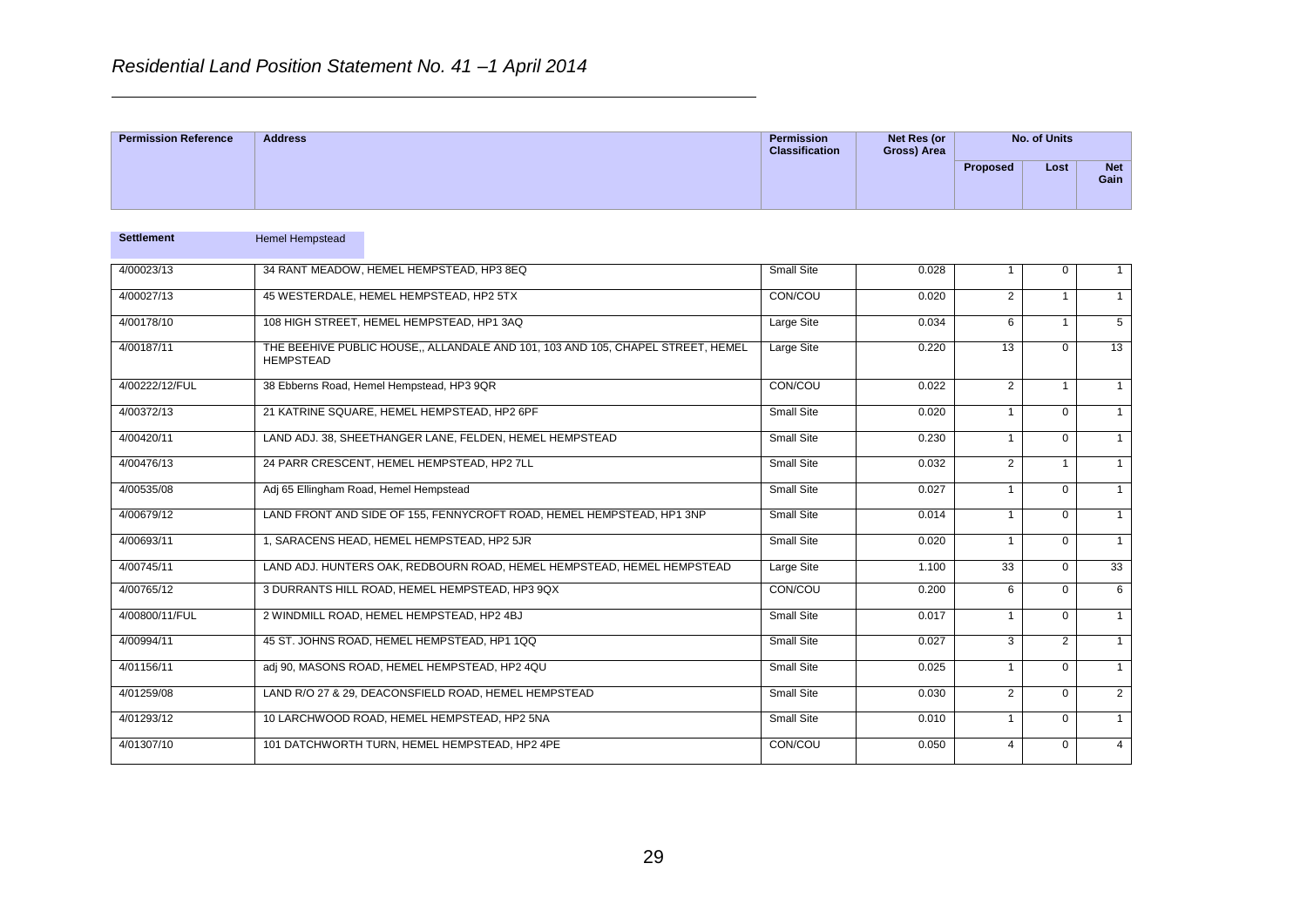| <b>Permission Reference</b> | <b>Address</b> | Permission<br><b>Classification</b> | Net Res (or<br>Gross) Area | No. of Units    |      |                    |
|-----------------------------|----------------|-------------------------------------|----------------------------|-----------------|------|--------------------|
|                             |                |                                     |                            | <b>Proposed</b> | Lost | <b>Net</b><br>Gain |

| 4/01346/09                     | SUTTON HOUSE., CAMBORNE DRIVE., (The Ridings), HEMEL HEMPSTEAD., HP2 6AQ      | Large Site | 0.340 | 14  |   | 13  |
|--------------------------------|-------------------------------------------------------------------------------|------------|-------|-----|---|-----|
| 4/01440/09                     | Adj 177 Northridge Way, Hemel Hempstead                                       | Small Site | 0.015 |     |   |     |
| 4/01441/12                     | 23-25, MARLOWES, HEMEL HEMPSTEAD, HP1 1LG                                     | CON/COU    | 0.041 |     |   | 3   |
| 4/01532/09                     | LAND R/O 174 - 184 BELSWAINS LANE AND, 15, TEAL WAY, HEMEL HEMPSTEAD, HP3 9FE | Large Site | 0.143 |     |   |     |
| 4/01553/12                     | 35 HORSECROFT ROAD, HEMEL HEMPSTEAD, HP1 1PY                                  | Small Site | 0.020 |     |   |     |
| 4/02078/12                     | PEMBROKE, CEMMAES MEADOW, HEMEL HEMPSTEAD, HP1 1HX                            | Small Site | 0.045 |     |   |     |
| 4/02620/07                     | Adj 97 Fletcher Way, Hemel Hempstead                                          | Small Site | 0.019 |     |   |     |
| <b>Hemel Hempstead Totals:</b> |                                                                               |            |       | 112 | 9 | 103 |

**Settlement** Kings Langley

| 4/02038/11                   | LANGLEY HILL, KINGS LANGLEY, WD4 9HA | Small Site | 0.134 |  |  |
|------------------------------|--------------------------------------|------------|-------|--|--|
| <b>Kings Langley Totals:</b> |                                      |            |       |  |  |

**Settlement Outside Policy** Settlement

| 4/00078/09 | Barn Adj Orchard Cottage, The Common, Chipperfield         | CON/COU    | 0.010 |  |              |
|------------|------------------------------------------------------------|------------|-------|--|--------------|
| 4/00205/12 | THE LODGE, CHESHAM ROAD, WIGGINTON, TRING, HP23 6JE        | Small Site | 0.730 |  | $\mathbf{0}$ |
| 4/00249/13 | ABLE FARM, OLD WATLING STREET, FLAMSTEAD, AL3 8HL          | Small Site | 0.130 |  |              |
| 4/00935/11 | LAND AT HILL FARM, LOVE LANE, KINGS LANGLEY                | Small Site | 0.730 |  |              |
| 4/01075/12 | 73 SCATTERDELLS LANE, CHIPPERFIELD, KINGS LANGLEY, WD4 9EU | Small Site | 0.070 |  | $\Omega$     |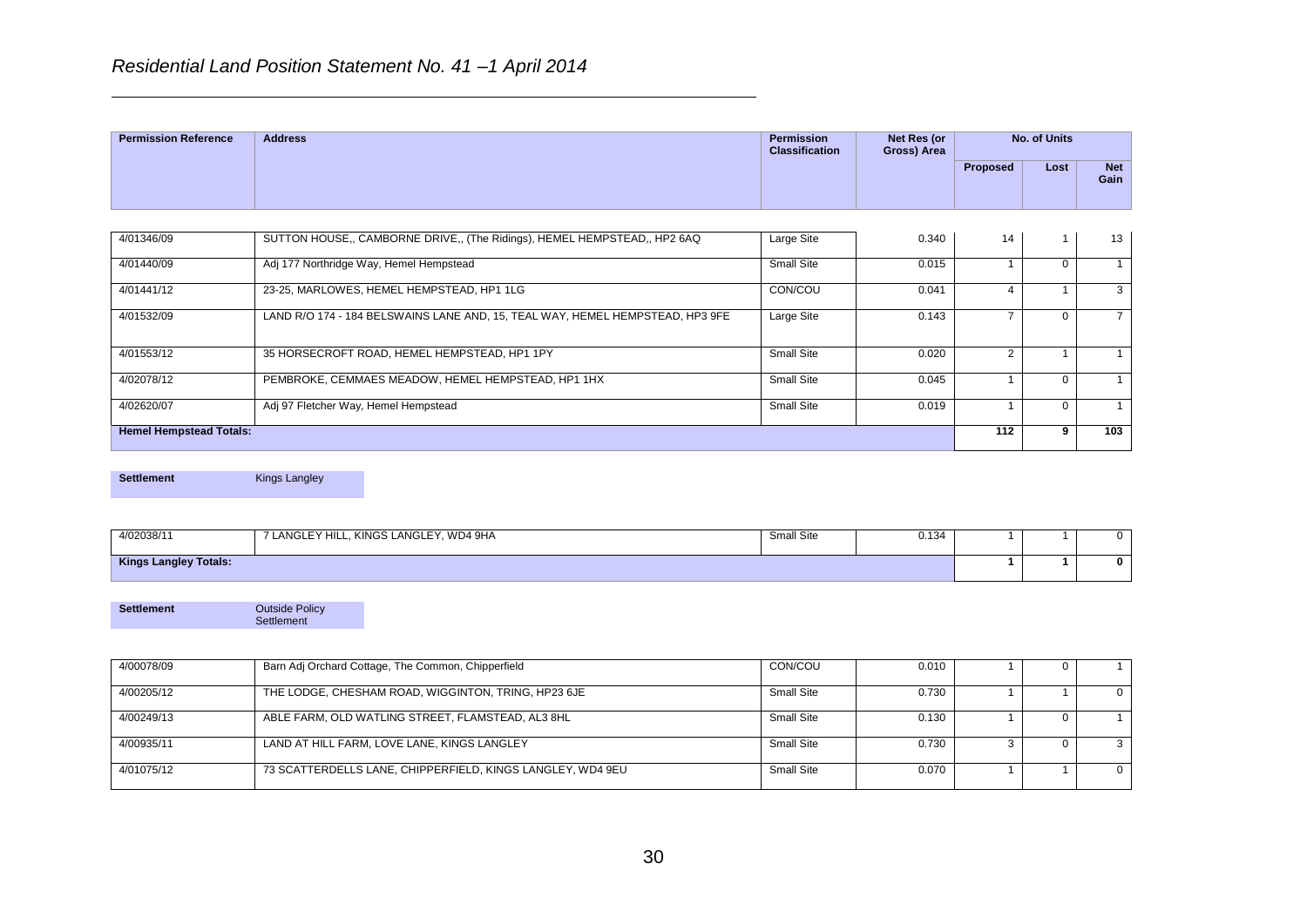| <b>Permission Reference</b> | <b>Address</b> | Permission<br><b>Classification</b> | Net Res (or<br>Gross) Area | No. of Units |      |               |
|-----------------------------|----------------|-------------------------------------|----------------------------|--------------|------|---------------|
|                             |                |                                     |                            | Proposed     | Lost | Net  <br>Gain |

| 4/01127/12                               | ADJ THREEFIELDS, SHEETHANGER LANE, FELDEN, HEMEL HEMPSTEAD, HP3 0BJ                  | Small Site | 0.160 |  | $\Omega$ |          |
|------------------------------------------|--------------------------------------------------------------------------------------|------------|-------|--|----------|----------|
| 4/01135/13                               | LAND OPPOSITE JUNCTION WITH WATER LANE, FLAUNDEN LANE, BOVINGDON, HEMEL<br>HEMPSTEAD | Small Site | 0.010 |  |          |          |
| 4/01408/06                               | R/O Grange Farm, Green Lane, Bovingdon                                               | Small Site | 0.071 |  |          |          |
| 4/01572/10                               | THE BARN, NORTHCHURCH COMMON, BERKHAMSTED, HP4 1LR                                   | Small Site | 0.220 |  |          |          |
| 4/01780/11                               | FELDEN OAK, LONGCROFT LANE, FELDEN, HEMEL HEMPSTEAD, HP3 0BN                         | Small Site | 0.350 |  |          | $\Omega$ |
| 4/01966/11                               | ABBOTS FORD STABLES, RUCKLERS LANE, KINGS LANGLEY, WD4 9NA                           | Small Site | 0.074 |  |          | $\Omega$ |
| 4/02267/12                               | WICK FARM, WICK ROAD, WIGGINTON, TRING, HP23 6HZ                                     | CON/COU    | 0.367 |  |          |          |
| <b>Outside Policy Settlement Totals:</b> |                                                                                      |            |       |  |          | 14       |

**Settlement** Rural area

| 4/00694/10                | WALNUT COTTAGE, THE GROVELLS, HUDNALL COMMON, LITTLE GADDESDEN,<br>BERKHAMSTED, HP4 1QJ | Small Site | 0.200 |  | U |
|---------------------------|-----------------------------------------------------------------------------------------|------------|-------|--|---|
| 4/00799/13                | PARADISE FARM, POTASH LANE, LONG MARSTON, TRING, HP23 4QY                               | Small Site | 0.006 |  |   |
| 4/01109/12                | BEQUINE, GOLF CLUB ROAD, LITTLE GADDESDEN, HP4 1LY                                      | Small Site | 1.280 |  | 0 |
| 4/01613/11                | LAND ADJ TO SIX TUNNELS FARM, GADDESDEN ROW, HEMEL HEMPSTEAD, HP2 6HW                   | Small Site | 0.488 |  |   |
| 4/02118/11                | HATCHWAYS FARM, CHEDDINGTON LANE, LONG MARSTON, TRING, HP23 4QR                         | Small Site | 0.350 |  |   |
| <b>Rural area Totals:</b> |                                                                                         |            |       |  |   |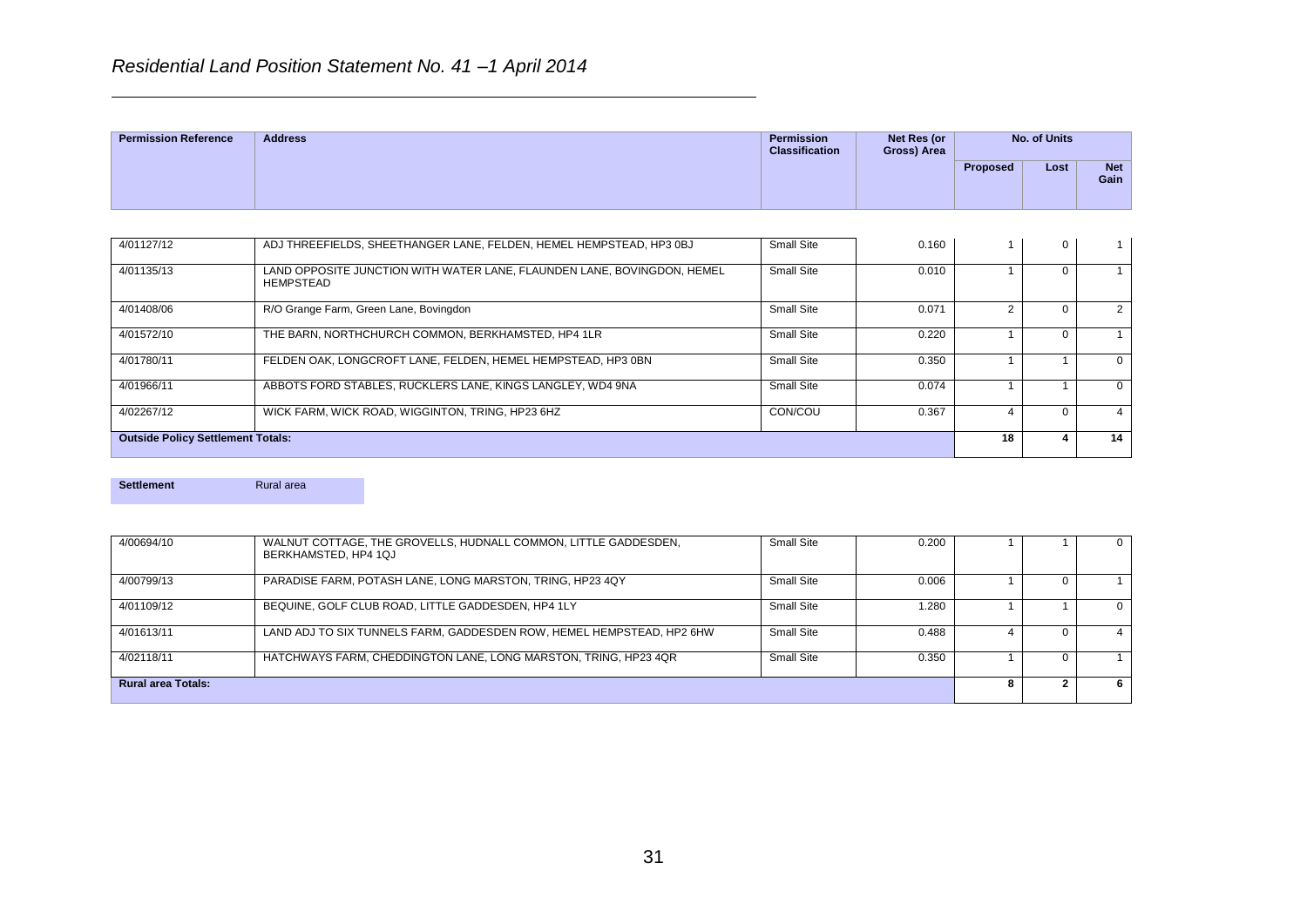| <b>Permission Reference</b> | <b>Address</b> | Permission<br><b>Classification</b> | Net Res (or<br>Gross) Area | No. of Units    |      |                    |
|-----------------------------|----------------|-------------------------------------|----------------------------|-----------------|------|--------------------|
|                             |                |                                     |                            | <b>Proposed</b> | Lost | <b>Net</b><br>Gain |

| <b>Settlement</b>    | Tring                                             |            |       |   |  |
|----------------------|---------------------------------------------------|------------|-------|---|--|
|                      |                                                   |            |       |   |  |
| 4/00674/12           | STABLE COTTAGE, 44 GROVE ROAD, TRING, HP235PD     | Small Site | 0.110 |   |  |
| 4/01246/09           | The Old Rectory, Sutton Court, Church Yard, Tring | CON/COU    | 0.019 |   |  |
| 4/01803/12           | 1st & 2nd floor, 26 HIGH STREET, TRING, HP23 5AH  | CON/COU    | 0.009 |   |  |
| 4/01818/11           | 29 BEACONSFIELD ROAD, TRING, HP23 4DP             | Small Site | 0.070 |   |  |
| 4/02236/12           | LAND AT 8 AND 10, FRIARS WALK, TRING, HP23 4AY    | Small Site | 0.044 |   |  |
| <b>Tring Totals:</b> |                                                   |            |       | 6 |  |

**Settlement** Wigginton

| 4/01893/12                    | FINCHES, HEMP LANE, WIGGINTON, TRING, HP236HF | <b>Small Site</b> | 0.130 |    |     | 0 |
|-------------------------------|-----------------------------------------------|-------------------|-------|----|-----|---|
| <b>Wigginton Totals:</b>      |                                               |                   |       |    | 0   |   |
|                               |                                               |                   |       |    |     |   |
| <b>Total All Settlements:</b> |                                               |                   | 168   | 24 | 144 |   |
|                               |                                               |                   |       |    |     |   |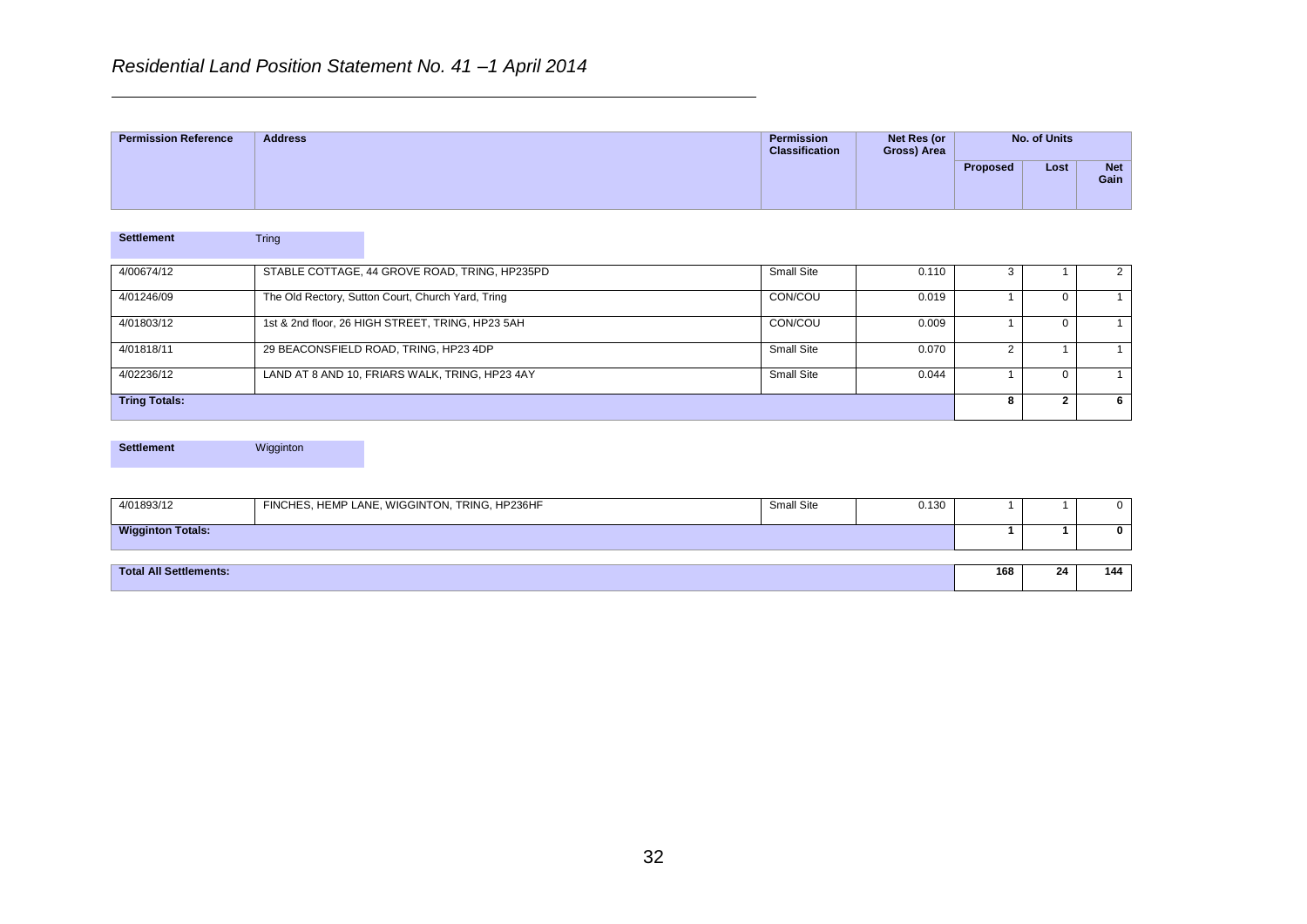#### **8. PLANNING APPLICATIONS AWAITING THE COMPLETION OF S.106 AGREEMENTS**

| <b>PP</b> Ref                  | <b>Address</b>                                                                                    | Permission<br><b>Classification</b> | Net Res (or<br>Gross) Area | <b>No of Units</b> |              |                |  |
|--------------------------------|---------------------------------------------------------------------------------------------------|-------------------------------------|----------------------------|--------------------|--------------|----------------|--|
|                                |                                                                                                   |                                     |                            | Proposed           |              | Lost Net Gain  |  |
|                                |                                                                                                   |                                     |                            |                    |              |                |  |
| <b>Settlement</b>              | Bovingdon                                                                                         |                                     |                            |                    |              |                |  |
| 4/02077/12                     | Bovingdon Service Station, Chesham Road, Bovingdon                                                | Large Site                          | 0.152                      | 8                  | $\Omega$     | 8              |  |
| <b>Bovingdon Totals:</b>       |                                                                                                   |                                     |                            | 8                  | $\mathbf{0}$ | 8              |  |
| <b>Settlement</b>              | Hemel Hempstead                                                                                   |                                     |                            |                    |              |                |  |
|                                |                                                                                                   |                                     |                            |                    |              |                |  |
| 4/02351/13                     | LAND AT NE HEMEL HEMPSTEAD (ADJ. NICKEY LINE), Three Cherry Trees Lane,<br><b>Hemel Hempstead</b> | Large Site                          | 9.900                      | 357                | $\Omega$     | 357            |  |
| 4/02214/13                     | 165-215, Longlands, Hemel Hempstead, HP2 4EL                                                      | Large Site                          | 0.121                      | 6                  | $\Omega$     | 6              |  |
| 4/02191/12                     | Garage site, New Park Drive, Hemel Hempstead                                                      | Large Site                          | 0.121                      | 6                  | $\Omega$     | 6              |  |
| 4/02209/12                     | GARAGE SITE ON CORNER OF TEESDALE AND, WESTERDALE, HEMEL HEM,<br>TEESDALE, Hemel Hempstead        | Small Site                          | 0.110                      |                    | $\Omega$     | $\overline{4}$ |  |
| 4/01964/12                     | GARAGES AT JUNCTION OF SLEDDALE AND, WESTERDALE, HEMEL<br>HEMPSTEAD,, Hemel Hempstead             | Small Site                          | 0.050                      | 2                  | $\Omega$     | $\overline{2}$ |  |
| <b>Hemel Hempstead Totals:</b> |                                                                                                   |                                     |                            | 375                | $\mathbf{0}$ | 375            |  |
|                                |                                                                                                   |                                     |                            |                    |              |                |  |
| <b>Report Total:</b>           |                                                                                                   |                                     |                            | 383                | $\mathbf{0}$ | 383            |  |